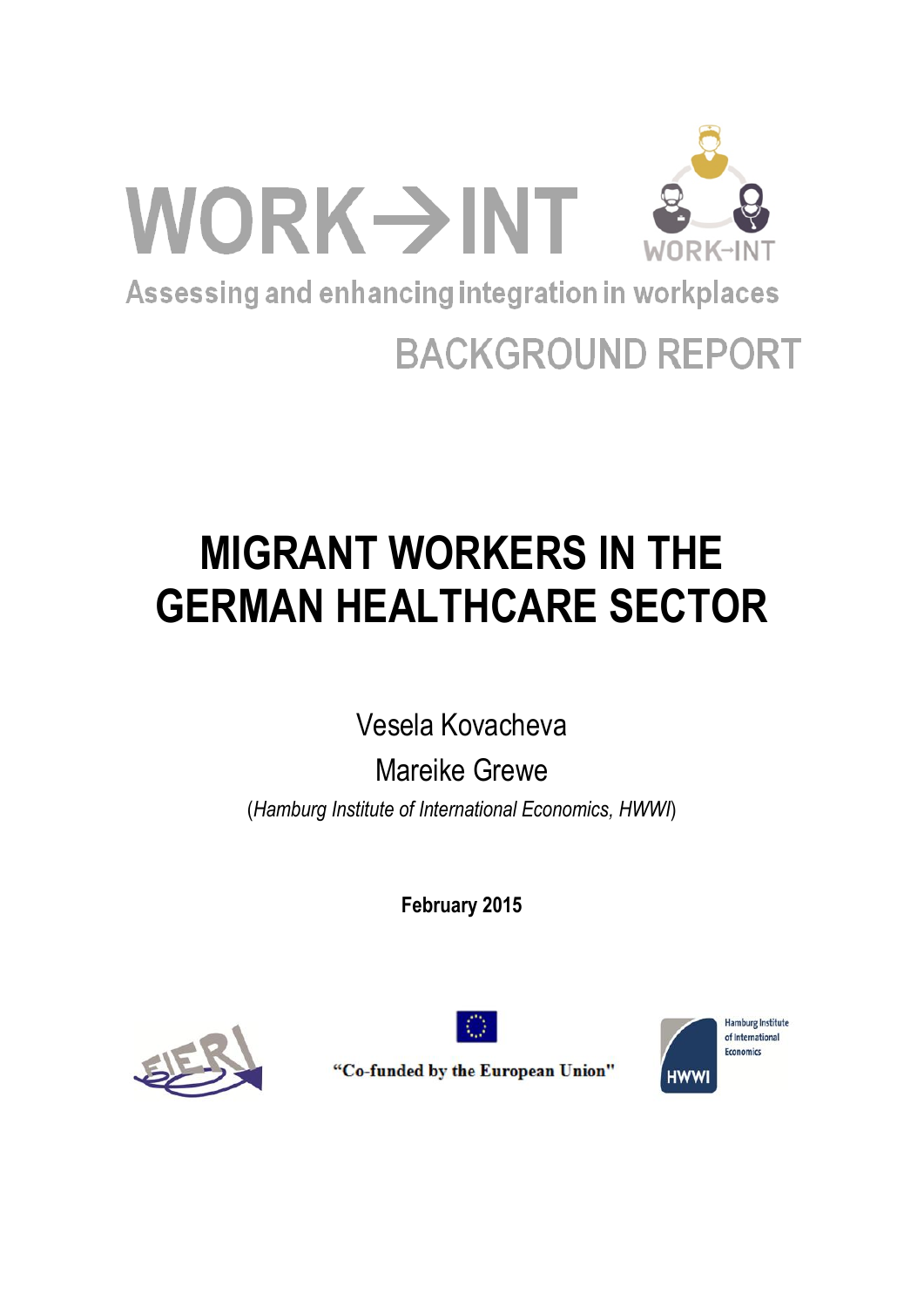

# **Co-funded by the European Union**

*This project has been funded with support from the European Commission. This publication reflects the views only of the author, and the European Commission cannot be held responsible for any use which may be made of the information contained therein.*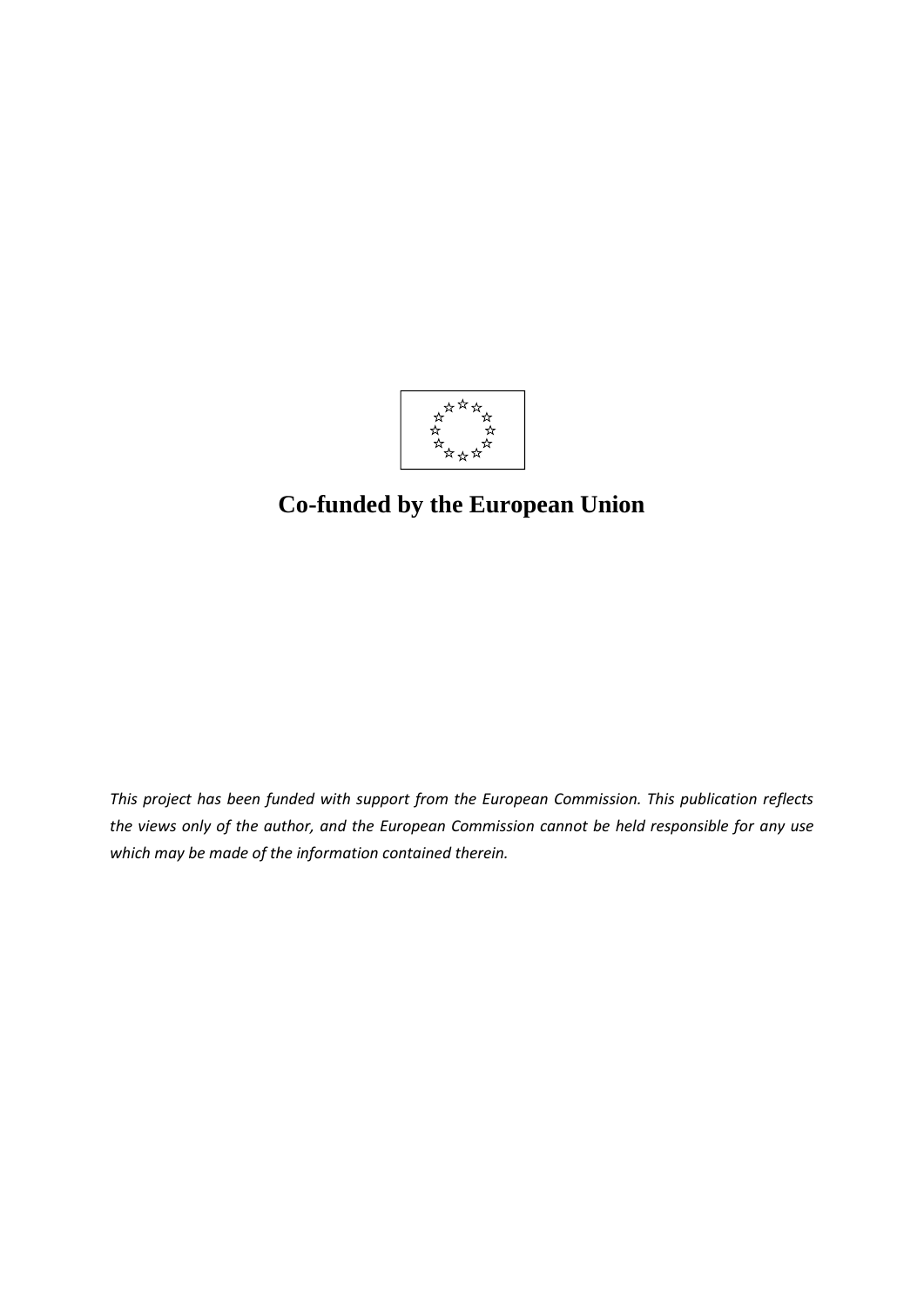#### **Abstract**

In spite of an increasing number of workers, the German healthcare sector is already facing labour shortages. In view of the demographic development and structural characteristics of the German healthcare system, the need for health workers particularly doctors and nurses will further increase. Starting from this point, the paper seeks to explore the role of migrant workers in the German healthcare sector. After a brief description of the German healthcare system, it is looked at the access of migrant workers to the sector in terms of migration opportunities and integration conditions. A particular focus lies on the access to health training and recognition of professional qualifications. Finally, the presence of migrant workers in the healthcare sector in Germany and Hamburg as a city-state is overviewed.

The paper gives evidence for an increasing relevance of foreign nationals for the healthcare sector at federal level. Both absolute and relative numbers are on the rise, with EU nationals particularly contributing to this development. The increased absorption capacity of the healthcare sector could be partly attributed to policies related to eased migration opportunities for health workers and improved conditions for access to education and recognition of professional qualifications that have been adopted in the 2000s. However, despite increasing numbers, the representation of foreign nationals in the healthcare sector still remains below their proportion in the working population. Contrary to the federal level, the city state of Hamburg shows a diverging trend of a steady and even declining absorption capacity for migrant workers over time.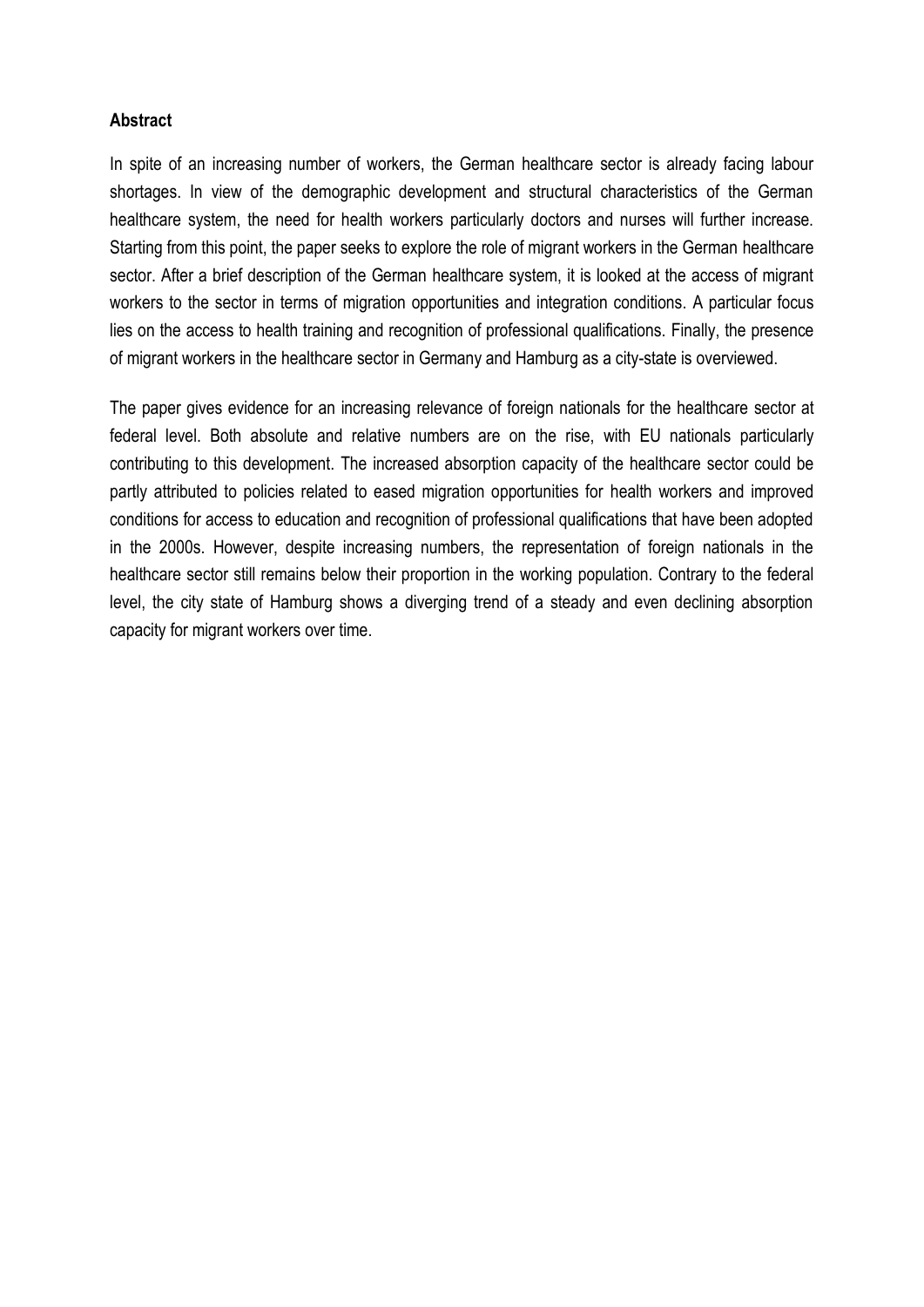# Table of content

| 1              |       |  |  |  |  |  |
|----------------|-------|--|--|--|--|--|
|                | 1.1   |  |  |  |  |  |
|                | 1.2   |  |  |  |  |  |
|                | 1.2.1 |  |  |  |  |  |
|                | 1.2.2 |  |  |  |  |  |
|                | 1.2.3 |  |  |  |  |  |
|                | 1.2.4 |  |  |  |  |  |
| $\overline{2}$ |       |  |  |  |  |  |
|                | 2.1   |  |  |  |  |  |
|                | 2.1.1 |  |  |  |  |  |
|                | 2.1.2 |  |  |  |  |  |
|                | 2.2   |  |  |  |  |  |
| 3              |       |  |  |  |  |  |
|                | 3.1   |  |  |  |  |  |
|                | 3.2   |  |  |  |  |  |
|                | 3.3   |  |  |  |  |  |
| 4              |       |  |  |  |  |  |
| 5              |       |  |  |  |  |  |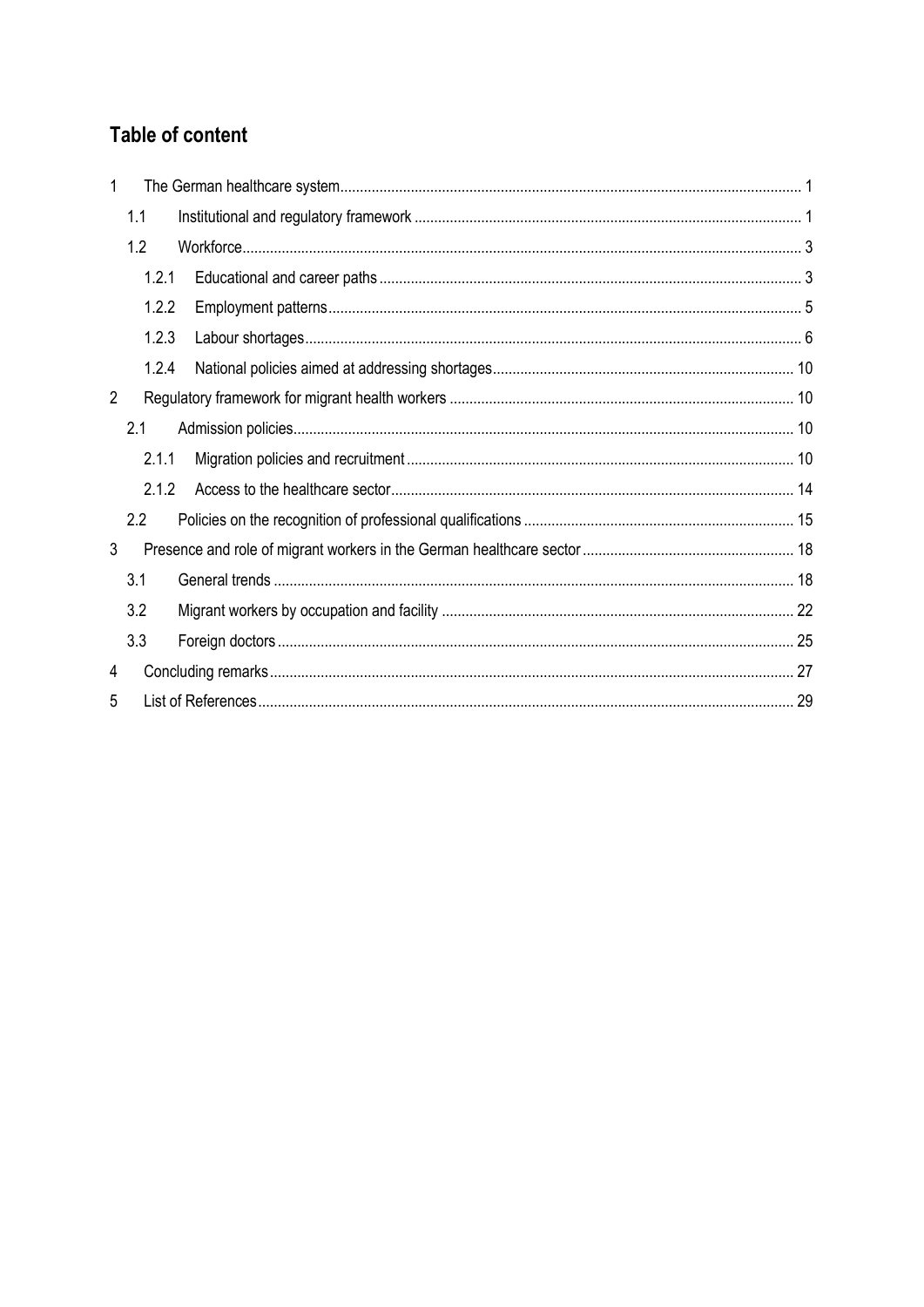# **List of figures**

| Figure 4 Development of employees subject to social security contribution in Germany 2008-2011 (growth rates), |
|----------------------------------------------------------------------------------------------------------------|
| Figure 5 Development of employees subject to social security contribution in Hamburg 2008-2011 (growth rates), |
| Figure 6 Development of employees subject to social security contribution in Germany 2008-2013 (growth rates), |
| Figure 7 Development of employees subject to social security contribution in Hamburg 2008-2013 (growth rates), |
|                                                                                                                |
|                                                                                                                |

# **List of tables**

Table 1 Working population in the healthcare [sector \(HCS\) in Germany 2005-2012, by nationality](#page-24-0) ...... 20 Table 2 Working population in the healthcare [sector \(HCS\) in Hamburg 2005-2012, by nationality](#page-25-0) ...... 21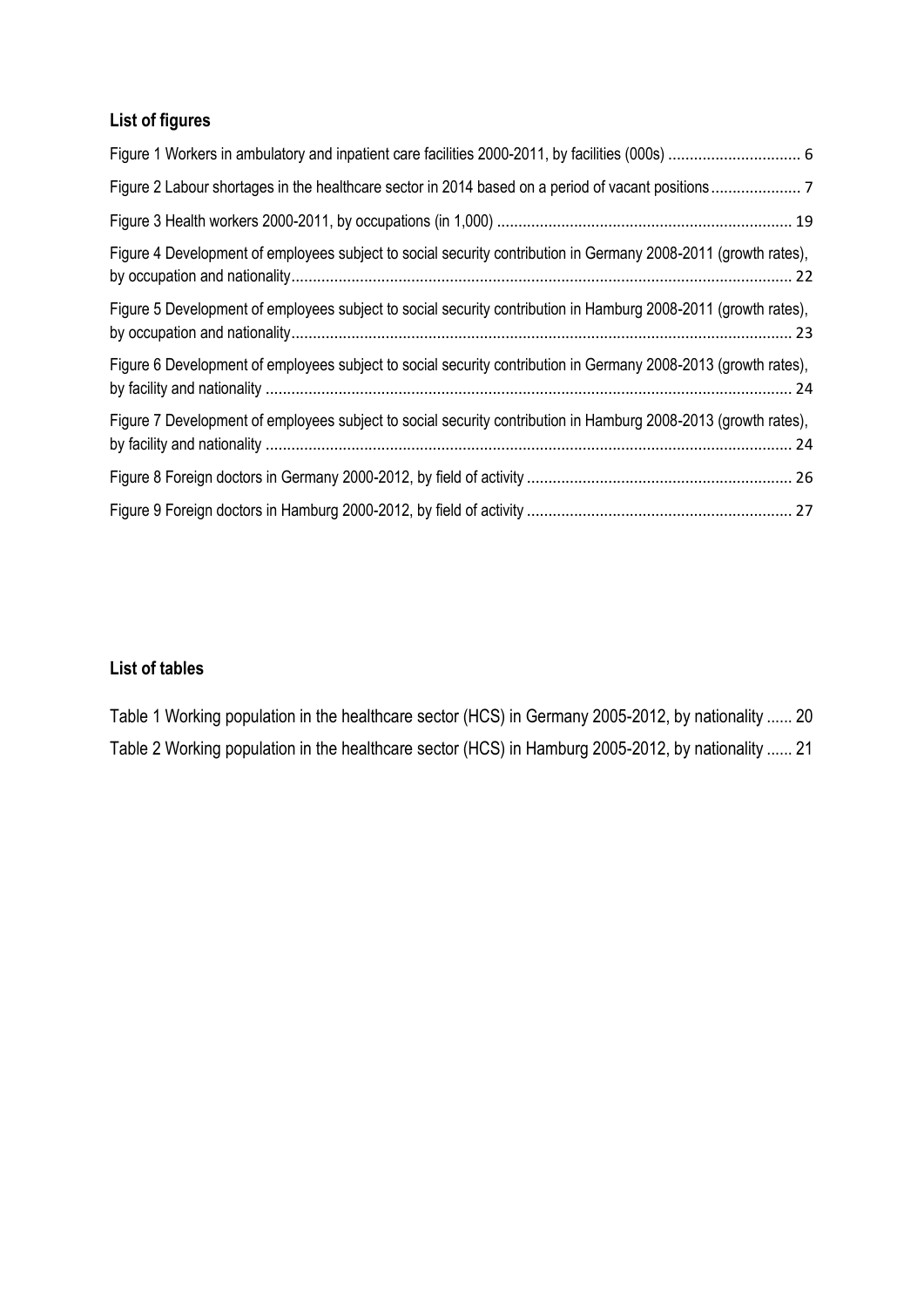**.** 

# <span id="page-5-0"></span>**1 The German healthcare system<sup>1</sup>**

#### <span id="page-5-1"></span>**1.1 Institutional and regulatory framework**

The healthcare economy is a growing sector in Germany both in terms of expenditures and working population.<sup>2</sup> The health expenditures per capita grew annually by 2.1 per cent from 2000 to 2011 and corresponded to 11.3 per cent of the German GDP in 2011 thus being the fourth highest spending within the OECD countries (OECD 2013a). The working population in the health economy increased in the period 2000-2012 by 22.6 per cent and reached 5.2 million workers in 2012. The growth of jobs in the healthcare economy 2000-2012 was three times higher than in the economy as a whole (Federal Statistical Office 3/5/2014).

The German healthcare system is characterized by the principles of solidarity, subsidiarity and corporatism that influence its features related to coverage, financing, governance and organization of healthcare provision. According to the principle of solidarity aimed at ensuring universal access to healthcare services, the German healthcare system has a nearly universal coverage through compulsory insurance schemes (European Parliament 1998). Although it is aimed at providing healthcare services to all citizens, categories such as irregular migrants are excluded from health insurance for financial and legal reasons (Cyrus and Kovacheva 2009). Health insurance is compulsory since 2009 and the vast majority of the population is covered by a statutory health insurance (SHI) (*Gesetzliche Krankenversicherung*). <sup>3</sup> Special regulations apply to self-employed persons, civil servants and persons with a high income which are exempt from the statutory health insurance. 11.7 per cent of the population in 2011 was insured by private health insurance companies, self-employed and civil servants making the majority. Persons with a high income that was fixed at gross income higher than 4,462 euro per month in 2014 can choose between private and statutory insurance. The vast majority usually opts to remain in the statutory health insurance (Bidgood 2013). In addition to the mandatory health insurance, compulsory long-term care insurance was introduced in 1995.<sup>4</sup>

The German healthcare system is predominantly financed by social security contributions paid to the health insurance funds. In 2011 two-thirds of health spending was financed by statutory health insurance funds whereas 23 per cent were privately financed and only 9 per cent were provided by tax revenue of the German government (Paris *et al*. 2010). A uniform contribution rate was introduced in 2009 and there are lower contribution rates for certain groups such as low-income persons and

<sup>&</sup>lt;sup>1</sup> We thank Dita Vogel, Christina Boll and Claudia Finotelli for helpful comments and suggestions.

<sup>&</sup>lt;sup>2</sup> The health economy encompasses four main areas: health sector (e.g. ambulatory care, inpatient or statutory care and long-term care), wholesale and supplier sector (e.g. pharmaceutical industry, medical technology and wholesale trade of medical products); area related to research, consultancy, health insurance and public administration; and area only marginally related to provision of health services such as fitness and spa facilities, assisted living and health tourism (Boll *et al*. 2010).

<sup>3</sup> Information System of the Federal Health Monitoring (Gesundheitsberichterstattung des Bundes): Bevölkerung nach Krankenkasse/-versicherung in 1000, accessed 08.04.2014 [http://www.gbe-bund.de](http://www.gbe-bund.de/)

<sup>4</sup> Federal Ministry of Health: Die Geschichte der Pflegeversicherung, accessed 08.04.2014, [http://www.bmg.bund.de.](http://www.bmg.bund.de/)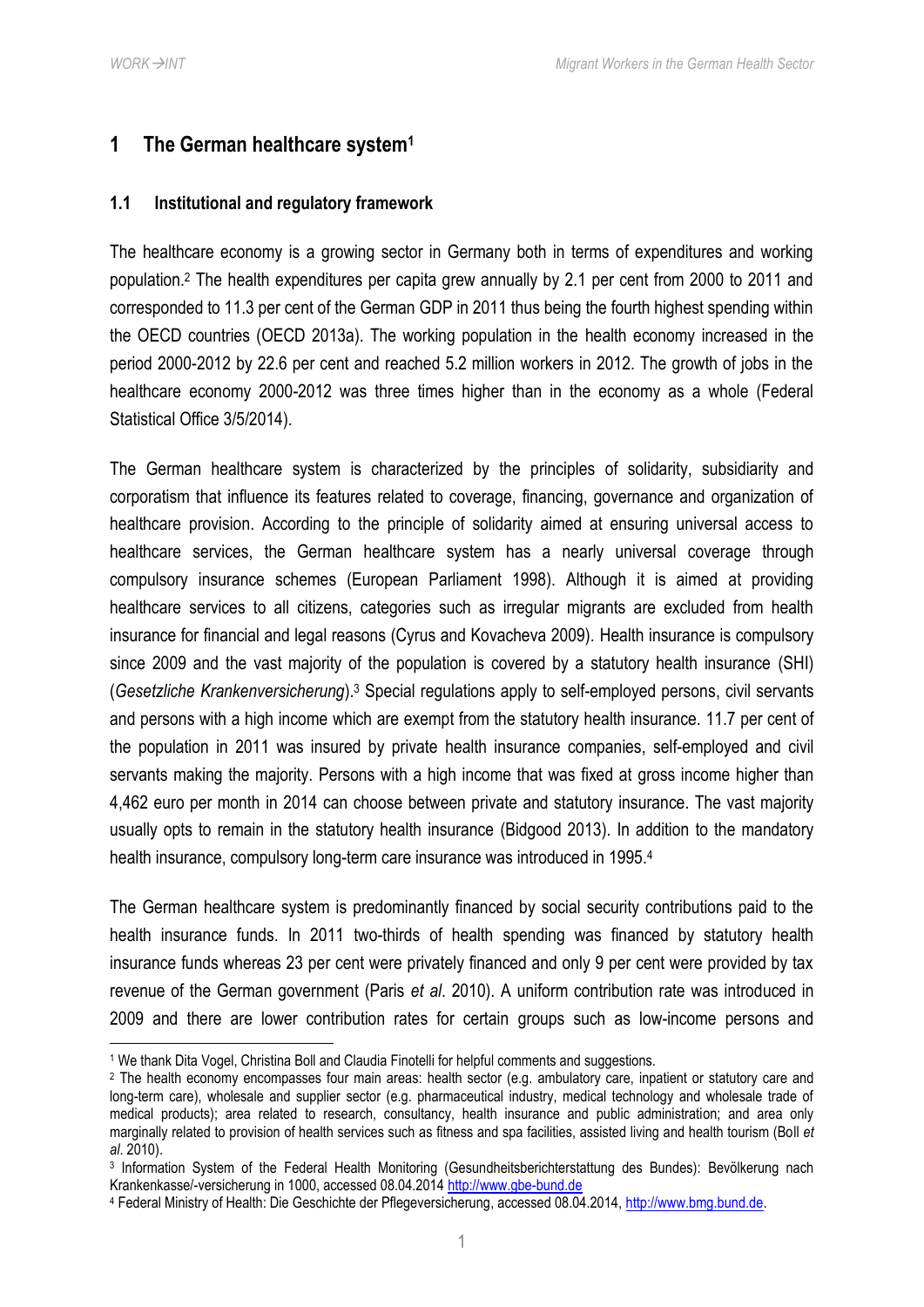students.<sup>5</sup> The principle of solidarity guarantees that all persons receive the necessary healthcare benefits regardless of the level of their contributions. The principle of benefits of kind guarantees that no direct payment by insured persons for healthcare services is required.

The governance of the German healthcare system is affected by the principle of subsidiarity and corporatism. Subsidiarity implies decentralization of governance. Whereas the regulatory framework is set by federal law, implementation takes place at *Länder* or municipal level. Corporatism suggests partial self-governance and autonomously cooperating health bodies such as statutory and private health insurance funds, professional organisations, trade unions, hospital associations and charity associations. Self-governance takes place in the form of contracts between the statutory health insurance funds and the health providers such as hospitals and physicians. Different health bodies such as statutory health insurance funds, professional associations and hospital representatives on *Länder* and federal level negotiate for instance remuneration of workers, prices of medicine or inclusion of benefits in the health insurance catalogue.

The statutory health insurance funds are self-administering corporations under public law, which means that they are under government supervision but are organizationally and financially independent.<sup>6</sup> They are organized in the National Association of Statutory Health Insurance Funds (*Spitzenverband der Gesetzlichen Krankenversicherung*). Health providers such as doctors, dentists, pharmacists and psychotherapists are organized in chambers, which are professional bodies under public law and based on obligatory membership and internal democratic legitimization. All doctors need to register with the respective State Chamber of Physicians (*Landesärztekammer*). Self-employed doctors admitted to provide ambulant care services in the framework of the statutory health insurance are additionally members of the National Association of Statutory Health Insurance Physicians (*Kassenärztliche Bundesvereinigung*). In contrast to doctors, nurses are not obliged to register with a respective professional association.<sup>7</sup> In addition to the corporatist bodies, trade unions such as ver.di (an influential trade union for the service sector) and Marburger Bund (influential association representing employed doctors) represent workers' interests. In contrast to the doctors, the majority of health professionals, i.e. nurses and care assistants, are not organized at all (Hoesch 2012). The strong corporatism in the German healthcare system and the imbalance of power among corporatist actors make the system particularly vulnerable to group-driven interests. Thus it is argued that doctors' associations influence the debates on labour shortages and have usually objected to the liberation of immigration rules (Hoesch 2012; Finotelli 2014).

In terms of care provision, the public healthcare service in Germany encompasses federal and local health authorities responsible for tasks such as infectology, medicines and drug safety, prevention and innovation. In contrast to other countries such as the UK, healthcare treatment is not part of a national

<sup>6</sup> [http://www.deutsche-sozialversicherung.de/en/health/organisation.html.](http://www.deutsche-sozialversicherung.de/en/health/organisation.html)

<sup>5</sup> In 2014, the rate amounted to 15.5 per cent of the income, with 7.3 per cent being paid by the employer and 8.2 per cent by the employee.

<sup>7</sup> No data on foreign nurses is available for further analysis.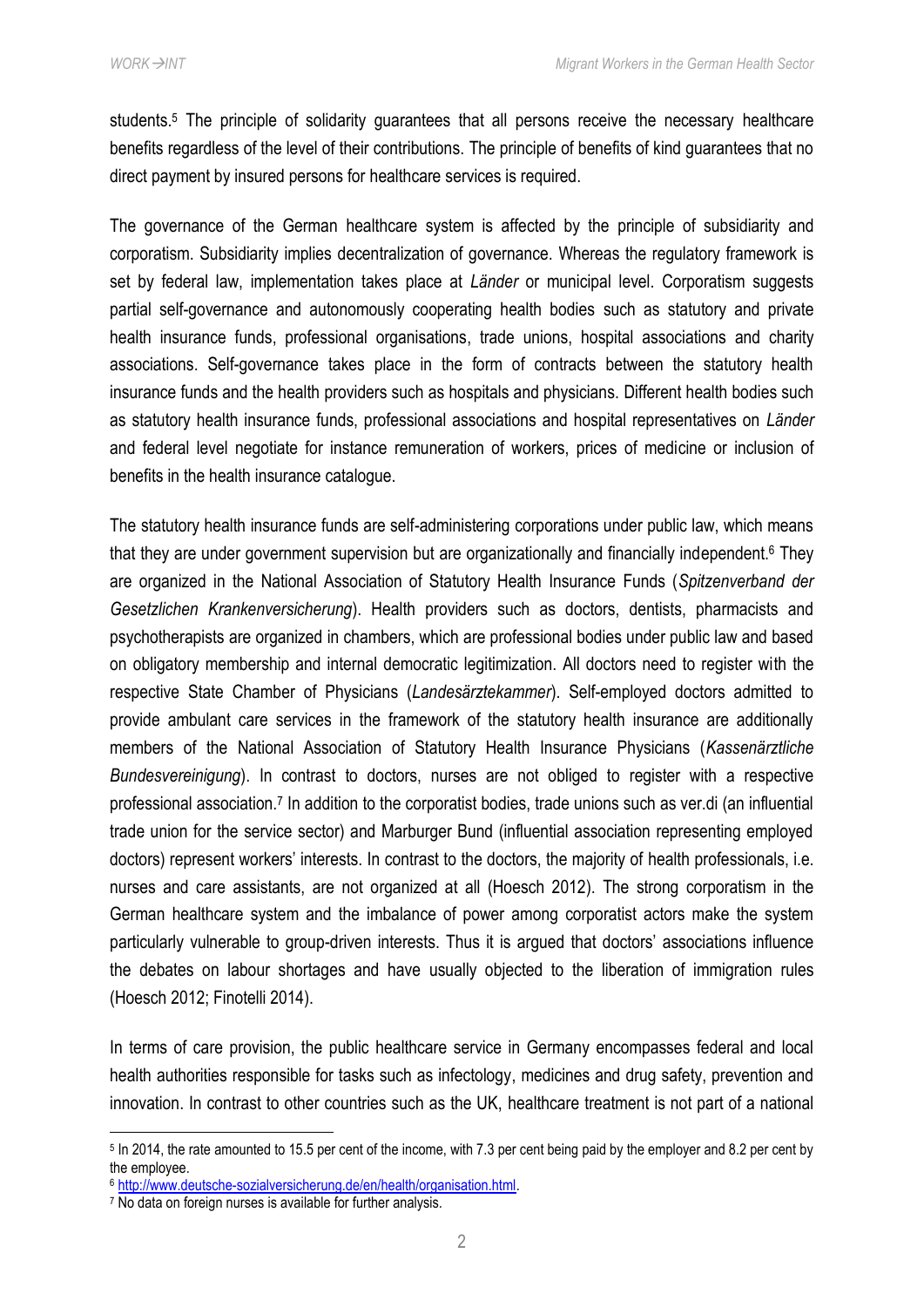public healthcare service. Ambulatory care is mainly delivered by doctors in private medical practices whereas mostly hospitals provide inpatient care. Hospitals can be public run by local authorities, towns and the states, private non-profit run by churches or non-profit organizations, or private for-profit run as free commercial enterprises.

An accelerated development towards privatization of hospitals is found. Within a ten-year period, the share of privately run hospitals has more than doubled. As a result, privately owned for profit hospitals made up a share of 35 per cent, private non-profit hospitals of 36 per cent, and public hospitals of only 30 per cent in 2012 (Federal Statistical Office 2013c). Nevertheless, a majority of hospitals are still notfor-profit (65 per cent of 2,017 hospitals). Privatization took place particularly in the former Eastern states as well as in Hamburg, Berlin and North Rhine-Westphalia (Bölt and Graf 2012). In Hamburg there are 51 hospitals: 36 of them are privately owned (71 per cent), 12 are run by non-profit organizations (24 per cent) and just 3 are public (6 per cent) (Federal Statistical Office 2013c).

#### <span id="page-7-0"></span>**1.2 Workforce**

The healthcare sector constitutes the core area of healthcare economy and is directly related to the provision of healthcare services as ambulatory, inpatient and long-term care. In the following we refer to health workers in the healthcare sector with a special focus on doctors and nurses. Main educational and career paths and employment patterns in the sector are sketched.

#### <span id="page-7-1"></span>**1.2.1 Educational and career paths**

Education in the field of healthcare can be obtained in three types of training facilities: in the so-called dual educational system, in vocational schools and at universities and universities of applied sciences (Eckert 2011b). The dual educational system combining apprenticeship in a health facility and vocational education in a school is decentralized and training capacities depend on the offer of training positions by the employers. In the dual system mainly medical and dental assistants are trained. Nurses and care workers are predominantly trained in vocational schools. Although in recent years university education of nursing professionals is possible, nursing in Germany is still a non-academic profession. As academic professionals, doctors and dentists are trained at universities. As there are more applicants than the university system can accept, 20 percent of the study places are awarded by the principle *numerus clausus*, 20 percent by waiting periods for the medical study and 40 percent by the universities' selection procedures, confining the access to education to the best applicants.<sup>8</sup> The most training positions in the healthcare sector are in vocational and professional schools – 207,000 in

<sup>8</sup> <http://www.hochschulstart.de/index.php?id=4255>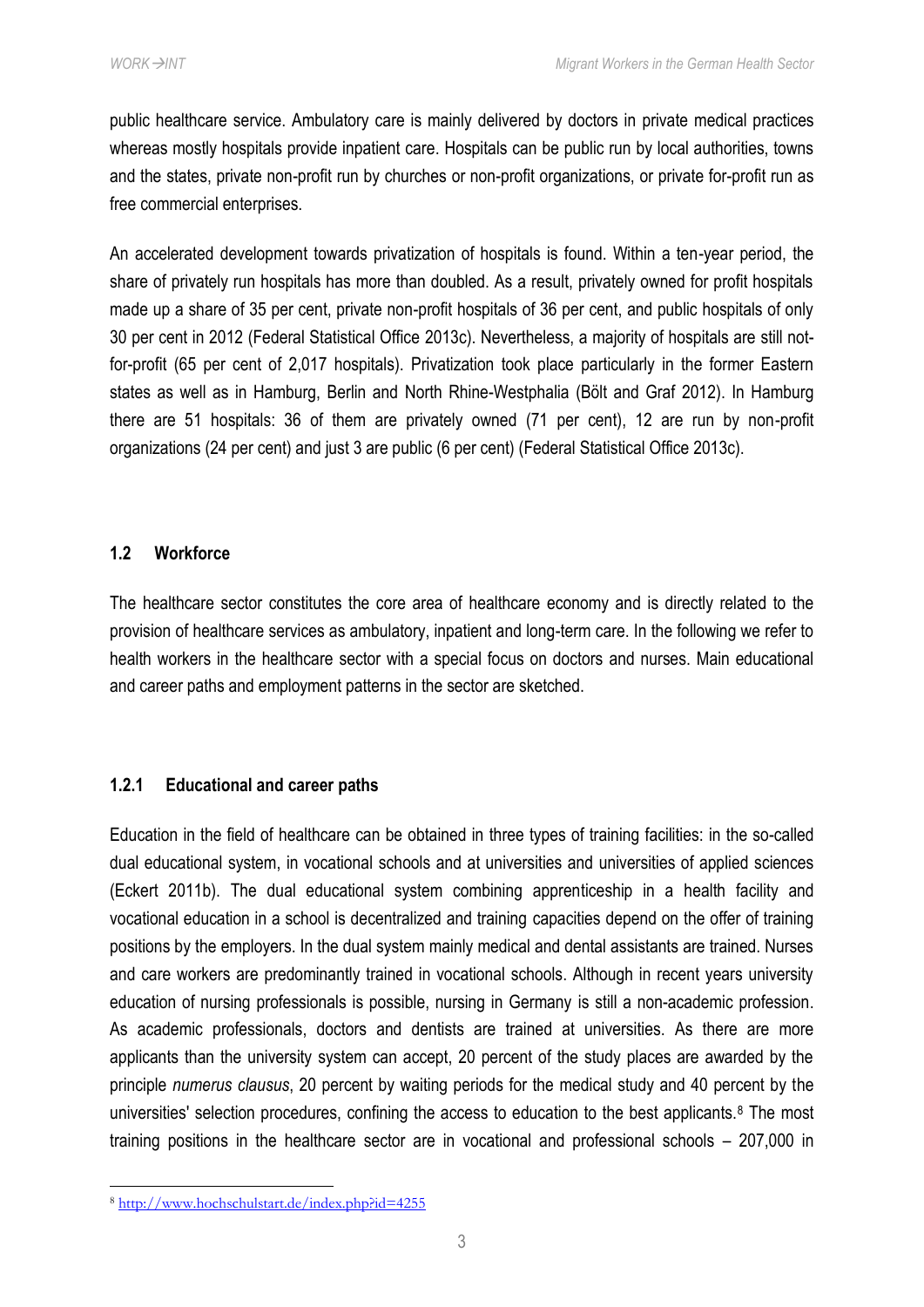2006/2007 – compared to 89,000 in the dual system and a comparable number of enrolled students at universities (Afentakis and Böhm 2009).

Different career paths are typical for the health occupations of interest for this report – doctors and nurses. Enrollment in human medicine at a university is possible after completed 12 years of secondary education (*Abitur*). After six years of university education and final exams graduates obtain a licence to practise as generalists (*Approbation*). Graduated generalists can practice as employees in hospitals, health centers or medical practices but are not allowed to set up an own practice, for which a further specialty training is required.<sup>9</sup> A specialty can be obtained in each health facility that possesses an authorisation to offer specialty training by the Chamber of Physicians, hospital being main providers of specialty training. Doctors in specialty training are mostly employed as assistant doctors and can become a medical specialist after at least five years of training on the job and an exam with the respective State Chamber of Physicians.

After specialty training, doctors can further work as an employee or set up an own medical practice as a self-employed doctor. Doctors in medical practices provide ambulant services and work under contract to the statutory health insurance funds or treat privately insured patients. Depending on the specialty training, self-employed doctors work as a general practitioner (which is a specialty field in Germany as well) or as a specialist doctor. Patients are encouraged to visit a general practitioner first, who refers to specialists or a hospital when necessary. Doctors in hospitals which are responsible for emergency cases and long-term care are salaried specialists and provide inpatient services.

In terms of remuneration, doctors are ranked on the top of the payment scale for academic professions in Germany (Peichl 2012). Fee-for-service is the predominant mode of payments for general physicians and specialists working in ambulatory care. Doctors employed in inpatient institutions (mainly hospitals) receive salaries dependent on their career level and working experience (Paris *et al*. 2010). Comparing the average salary of medical specialists in Germany with that of their counterparts in OECD countries, German specialist doctors are midrange (OECD 2011).

Nursing education takes places in a vocational school. Ten years of schooling is required in order to take up training in nursing. Training as general or pediatric nurses takes three years and ends with a state examination whereas nursing assistants undergo one year of training. Further two-year specialty training is necessary to become a nursing specialist such as a surgical nurse or a cardiac nurse. University education is either possible after accomplished vocational training or after four year relevant working experience and is generally part of the further qualification of a nurse. Since 2003, primary nursing training at university is offered (Wissenschaftsrat 2012). However, the number of academic training opportunities for nursing directly related to patients' care remains low. 21,000 places in vocational schools and only 600 university places are provided annually (Wissenschaftsrat 2012). Further reforms of educational paths of nursing are model tests for a generalised vocational training with

<sup>9</sup> <http://www.kbv.de/html/zulassung.php>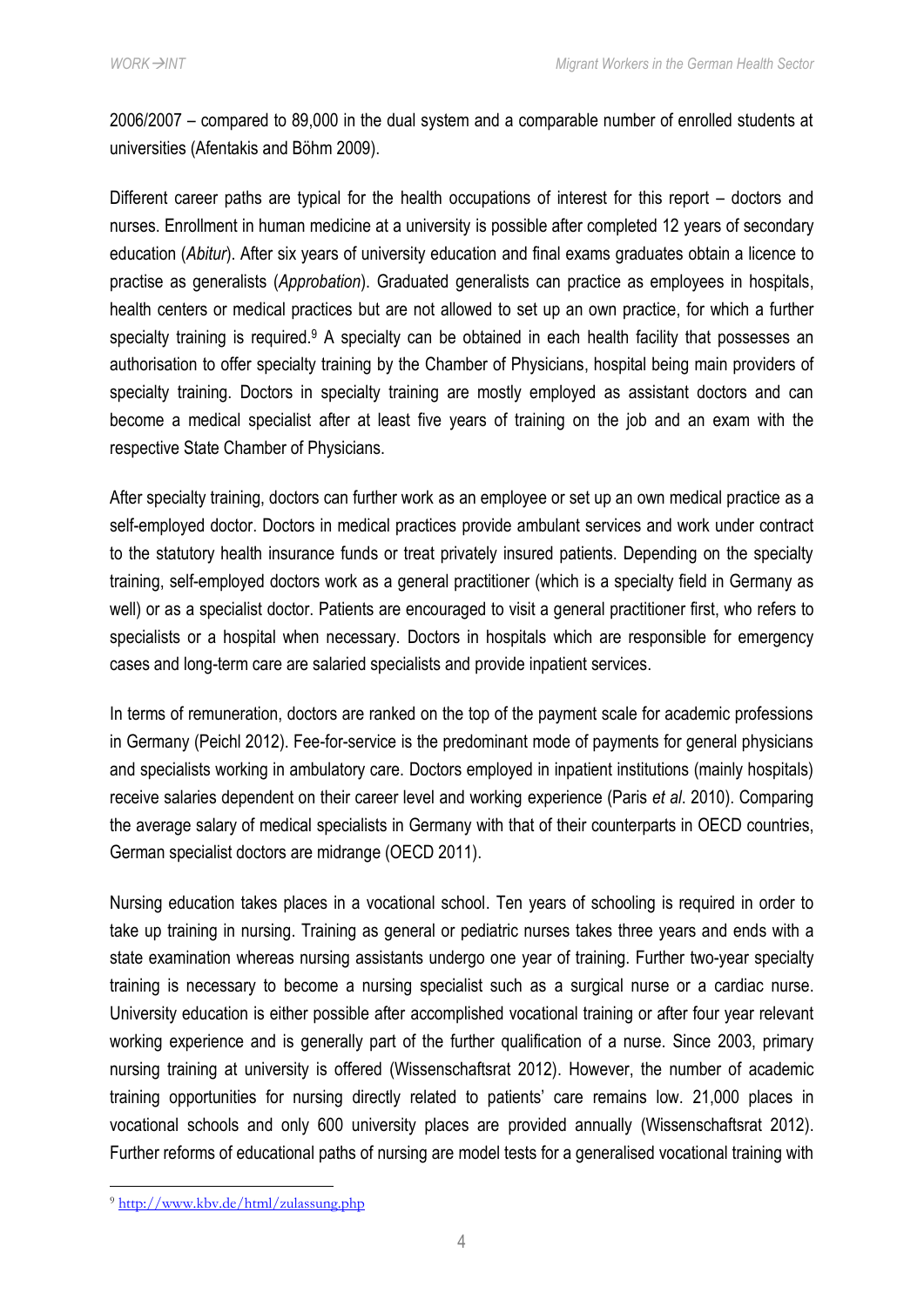the aim at merging the three branches of nursing: general nurses, pediatric nurse and elderly care nurse into one general nursing training (DBfK 2014).

Nurses are employed predominantly in hospitals, clinics and practices of specialized doctors and rarely in practices of general practitioners where medical assistants are employed. The general core tasks of a nurse are the provision of care to patients, assistance to the doctor's treatment and documentation. Nursing assistants support nursing professionals in the field of hygiene, documentation and therapeutic measures. On average, specialized doctors are earning twice as much as nurses (OECD 2011).<sup>10</sup> In comparison to other professions with the same qualification level, nursing professions show a low wage increase of 20 per cent from 1995 to 2010 (Dingeldey 2013).

#### <span id="page-9-0"></span>**1.2.2 Employment patterns**

In 2011, 84 per cent of the workers in the healthcare economy were employed in facilities of the healthcare sector: ambulatory, semi-inpatient and inpatient facilities, 7 per cent in the wholesale and supplier sector and 4 per cent in the administration (Federal Statistical Office 2013b).<sup>11</sup> In terms of personnel by medical facilities in the core area, the healthcare sector, a shift from inpatient to ambulatory care facilities took place over time. Both ambulatory and inpatient facilities show a trend of continuously increasing number of workers in the time period 2000-2011 but the growth rate in the ambulatory care was nearly twice as high as in the semi-inpatient and inpatient care: 28 per cent and respectively 14 percent (Federal Statistical Office 2013b). Consequently, in 2011, more health personnel were working in ambulant facilities (44 per cent) than in semi-inpatient and inpatient facilities (40 per cent) (Federal Statistical Office 2013b). An explanation of the growing ambulatory care sector could be the extended scope of care services for hospitals since the 1990s. Hospitals which traditionally provided only inpatient care were allowed to provide ambulant care to patients in need of highly specialized treatment on a permanent basis, in specialties with under-provision of care and patients with certain rare diseases (Busse and Riesberg 2004).

A majority of 4,127,000 out of 4,920,000 workers in the healthcare sector in 2011 were employed in ambulatory and semi-inpatient and inpatient facilities (Federal Statistical Office 2013b). The working population in ambulatory and inpatient facilities increased from 3.4 million to 4.1 million from 2000 to 2011. Hospitals constituted the biggest employer (27.6 per cent), followed by medical practices of doctors and dentists (25.4 per cent), semi-inpatient and inpatient long-term care facilities (16 per cent) and ambulant long-term care facilities (7.1 per cent) (see [Figure 1\)](#page-10-1). Whereas the share of health workers in hospitals and medical practices has decreased by 4.9 per cent and 1.3 per cent respectively

<sup>10</sup> [http://www.oecd-ilibrary.org.](http://www.oecd-ilibrary.org/sites/gov_glance-2011-en/06/02/index.html?itemId=/content/chapter/gov_glance-2011-32-en)

<sup>&</sup>lt;sup>11</sup> Semi-inpatient institutions encompass institutions such as day hospitals and day centres.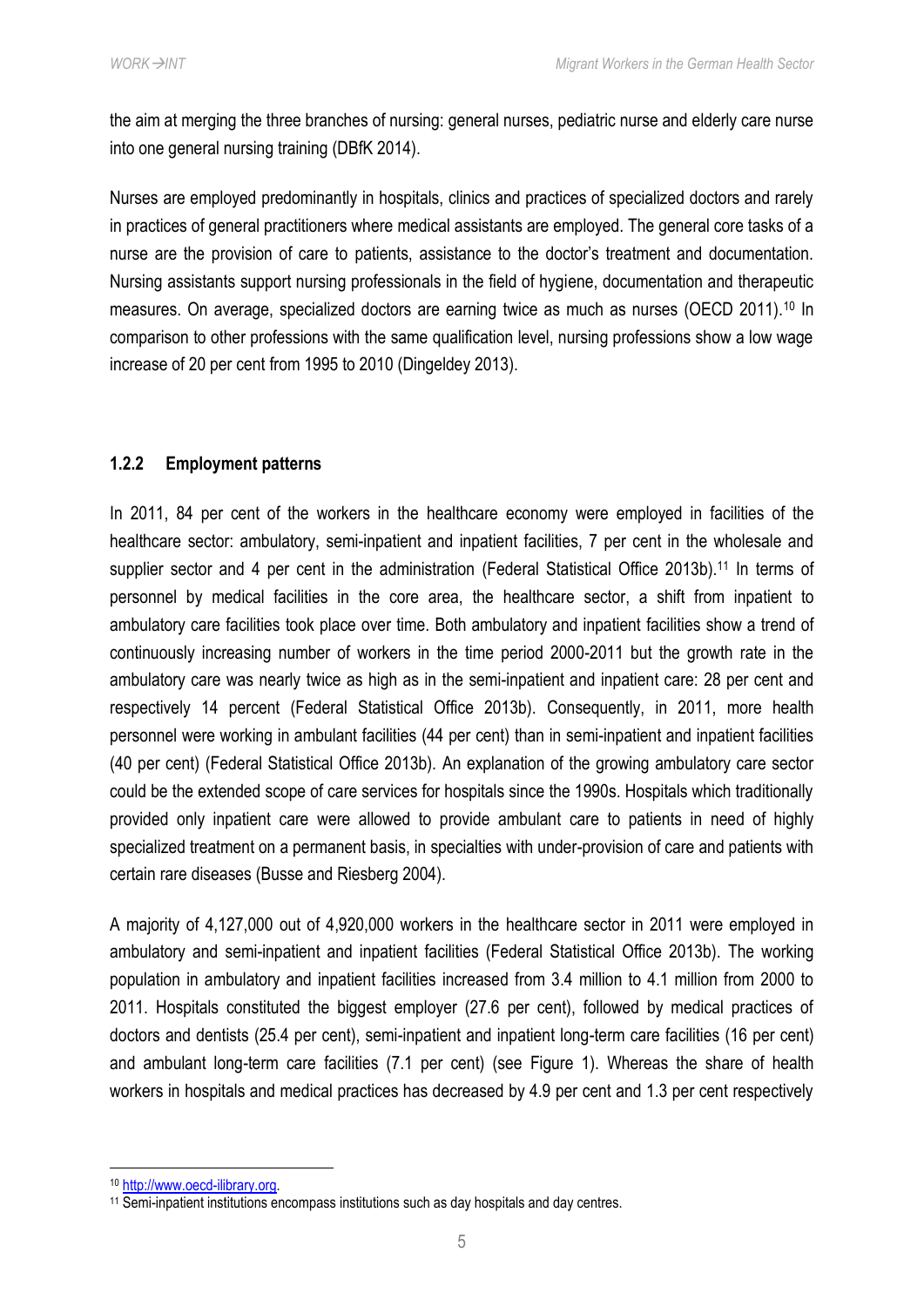from 2000 to 2011, that of workers in long-term care facilities has continuously increased by 2.3 per cent for semi-inpatient and inpatient facilities and by 1.6 per cent for ambulant care facilities (see [Figure 1\)](#page-10-1).<sup>12</sup>



<span id="page-10-1"></span>**Figure 1 Workers in ambulatory and inpatient care facilities 2000-2011, by facilities (000s)**

Different employment patterns are dominant for doctors and nurses. Whereas doctors are represented almost equally in ambulant and inpatient facilities (42 per cent and respectively 50 per cent of the doctors in 2011), nurses work predominantly in inpatient facilities (77 per cent of the nurses in 2011) (Federal Statistical Office 2013b). Over time, changes in the distribution among facilities took place. Data from 2000 to 2011 show a decreasing share of doctors in ambulant facilities, particularly medical practices, and a decreasing share of nurses in inpatient care facilities, particularly hospitals.

#### <span id="page-10-0"></span>**1.2.3 Labour shortages**

1

In international comparison, Germany exhibits good population coverage by doctors and nurses. Germany had a ratio of 3.84 practicing doctors to 1,000 inhabitants in 2011, outnumbered only by the Netherlands and Switzerland (OECD 2013a). For Hamburg, the coverage even amounted to 4.7 doctors

<sup>12</sup> The statistic on workers in care homes does not include employees in homes for the elderly, "where the treating or relieving of health problems is not the primary purpose of the job". For more information: Federal Statistical Office: Health personnel accounts, accessed 04.04.2014, [https://www.destatis.de.](https://www.destatis.de/)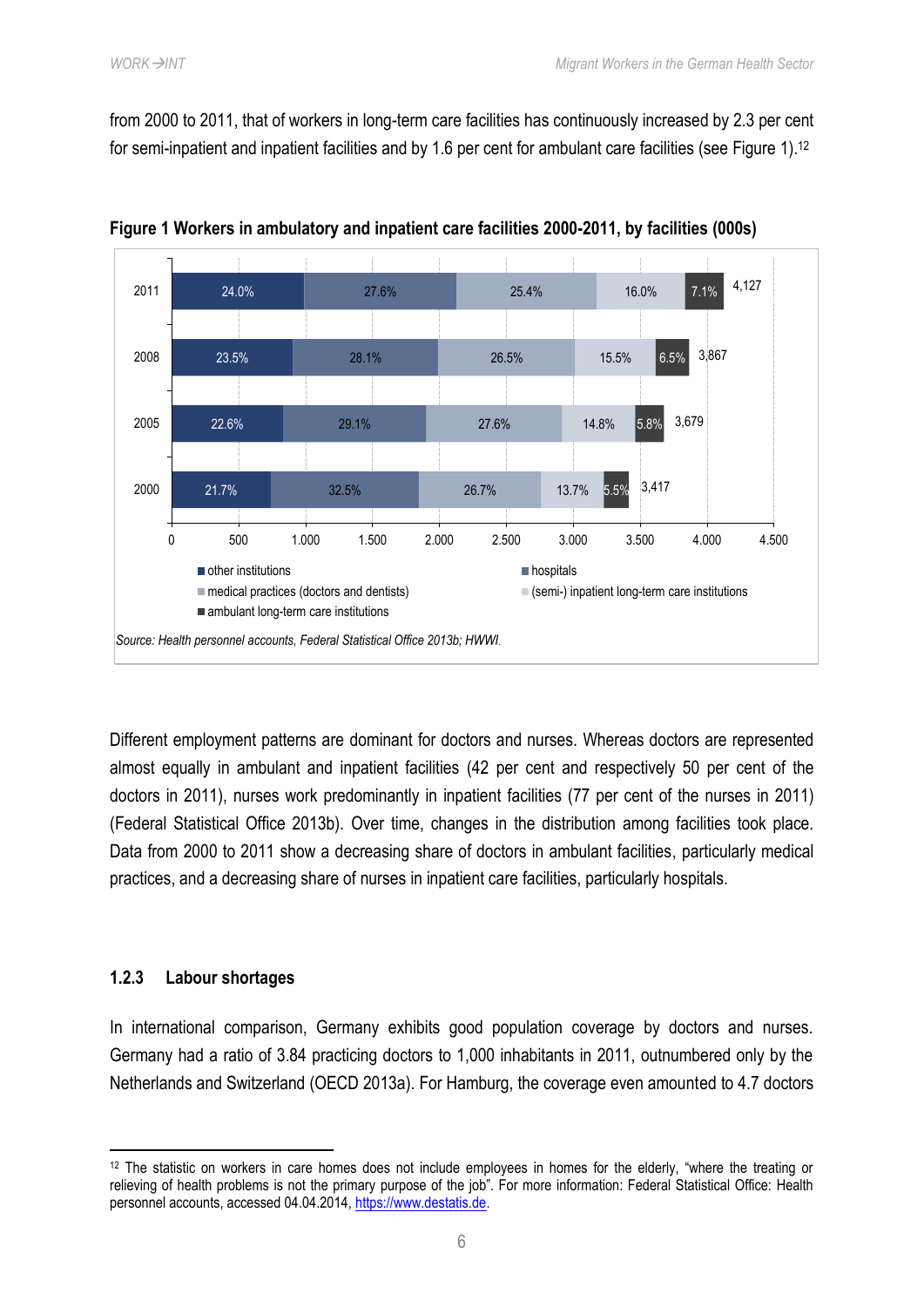(Afentakis and Böhm 2009). With a density of practising nurses of 11.4 to 1,000 inhabitants in 2011, Germany scored above the OECD average of 8.7 (OECD 2013a).

Nevertheless, there are vivid debates on the lack of skilled labour in Germany. The healthcare sector is one of the sectors already facing labour shortages, both of academics as well as of workers with vocational training (Federal Employment Agency 2011a). Two main indicators are used for identifying labour shortages: the job vacancy duration and the number of unemployed workers in relation to the number vacant positions (job vacancy-unemployment ratio). According to the Federal Employment Agency that collects relevant data on vacant positions and unemployment, three health occupations are particularly affected by shortages: doctors, general nurses and elderly care nurses. The vacancy duration in these professions was substantially above the average of 67 days for all professions in 2011. It amounted to 155 days for doctors, 105 days for general nurses and 110 days for elderly care nurses. Moreover, in most of the German regions less unemployed health workers were registered than vacancies available (Federal Employment Agency 2011a). As [Figure 2](#page-11-0) shows, universal shortages are identified in two occupations – humane medicine and elderly care – whereas nurses are in short in the former Western states. Remarkably, no shortages of doctors are identified for Hamburg and Berlin.



#### <span id="page-11-0"></span>**Figure 2 Labour shortages in the healthcare sector in 2014 based on a period of vacant positions**

*Source: Federal Employment Agency 2014c*.

Note that the traffic light system gives indications about severity of labour shortages. Regions marked in red are currently facing labour shortages (i.e. the average vacancy duration is more than 40 per cent above that for all professions and there are less than 150 unemployed persons per 100 job vacancies).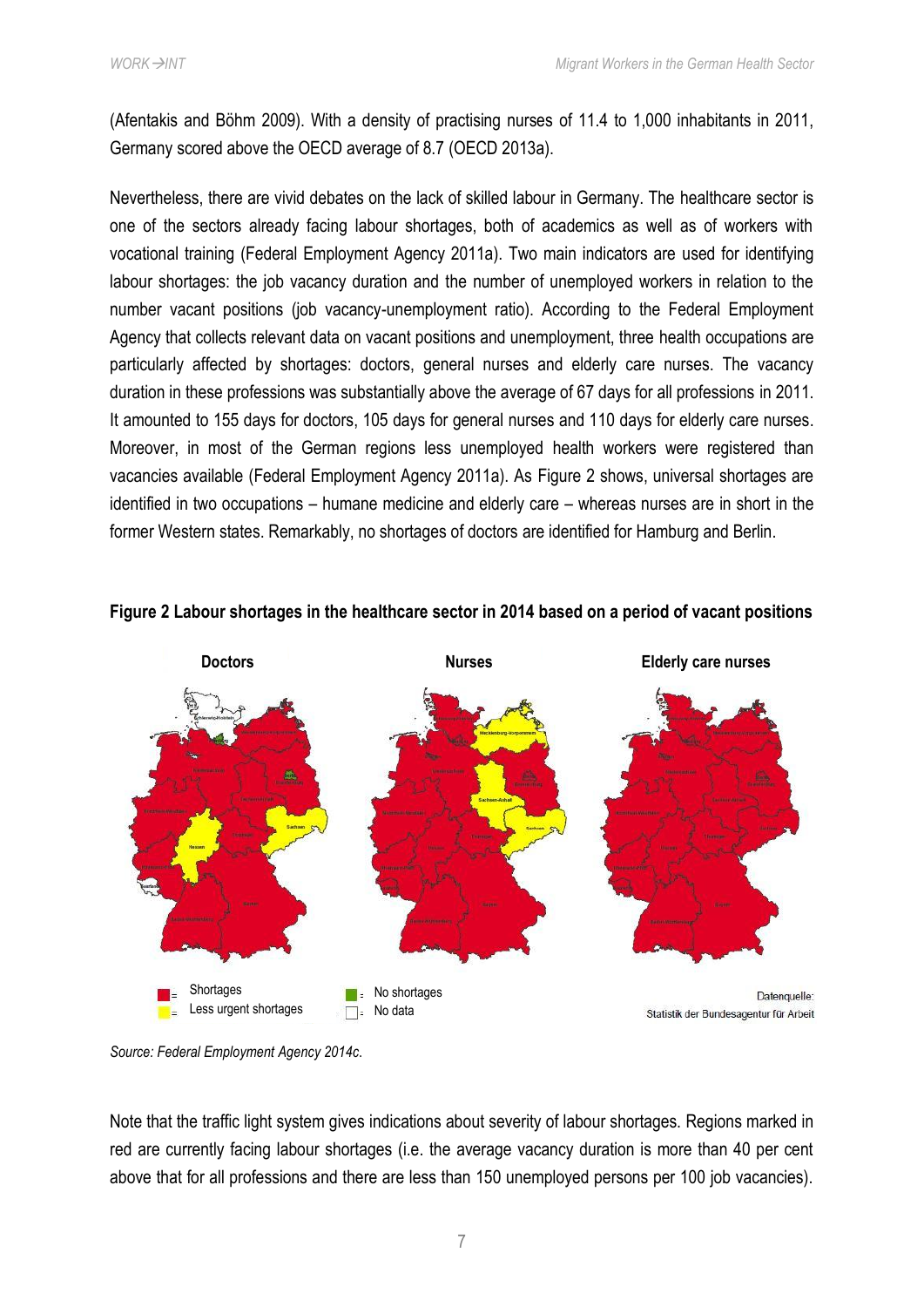Regions marked in yellow show first signs of shortages (i.e. the average vacancy duration is above that for all professions and there are less than 300 unemployed persons per 100 job vacancies). Regions marked in green are not affected by shortages (i.e. the average vacancy duration is below that for all professions and there are more than 300 unemployed persons per 100 job vacancies) (Federal Employment Agency 2011b).

In spite of an increasing working population in Germany, the healthcare sector is already facing labour shortages. Both demographic and structural reasons could explain this tendency. With regard to demographic reasons, reasons for labour shortages can be found on both demand and supply side. The German population is aging and will decline in future years due to increased life expectancy and fall in the birth rate. Given constant net migration of 100,000 persons annually, the German population would still decline from 81 to 65 million by 2060 (Boll *et al*. 2014a). Already in 2030 the number of people aged 65 and over will increase by a third, while the group of people aged under 20 will decrease by a sixth. Germany will be facing great challenges by 2020, also because those born in years with a strong birthrate (baby-boomer generation) will retire at that time (Boll *et al*. 2014a). The population in Hamburg will rise to 1.85 million in 2030 but the proportion of the population of working age, defined as the age between 20 and 65, will decline from 64.2 per cent in 2010 to 59.7 per cent in 2030 (Boll *et al*. 2013). The group of people aged 65 and over will increase and make up even more than one third of the population in 2060 (Boll *et al*. 2013).

In view of the aging German society, the demand for healthcare services will rise substantially. The demographic effects are already noticeable in an increasing number of treatment cases and increasing number of doctors in retirement age. From 2004 to 2012 the number of ambulant treatments increased by 136 million and that of inpatient treatments by 1.8 million (German Medical Association 4/14/2014). On the supply side, workers in the healthcare sector won't be sufficient to offset the demographic development as the number of persons in economically active age will decline. In 2013 the share of doctors older than 59 amounted to 15.6 per cent and the share of doctors in the age cohort 50-59 amounted to 28.3 per cent (German Medical Association 4/14/2014). Along with increasing share of older doctors, the share of doctors in part-time employment increased from 31,000 in 2001 to 54,000 in 2011 (German Medical Association 4/14/2014).

With regard to structural reasons, training capacities and attractiveness of professions influence the supply of health professionals. Facing a surplus of doctors in the 1990s, the doctors' associations lobbied successfully for a reduction of training capacities that turned the surplus to shortages in the 2000s (Hoesch 2008). A high drop-out rate at universities of 30 per cent (Finotelli 2014) as well as a high share of graduate students (12 per cent) that do not pursue their profession as practising doctors (Kopetsch 2010) contributes to labour shortages.

Shortages are partly related to a mismatch of provided and requested specialist doctors (Finotelli 2014) that could be explained with the systematic training of young doctors in special fields by hospitals

8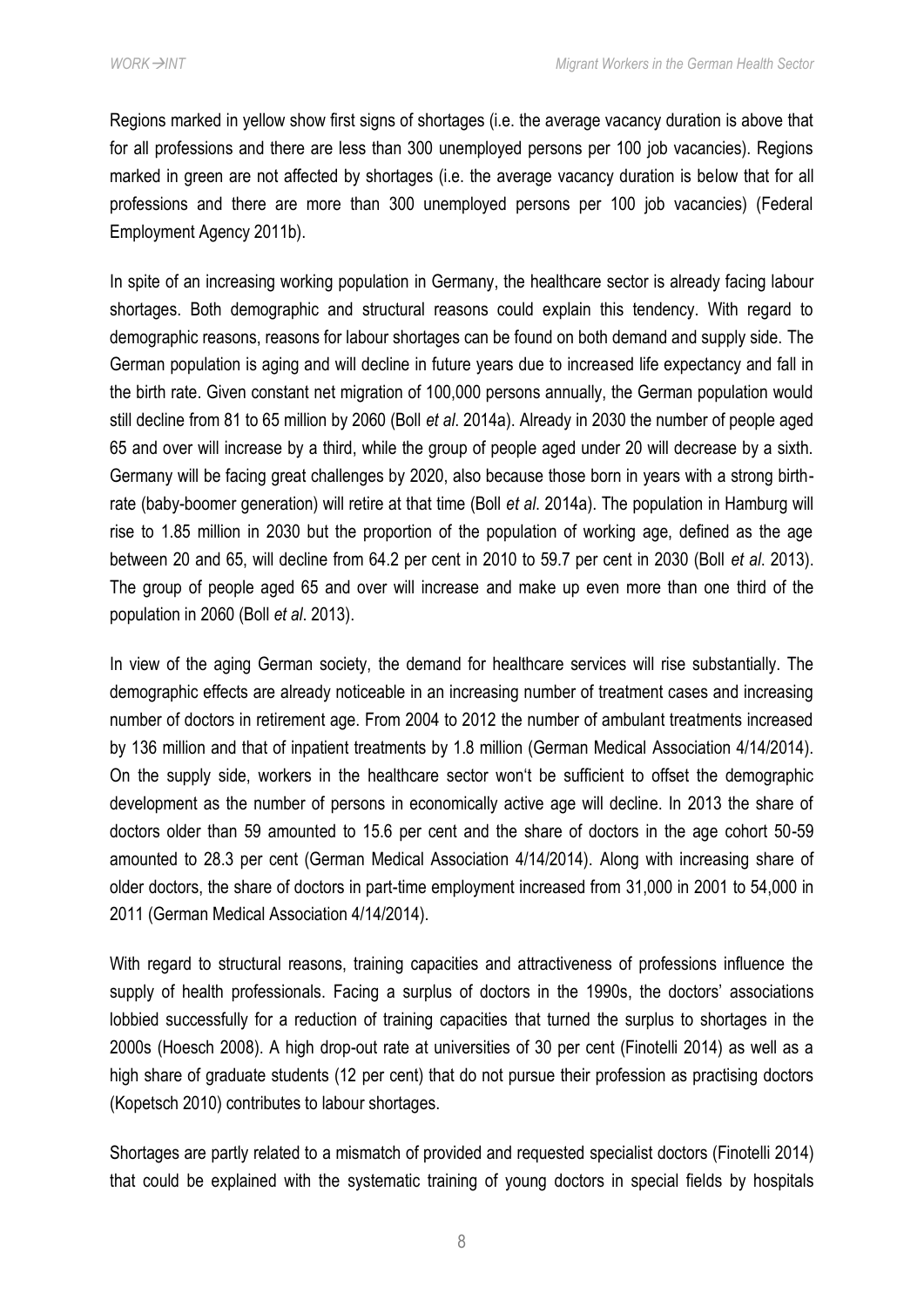(Eckert 2011a). This is reflected in the number of office-based specialists that increased more rapidly than the number of general practitioners, which dropped to less than 30 per cent of all office-based doctors in 2012 (Kassenärztliche Bundesvereinigung 2013). Labour shortages affect German regions differently. Thus less attractive rural areas face a significant lack of general practitioners (Finotelli 2014).

The attractiveness of the German healthcare system also plays a role. German health professionals are in search for adequate payment and better working conditions, with less bureaucracy, less hierarchy and more flexible working hours (Eckert 2011a). This could lead to emigration of health professionals towards more attractive countries. The number of doctors leaving Germany annually in the period 2008- 2012 ranged between 2,500 and 3,500, with two-thirds of them being German nationals (German Medical Association 2014b). The most preferred destinations were Switzerland, Austria, the US and the UK. According to estimates, about 17,000 German doctors were working in foreign countries in 2010 and the number of doctors leaving Germany for work abroad is increasing (Kopetsch 2010). Apart from emigration, shortages may have led to a vicious circle in some fields. Bottlenecks may lead to increasing workload in the workplace which may lead to increasing drop-outs of personnel and in turn result in shortages.

Forecasts on future labour shortages show a wide margin, caused by a different focus on professions and different selection and weighting of variables influencing the development. The consultancy company PricewaterhouseCoopers (PwC) predicts a shortage of 56,000 doctors and 140,000 nonacademic health workers by 2020. For 2030, PwC calculates a much higher shortage of 165,000 doctors and 786,000 non-academic health workers (Ostwald *et al*. 2013). Whereas by 2030 the shortage of doctors will be more distinctive in ambulatory facilities (54 per cent of the physicians' positions will remain vacant), the inpatient facilities will need to handle more vacancies for nonacademic staff (Ostwald *et al*. 2013). In contrast to the PwC forecast, a quite balanced shortage of academics and non-academics and a smaller number of future vacancies is predicted by another consultancy company, the Prognos AG. Including the social professions, a shortage of 840,000 health and social workers by 2030 is predicted (Prognos 2011). Another forecast focuses on care professions and calculates different scenarios. It predicts that by 2025 the demand for care workers will increase by 20 to 48 percent (depending on the scenario) and the shortage will range between 135,000 and 214,000 care workers (Afentakis and Maier 2010). An increased demand by 50 per cent by 2030 and vacancies of 500,000 care workers by 2030 are predicted by the Bertelsmann foundation (Bertelsmann Stiftung 11/19/2012).

According to an official statement of the local authorities, Hamburg won't face labour shortages before 2020 but shortages of health and care professions are likely to appear already in the short term (BASFI 2013). Until 2030, a relatively moderate growth in the demand for care services (plus 32 per cent) and 6,426 vacancies in the care sector are predicted for Hamburg (Bertelsmann Stiftung 11/19/2012).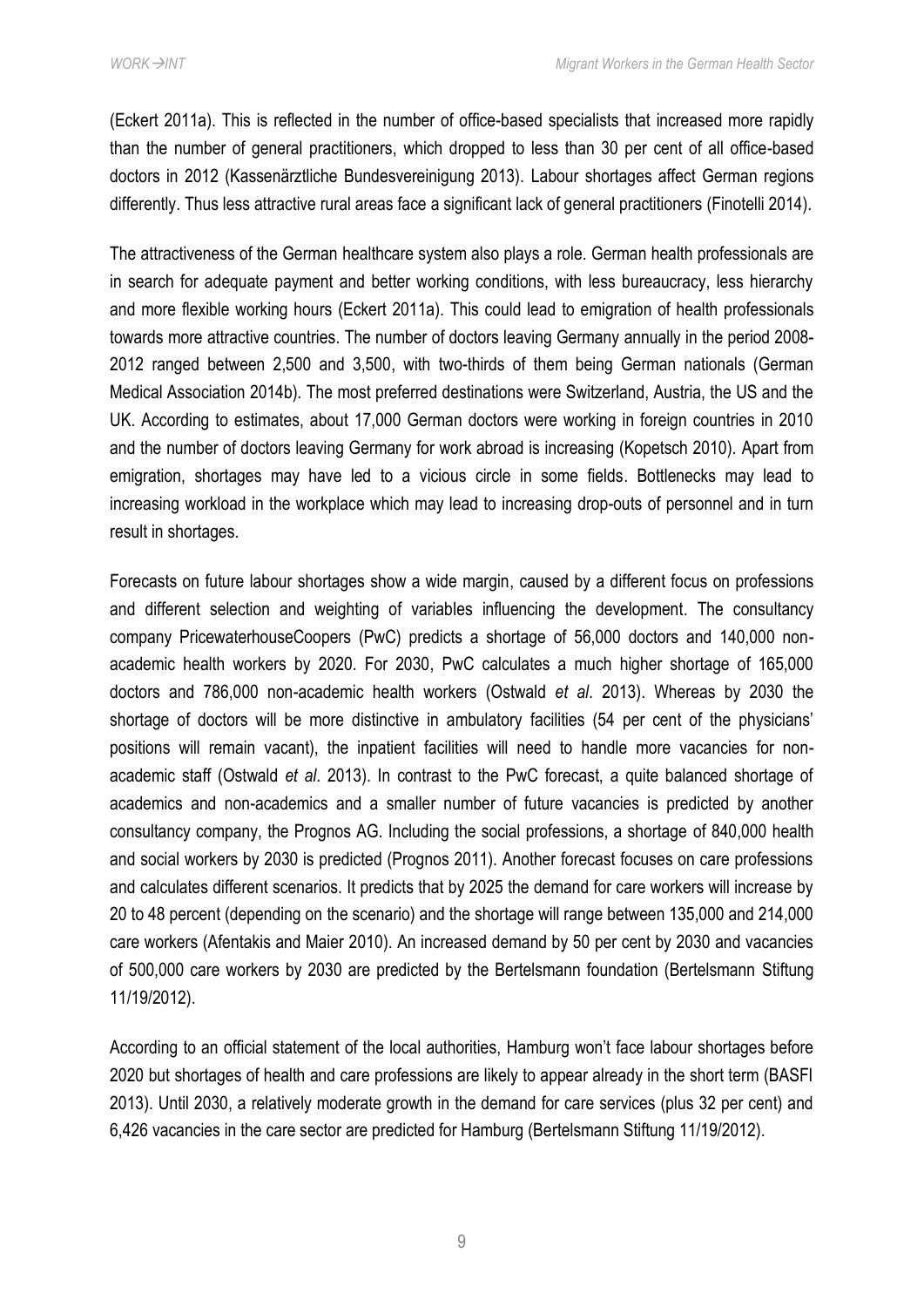# <span id="page-14-0"></span>**1.2.4 National policies aimed at addressing shortages**

Shortages in the healthcare sector are addressed in the framework of shortages of qualified staff in the economy as a whole. The Federal government started different initiatives to deal with shortages of skilled labour. In June 2011, the Federal government, the employer associations and the trade unions launched a joint declaration on ensuring the supply with skilled professionals (Bundesregierung 2011). In this declaration as well as in the later published concept with measures aimed at dealing with labour shortages (BMAS 2011), the Federal government ranks the activation of the potential workforce already residing in Germany higher than the recruitment of foreign-trained professionals from abroad. Migration of foreign workers is considered rather a complementary instrument for dealing with labour shortages. Along with measures for a better labour market integration of women, elderly employees, disabled people, early school leavers, low qualified people and long-term unemployed, specific measures target the group of persons with migration background already living in Germany such as advisory services, language courses and improved procedure for recognition of foreign qualifications (BMAS 2011). Apart from measures for dealing with labour shortages in general, a special initiative targets shortages in the healthcare sector, particularly in elderly care nursing. In 2012, the Federal government started a training initiative that aims at fostering training in elderly care and increasing the attractiveness of the profession. A special website was launched and a team of 30 consultants gives advice on training in elderly care across Germany.<sup>13</sup>

Although state institutions consider migration as a measure with a low potential for dealing with labour shortages (BMAS 2011), migration plays a crucial role for the labour market both in the short and long run. Migration is almost by default considered a short-term solution to deal with current open vacancies because extended training periods of health professionals particularly doctors impact on the workforce size with a time lag (Grignon *et al*. 2013). For demographic reasons, migration is also taken into consideration, when speaking of long-term shortages (Kolodziej 2012). In terms of migration policies, Germany has gradually opened up for qualified workers particularly since 2005. Companies are allowed to recruit qualified workers fulfilling minimum requirements in terms of labour conditions and salary arrangements.

# <span id="page-14-1"></span>**2 Regulatory framework for migrant health workers**

# <span id="page-14-2"></span>**2.1 Admission policies**

# <span id="page-14-3"></span>**2.1.1 Migration policies and recruitment**

After the guest worker period in the 1950s and 1960s that ended with the introduction of a recruitment stop in 1973, the German migration policies had been restrictive for a long period of time. Not until 2000s the German migration policies started displaying an increased acceptance of immigration,

 $\overline{a}$ <sup>13</sup> [http://www.bmfsfj.de/BMFSFJ/aeltere-menschen,did=197916.html.](http://www.bmfsfj.de/BMFSFJ/aeltere-menschen,did=197916.html)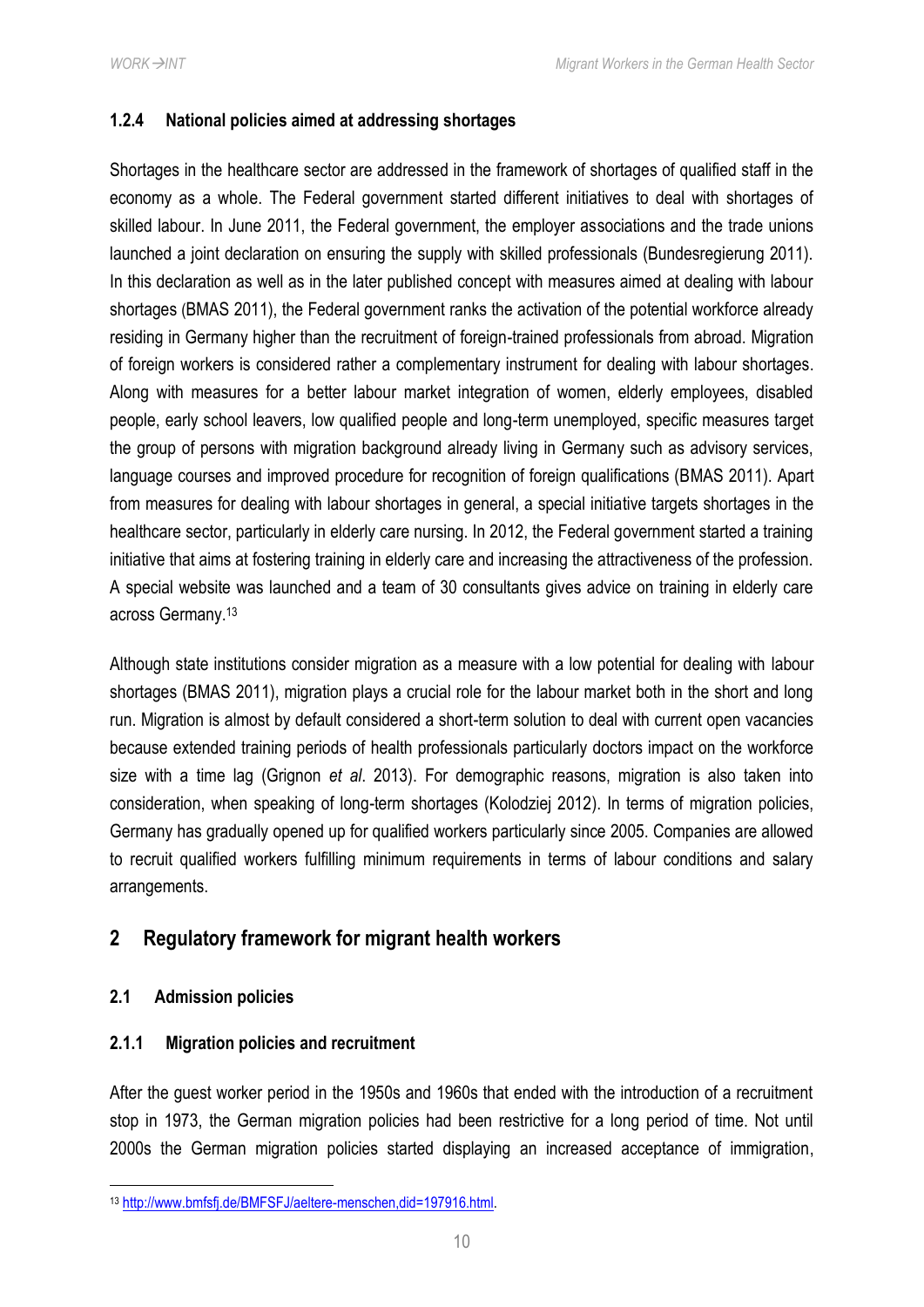**.** 

particularly with the new immigration law from 2005 that changed the terminology and the structure of the legal framework (Vogel and Kovacheva 2014).

The German regulatory framework that is strongly influenced by EU regulations distinguishes mainly between two categories of migrants: citizens of EU member states and of other non-EU countries. EU nationals benefit from the principle of free movement of workers that provides them with unrestricted access to the German territory and labour market under the same conditions as German nationals. Neither a residence nor a work permit is required in order to take up employment. For newly accepted EU member states, Germany has been traditionally making use of transitional periods in the area of free movement of workers. After the expiration of the transitional rules for the eight Central and Eastern European countries on 1 May 2011 and Bulgaria and Romania on 1 January 2014, currently only citizens from the Croatia are exposed to transitional periods. Croatian nationals need to apply for a work permit with the International Placement Office of the Federal Employment Agency in order to be employed as dependent workers or to provide services in the construction sector and related branches of industry such as cleaning services for buildings and interior decorators. For the healthcare sector, it implies that a Croatian doctor needs a work permit in order to be employed in a German hospital but he or she can set up an own surgery under the same conditions as a German colleague as the freedom of establishment is not restricted.<sup>14</sup> However, as foreign doctors work predominantly in inpatient facilities and only 13 per cent were self-employed in 2012 (German Medical Association 2014a), their access to the labour market is, nonetheless, affected by the transitional rules.

With regard to migration policies targeting third-country nationals, the reluctance to attract migrant workers has gradually decreased. Two changes of particular relevance for migrant health workers from third countries took place in the regulatory framework in the 2000s: the introduction of the Blue Card for highly-skilled workers in August 2012 and the so-called Whitelist for skilled workers in July 2013. The Blue Card as a new residence title was introduced in the course of implementation of the EU directive on highly qualified employment (§19a Residence Act). Non-EU nationals with a university degree may be granted a residence permit to take up employment corresponding to their qualification if they can prove a job contract or a job offer and a minimum annual salary of 47,000 euro as set for 2014. To professions with labour shortages such as IT specialists, engineers and doctors, a lower level of annual salary of 37,128 euro applies (BAMF 2014). The Blue Card is issued by the responsible foreigners' authority for a maximum period of four years and no consent of the Federal Employment Agency is required. After 33 months of employment and payment of contributions to the retirement scheme a person can apply for a permanent residence title. Generally, third-country nationals need to wait 60 months before being entitled to apply. A further improvement of the conditions of entry for third-country nationals with a university degree is the possibility to obtain a visa for six months for the purpose of job seeking. Foreign graduates from German universities are allowed to stay 18 instead of 12 months in order to seek for employment.

<sup>14</sup> Note that in case of excess supply of certain specialties of doctors, the *Länder* commissions of doctors and health insurance funds are entitled to restrict the admission of medical practice establishments (§103 SGB V).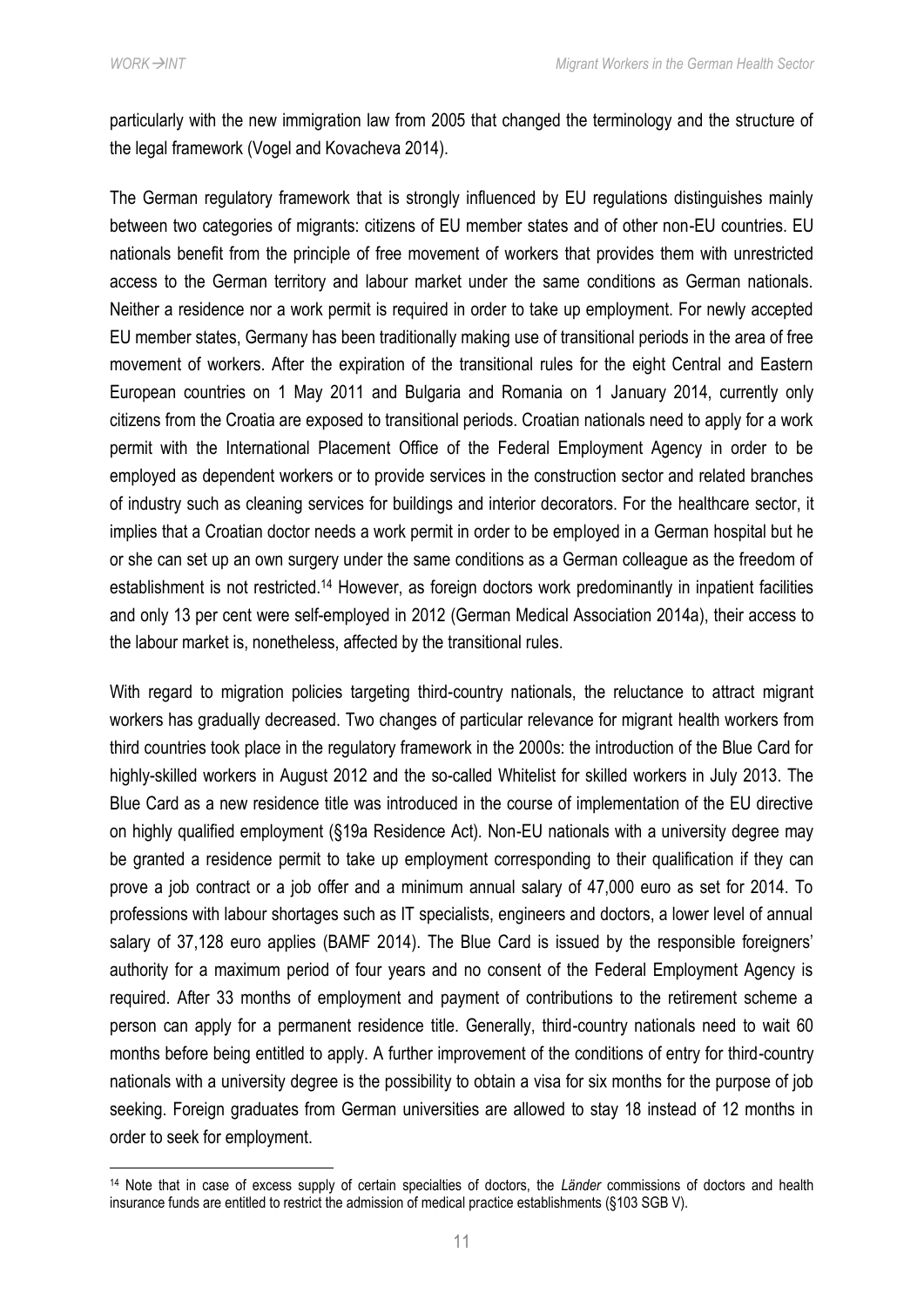Non-academics with vocational training from non-EU countries benefit from the legal amendment of the Employment Ordinance (*Beschäftigungsverordnung*), in force since July 2013. The so-called Whitelist issued by the Federal Employment Agency contains non-academic professions requiring vocational training that face labour shortages. In the Whitelist in 2014 the following health occupations are included: health and nursing professions without specialisation, specialist nursing professions, elderly care professions, and surgical technology/medical technical assistance professions (Federal Employment Agency 2014). The access to the German labour market for the listed professions is less regulated as the consent of the Federal Employment Agency is needed but the so-called priority check (*Vorrangprüfung*) is not required. Although it is not checked whether the employment of a German or an EU worker is possible, a priority check is indirectly done as the prerequisite for filling a vacancy with a foreigner is that the position has been published in the job exchange portal of the Federal Employment Agency for a sufficient period of time (Federal Employment Agency 2013). It is important to note that the education required for a certain occupation depends on the German regulations and not on those of the country of origin. Correspondingly, to a nurse with a tertiary education who wants to immigrate to Germany the Whitelist instead of the Blue Card regulation applies.

Apart from labour migration regulations such as the Blue Card and Whitelist, migrant workers may use other migration channels provided by the law such as migration in the framework of family reunification or university education and vocational training. Moreover, the requirements for a residence permit for self-employment – investment of at least one million euros or the creation of at least ten jobs – do not apply to doctors who want to set up an own surgery in case of a potential special regional need for medical care (Derst *et al*. 2007).

With regard to recruitment of health workers from abroad, Germany is geared to the Global Code of Practice on the International Recruitment of Health Personnel of the World Health Organisation adopted in May 2010. On the one hand it recommends to industrial countries to abstain from recruiting health workers from developing countries hit by severe labour shortages. On the other hand it is emphasised that the right of skilled workers of mobility should not be constrained. Germany among other countries decided to dissolve this contradiction by sticking to a list of 57 developing countries defined as facing critical shortages (Angenendt *et al*. 2014). In November 2013, a ban on recruitment and placement of health professionals from the identified countries was added to the Employment Ordinance. For that reason, the recruitment of migrant workers in nursing and care occupations from these countries may be undertaken only by the Federal Employment Agency (Bundesregierung 2014).

In the past, Germany had actively recruited nurses and care workers in the framework of bilateral agreements: in the 1960s and 1970s with South Korea, Philippines and India (Fischer 2014), in the 1980s and the 1990s with Yugoslavia (Hoesch 2008: 48), and since 2005 with eight European countries: Croatia, Ukraine, Poland, Slovenia, Czech Republic, Slovak Republic, Bulgaria and Romania (Dhillon *et al*. 2010). The last bilateral agreement in force, that with Croatia, expired in 2012 (Bundesregierung 2014). Active recruitment of doctors abroad did not take place for more than 30 years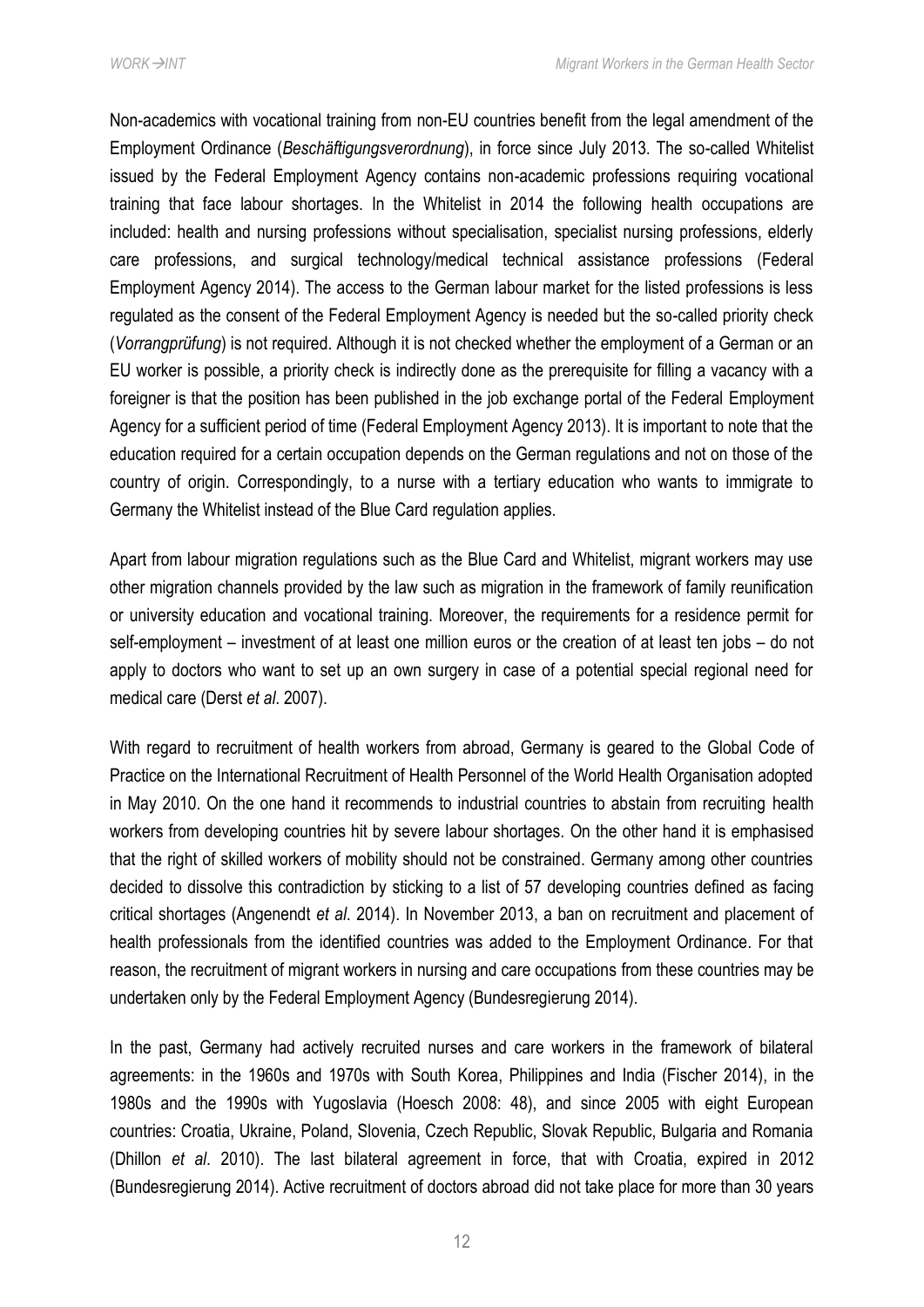(Hoesch 2008). The presence of foreign doctors in the German healthcare sector can be thus attributed to the integration of foreign students or refugees but not to active recruitment of migrant health professionals (Hoesch 2008).

For the first time since 1973, national and local initiatives for active recruitment abroad were launched (Vogel and Kovacheva 2014: 149). The website www.make-it-in-germany.com launched in 2012 aims at attracting international workers particularly from shortage occupations by providing them with useful information about migration and economic opportunities in Germany, and presenting Germany as an attractive place to work and live.<sup>15</sup> Active recruitment strategies are implemented by state institutions. The International Placement Office of the Federal Employment Agency (*Zentrale Ausland – und Fachvermittlung, ZAV*) supports German companies in the recruitment process abroad by cooperating with national authorities of the sending countries and organizing events such as European Job Days and job exchanges with the EURES network (European Employment Services). In addition to mechanical engineering and technology, and hotel and catering industry, the healthcare sector is one of three sectors the Central Placement Office is focusing on.<sup>16</sup> The role of recruitment agencies is minor (Eckert 2011b).

Pilot projects for international recruitment in the healthcare sector were launched with both EU and non-EU countries. In the EU, activities for attracting migrant health workers take place mainly in four member states with high potential for job seekers: Greece, Italy, Portugal and Spain (Bundesregierung 2013). In 2013, a special programme MobiPro-EU was launched with the aim at attracting young people from EU member states to do vocational training in occupations with labour shortages, long-term care work being one of them. With regard to recruitment from non-EU countries, in 2013, the Central Placement Office of the Federal Employment Agency entered into an agreement about placement of nurses with the respective employment agencies of Serbia, Bosnia and Herzegovina, the Philippines and possibly Tunisia. The recruitment in the framework of the so-called Triple-Win-Project is supported by the Federal Agency for International Cooperation (*Deutsche Gesellschaft für Internationale Zusammenarbeit, GIZ*) that is responsible for the linguistic and professional preparation and accompanying integration activities of about 2,000 qualified nurses in German companies (Bundesregierung 2014). Furthermore, pilot programmes with China for recruitment of 150 Chinese elderly care nurses and with Vietnam for the training of 100 geriatric nurses in Germany were launched (Bundesregierung 2014; Brown 2013). These pilot programmes aim at reducing labour shortages in Germany but also at gathering experience with appropriate recruitment of migrant health workers, so that well managed migration has a positive impact on both sending and receiving countries (Angenendt *et al*. 2014).

<sup>1</sup> <sup>15</sup> Official Website Make it in Germany, accessed 22.04.2014[, http://www.make-it-in-germany.com/en/](http://www.make-it-in-germany.com/en/)

<sup>16</sup>Website Central Placement Office of the Federal Employment Agency (ZAV): Personalsuche für Deutschland, accessed 22.04.2014[, http://www.arbeitsagentur.de](http://www.arbeitsagentur.de/)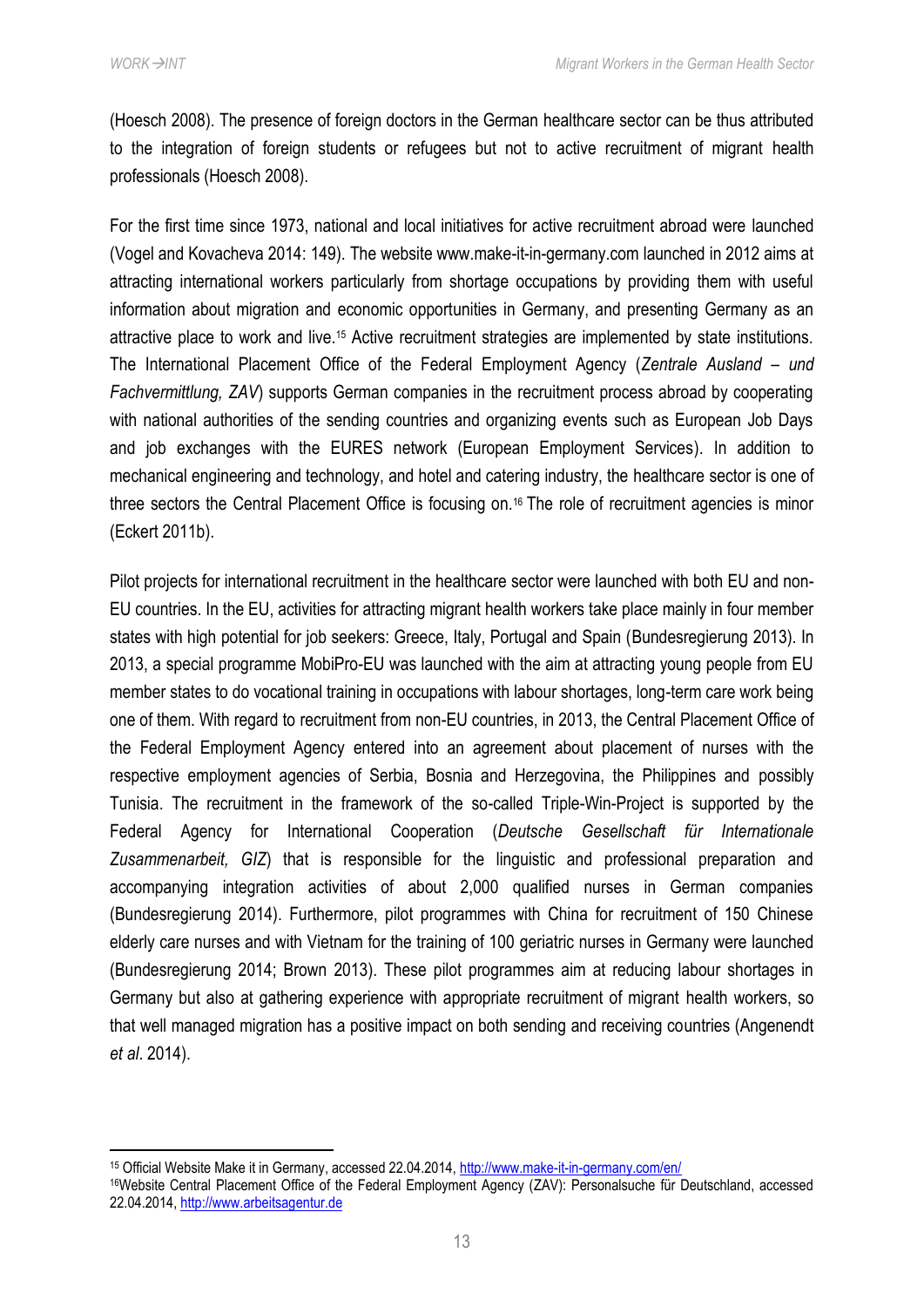In spite of the improvements of the regulatory framework for highly-qualified third-country nationals and Germany being one of the countries with the lowest barriers for highly skilled migration, labour migration to Germany remains at a low level (OECD 2013b). Migration of health workers other than doctors to Germany is minimal (Eckert 2011b). No statistical data on foreign doctors and nurses migrating to Germany are collected. According to calculations based on Microcensus data, 35,900 foreign-trained doctors were pursuing their profession in 2010 and 32,800 foreign doctors obtained their qualification in Germany (Demary and Koppel 2013). Thus nearly 20 per cent out of 373,000 doctors working in 2010 in Germany were migrants.

# <span id="page-18-0"></span>**2.1.2 Access to the healthcare sector**

With regard to access of migrant workers to the German healthcare sector, it has to be distinguished between two main ways: directly after training in the field of health in Germany or after an admission to practice the profession of foreign-trained workers.

The Federal Statistical Office provides data on education of foreign nationals at health vocational schools and universities. Statistics on health vocational schools show that 6.7 per cent of about 135,000 pupils in 2012 had a foreign nationality (Federal Statistical Office 2012). The share of foreign nationals in health studies at universities amounted to 9 per cent in 2012. In spite of the increase in the period 2000-2012, foreign nationals are still underrepresented in health fields of study compared to their share in all fields of study (11.3 per cent in 2012) (Federal Statistical Office 2013a). Interestingly, foreign nationals are overrepresented in human medicine, amounting to 17 per cent of all students. It is important to note that the increased share of foreign students cannot be certainly attributed to increased migration for educational purposes as there are many foreign nationals who obtained secondary education in Germany (so-called *Bildungsinländer*) and are not considered educational migrant.

With regard to foreign nationals who obtained training in health abroad, it has to be distinguished between migrant health workers that come to Germany to obtain further qualification and those that intend to pursue their profession. The former needs an academic recognition whereas the latter recognition of professional qualification (Braun 2011). Doctors who intend to do specialty training in a German hospital thus need an academic recognition by a university whereas those who want to work in hospital need recognition of their professional qualification by the respective institutions in charge. In the latter case, it is important whether the professional qualification is regulated or non-regulated. Regulated professions such as doctors, pharmacists, nurses and care workers require the approval by German authorities whereas non-regulated professions such as medical receptionists can be practised without an official admission. Migrant health workers in regulated professions need to prove (a) equivalent qualifications referring to the German standard and (b) sufficient German language skills. As most of the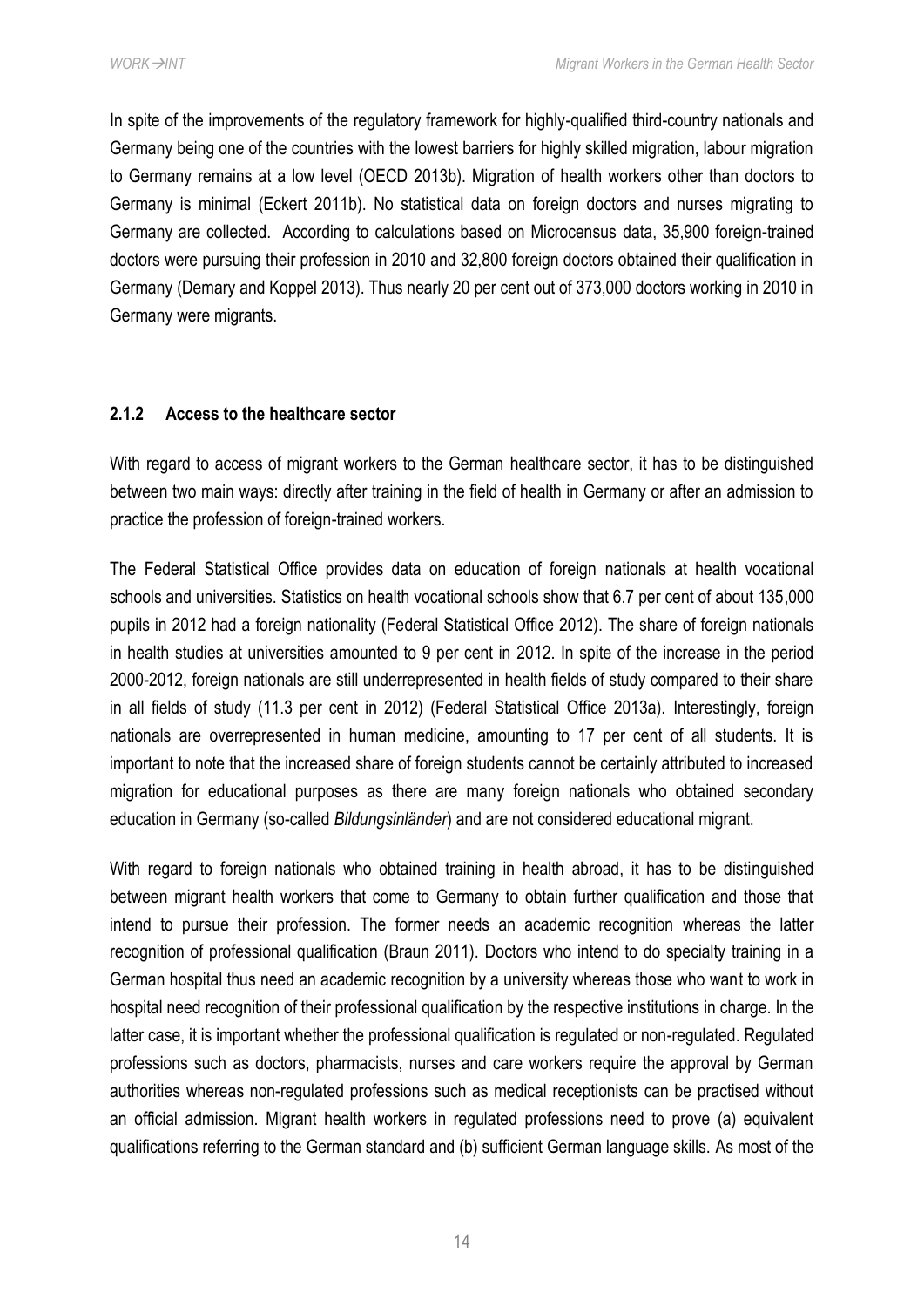1

health professions are regulated, the recognition of foreign qualifications is a crucial prerequisite for accessing the German healthcare sector.

To draw a more detailed picture of the prevalent access regulations, a closer look is taken at two main health professions, doctors and nurses. Doctors in Germany need a full licence to practise in order to pursue their profession (*Approbation*). The Federal Medical Regulation distinguishes between two types of licence to practise differing in terms of duration and entitlements: full (*Approbation*) and provisional (*Berufserlaubnis*) in accordance with § 10 of the Federal Medical Regulation. Whereas the full licence is valid across Germany for an unlimited period of time and allows both dependent work and selfemployment, the provisional licence is issued for a period up to two years and for an individual state (*Land),* and the setting up of an own surgery is not allowed. German graduates obtain a full licence to practise after graduation. In the past, foreign-trained doctors from EU member states, Australia, Israel, Japan, Canada and New Zealand were entitled to a full licence, because their medical degrees were considered equivalent to the German degree (Finotelli 2014). Foreign nationals from the rest of the third countries were not entitled to a full licence and might obtain only a provisional licence even if they graduated from a German university. The current legal framework does not distinguish between nationalities and countries of origin anymore that is a major improvement related to the access of foreign nationals from third countries to the sector. According to the Recognition Law, all persons irrespective of their residence status and citizenship are entitled to start a procedure for a full licence.<sup>17</sup> A provisional licence is still issued in case of a temporary professional practice in Germany and does not encompass recognition of professional qualifications by the issuing authority.

#### <span id="page-19-0"></span>**2.2 Policies on the recognition of professional qualifications**

Many migrants in Germany work below their level of qualification as their foreign qualifications have not been recognized (Bils [2010;](http://www.bpb.de/gesellschaft/migration/newsletter/57088/deutschland-anerkennung-von-auslaendischen-berufsabschluessen?p=1) Boll *et al*. 2014b). The recognition of professional qualifications is particularly important for regulated occupations such as doctors, care workers and pharmacists as they are not allowed to work without a proof of the equivalence of their foreign qualification to the German standards. For a long time, the recognition of foreign qualifications in Germany had been characterized by fragmentation and differential treatment of different migrant and occupational groups (Bils 2010; Englmann 2009). As part of the German policy on dealing with labour shortages, a Recognition law came into force in April 2012 by which several changes in the recognition of foreign qualifications were enacted (Vogel and Kovacheva 2014). 18

Particularly third-country nationals benefit from the law. It introduced a legal claim to apply for recognition of qualification irrespective of residence status and citizenship. In the absence of such a

<sup>17</sup> Official Website of Recognition in Germany, accessed 15.04.2014[, www.anerkennung-in-deutschland.de.](http://www.anerkennung-in-deutschland.de/)

<sup>18</sup> Apart from the federal law, there are local laws in individual *Länder* on the recognition of foreign qualifications which refer to regulated occupations such as child care workers, engineers and architects.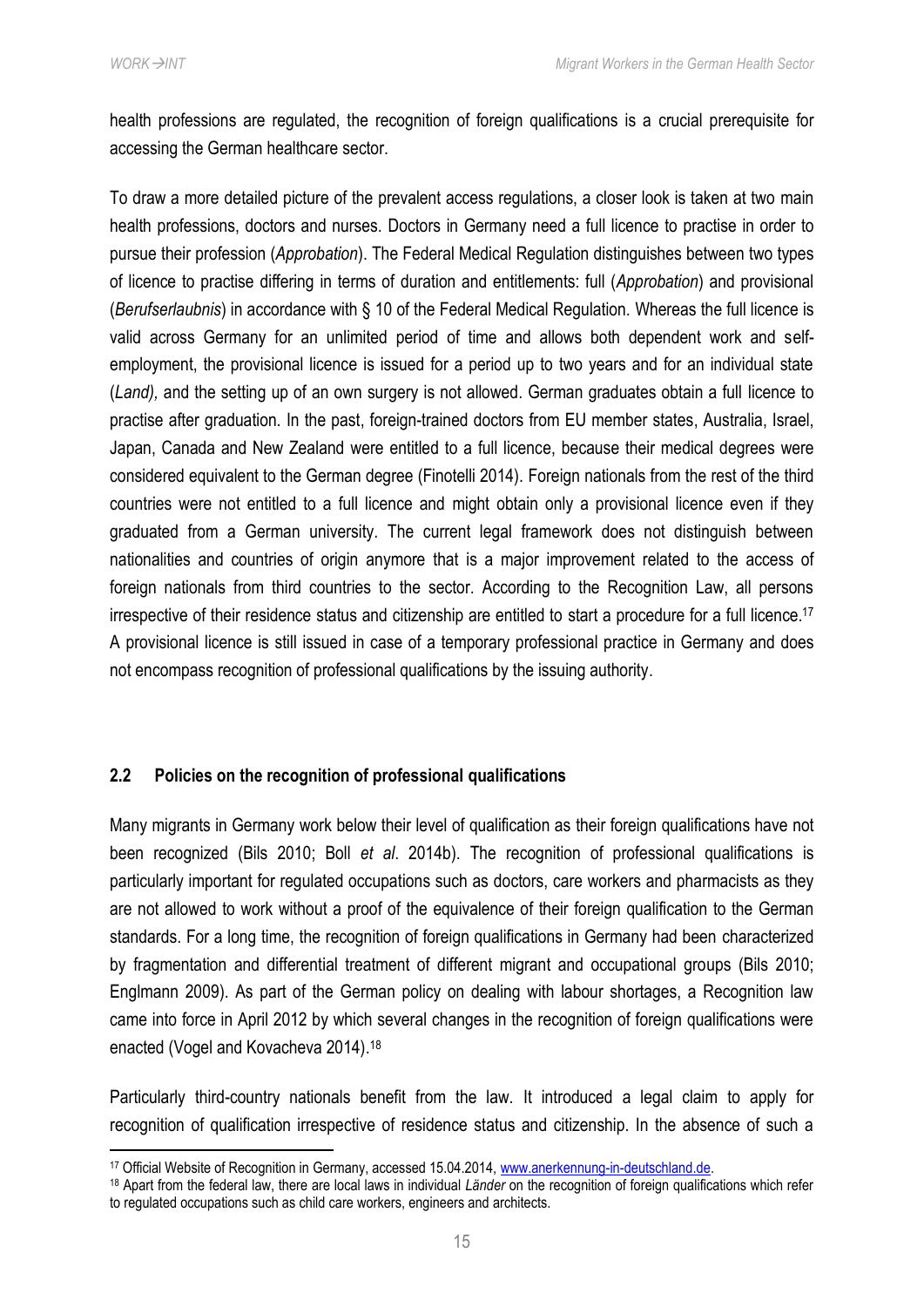$\overline{a}$ 

legal claim so far, third-country nationals hardly managed to access the recognition procedure. In the recognition procedure, it is checked whether the professional qualification obtained abroad is comparable with the German requirements for the particular profession. Currently, there are about 600 occupational groups regulated by the Recognition Law. The procedure should not take more than three months. Furthermore, residence in Germany is not a prerequisite and an application from abroad is possible.<sup>19</sup> A further improvement of the recognition procedures with a great impact on health professions is the partial recognition, which was not possible prior to 2012 and in the past affected mainly doctors and pharmacists (Bils 2010). In the past, applications had been rejected in case even of minor differences between foreign qualification and the German standards.<sup>20</sup> Partial recognition means that only parts of the qualification are recognized and missing parts can be acquired through further courses and training. Prior to 2012, a lack of information about recognition procedures was a main obstacle for migrant health workers, as a study among foreign doctors in Hamburg showed (Braun 2011). To support migrants interested in recognition of their foreign qualification, councelling centres were established aimed at providing advice and assistance.<sup>21</sup>

The impact of the Recognition Law on health professionals is visible in data on recognition of qualifications. According to estimates for the period April 2012-February 2013 30,000 applications were submitted, 20,000 of them in the healthcare sector, 12,000 applications by doctors and nurses, among them 8,635 applications of foreign-trained doctors and 3,123 applications of foreign-trained nurses (Ärzteblatt 2013).

According to the first official evaluation of the law by the Federal Statistical Office, almost 11,000 applications had been submitted between April and December 2012 (Federal Statistical Office 10/15/2013).<sup>22</sup> 75 per cent of the applications were submitted by health professionals, particularly doctors. Two-thirds of the applications were fully or partly recognized while only 5 per cent were not successful. 27 per cent were still in procedure. The vast majority of the successful applications were health professions. 5,100 doctors received recognition of their qualification and thus a right to practise in Germany. In terms of regions of origin, half of the applications were submitted by a person with qualification from an EU member state. Among the half of applications by third-country nationals, 43 per cent applications came from persons outside Europe and 57 per cent from persons in non-EU European countries (Federal Statistical Office 10/15/2013). In spite of the fact that the number of applications was below the expected level in the context of the recently established Recognition Law, the law's effectiveness can be positively assessed since the professional qualification of more than 10,000 persons has been recognized.

<sup>19</sup> Official Website of Recognition in Germany, accessed 15.04.2014[, www.anerkennung-in-deutschland.de.](http://www.anerkennung-in-deutschland.de/)

<sup>20</sup> For further analysis of the new Recognition law see Braun (2012) and Finotelli (2014).

<sup>&</sup>lt;sup>21</sup> Recognition of foreign professional qualifications is one of the fields of work of the Competence Centres in the Programme IG Integration through training, http://www.netzwerk-ig.de/.

<sup>&</sup>lt;sup>22</sup> The effectiveness of the Recognition Law is monitored by the Federal Institute for Vocational Education and Training (*Bundesinstitut für Berufsbildung, BiBB*). A first report is said to be published soon (at the beginning of 2014).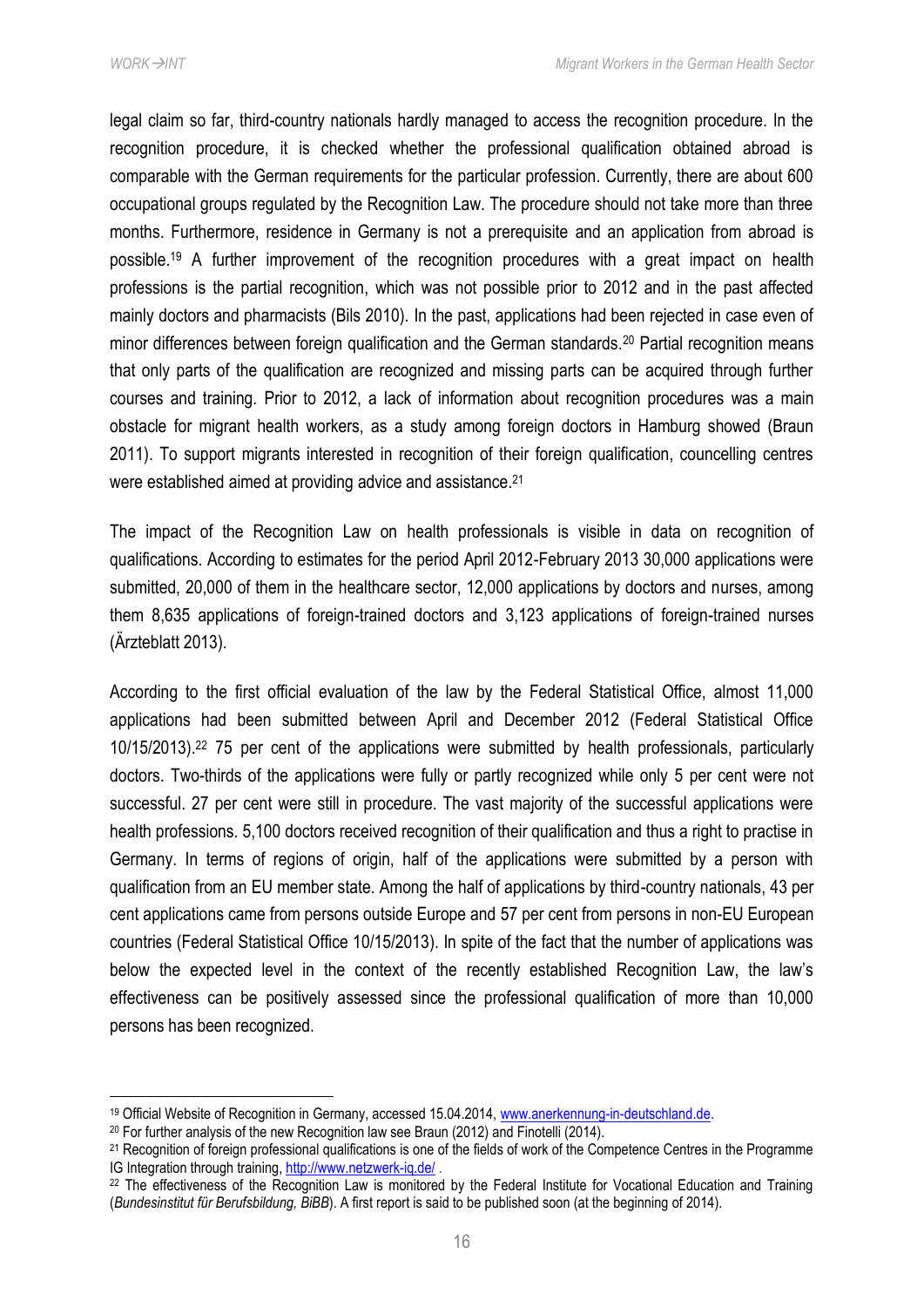Although the recognition procedure is accessible to everybody irrespective of citizenship, it is easier for EU citizens to obtain recognition in the health occupations than for third-country nationals. The European Directive on Recognition of Qualifications (EU Directive 2005/36/EC) simplifies the procedure for EU citizens, citizens from the EEA and Switzerland that take advantage of automatic recognition of medical professional qualifications obtained in EU member states. For those persons, no individual check of the equivalence of the qualification is undertaken. Admittedly, if the qualification is obtained before the accession to the EU, which is particularly relevant for new member states from the 2004, 2007 and 2013 enlargement waves, a Certificate of Conformity issued by the country of origin is required. In the case of third-country nationals, however, the equivalence of the foreign qualification is obligatory compared with the German standard. Special provisions may apply for ethnic Germans (*Spätaussiedler*).

In the recognition procedure not only professional qualification but also professional experience is taken into consideration. In the case of rejection or partial recognition, further training is recommended. If the foreign qualification is not fully comparable to the German standards, migrant workers from third countries must pass a knowledge test in order to prove knowledge in the field.<sup>23</sup> Different tests are foreseen for EU and non-EU citizens. For instance, non-EU nurses with partial recognition take an exam covering the material for the respective field whereas the exam for EU citizens covers only the deficits in the field.

Taking a closer look at doctors, the recognition of qualification is regulated at national level by the Federal Medical Practitioners' Act (*Bundesärzteordnung*) and the medical licensure law (*[Approbationsordnung für Ärzte](http://www.gesetze-im-internet.de/_appro_2002/BJNR240500002.html))* but implemented at *Länder* level. Six years of medical training is required for doctors. For those who graduated before the EU Directive came into force, three years of relevant experience is additionally required. Applications for recognition of the general licence to practise and the specialty have to be submitted to the responsible institutions: ministries of health of the respective *Länder* in charge with the recognition of the licence for general practitioners and the State Chambers of Physicians in charge with the recognition of specialties (mainly in the form of an oral interview) (BAMF 2011).<sup>24</sup> In the case of Hamburg, the responsible institutions are the Agency for Social Affairs, Family and Health and the State Chamber of Physicians in Hamburg. Due to the federal structure of Germany, differences in procedures such as costs and required documents exist among the *Länder* (BAMF 2011). For the recognition of a specialty third-country nationals need to have been working in the respective field of specialty for 12 months in order to take the respective exam with the State Chamber of Physicians (*Weiterbildungsordnung* of the State Chamber of Physicians in the respective German *Land*), whereas this is not required from EU citizens.

Good German language skills are important for successful labour market integration in the healthcare sector, where personnel-related services and relations and technical vocabulary are essential for the

<sup>23</sup> In 2002 knowledge test and prove of German knowledge were introduced.

<sup>24</sup> Important information about recognition procedures is available on the website[: www.anerkennung-in-deutschland.de.](http://www.anerkennung-in-deutschland.de/)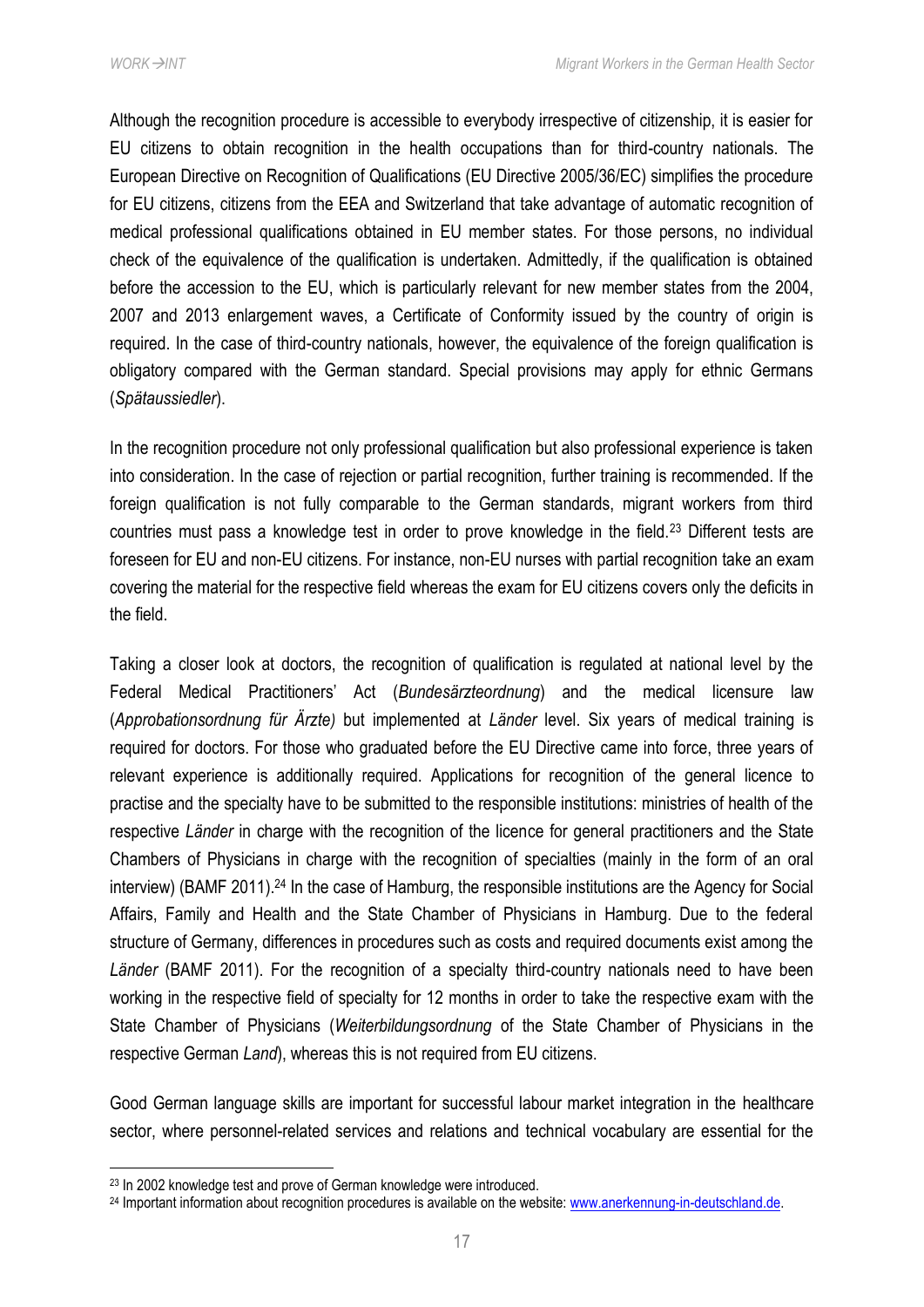right treatment of patients (Friebe 2006). Language skills are a prerequisite for recognition of qualification of foreign-trained doctors and nurses. <sup>25</sup> In 2014, the health ministers agreed that in the future, language level B2 for German language and C1 for technical language skills (*Fachsprachenprüfung*) will be required from migrant doctors (Wichmann 2014). In five of the German *Länder*, the examination for technical language skills is already required (Wichmann 2014).

# <span id="page-22-0"></span>**3 Presence and role of migrant workers in the German healthcare sector**

#### <span id="page-22-1"></span>**3.1 General trends**

1

The number of workers in the healthcare sector increased by 19.6 per cent from 4,115,000 in 2000 to 4,920,000 in 2011 (Federal Statistical Office 2013b) and is still on the rise. In contrast to other economic sectors such as construction or automotive industry, it has shown a high resistance to the economic crisis from 2008 (BDI 2013). Besides the trend of a steadily increasing number of workers, the healthcare sector shows a trend of feminization. The share of women rose from 71.9 per cent to 74 per cent from 2000 to 2011 (Federal Statistical Office 2013b). Whereas doctor's occupations are rather gender balanced, in non-academic occupations such as medical-technical assistants and pharmaceutical management assistants women hold more than 90 per cent of the jobs (Federal Employment Agency 2011a).

Most of the health workers are dependent salaried workers. The biggest groups among self-employed workers in 2012 were doctors with 35 per cent of about 348,700 doctors (German Medical Association 2013) and pharmacists with 18,172 freelancers (IFB 2013). In terms of employment forms, there is a trend towards an increasing relevance of part-time employment. From 2000 to 2010, part-time jobs in the healthcare sector were showing a growth of 70 per cent in contrast to 37 per cent in the overall economy (Federal Employment Agency 2011a: 9). As a result, one third of the health workers in 2010 had part-time jobs as opposed to a quarter in 2000 (Federal Employment Agency 2011a: 6). Temporary agency work increasingly takes place and there were 25,045 temporary agency workers in 2011 (Walwei and Ziegler 2012; Bräutigam *et al*. 2010).

The health workforce comprises a variety of occupations categorized in four statistical categories: healthcare service occupations (*Gesundheitsdienstberufe*) that are directly related to the provision of health (e.g. doctors and nurses), social occupations (e.g. elderly care nurses), health crafts persons (e.g. opticians or dental technicians) and other special occupations.<sup>26</sup> With 2,793,000 persons, the healthcare service occupations represented 57 per cent of the health workers in 2011 (Federal Statistical Office 2013b). Among them, the four biggest occupational groups in 2011 were nursing and

<sup>25</sup> Language requirements may vary from *Land* to *Land* but in most cases, at least level B2 is required in order to pursue a profession.

 $26$  Based on National classification of occupations of 1992 (KIdB92), applied by the Federal Statistical Office.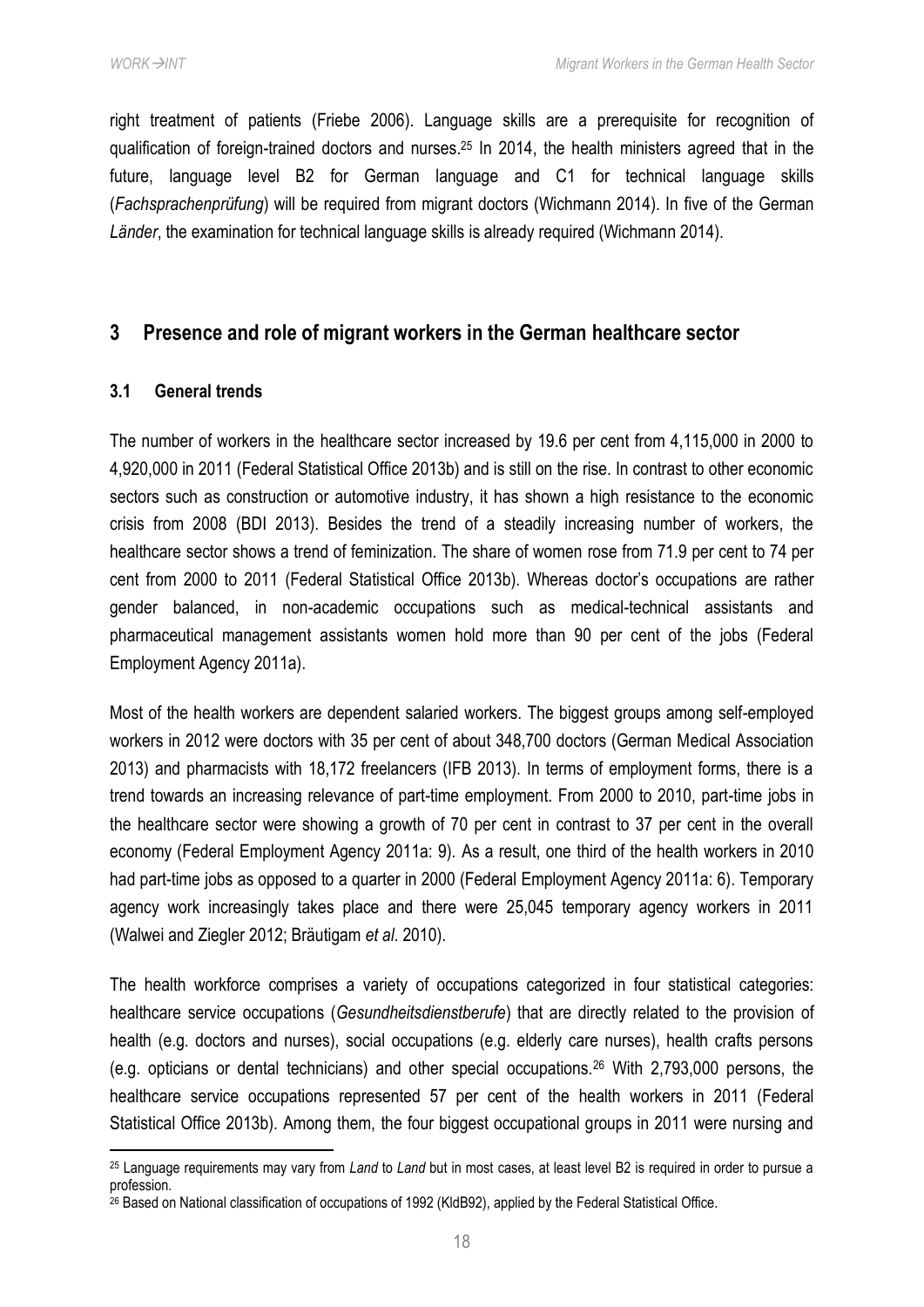**.** 

midwifery professionals (29.6 per cent), followed by medical assistants (23.2 per cent), doctors and dentists (14.7 per cent) and nursing assistants (9.8 per cent) (see [Figure 3\)](#page-23-0). Over time, medical assistants, nursing professionals and midwifery professionals as well as doctors and dentists have slightly lost relevance in favour of other professions, above all nursing assistants. However, in absolute numbers all these occupations have been growing. The most significant growth by 83 percent is observed in the case of elderly care workers and nursing assistants (32 per cent). The growth in medical assistants and doctors accounted for 17 per cent and 16 per cent (Federal Statistical Office 2013b).



#### <span id="page-23-0"></span>**Figure 3 Health workers 2000-2011, by occupations (in 1,000)**

The presence of foreign nationals in the German healthcare sector is captured in data sources scattered in different institutions. Two main sources are survey data on the working population from the Microcensus survey, published annually by the Federal Statistical Office, and administrative data on employees subject to social security contribution, published quarterly by the Federal Employment Agency.<sup>27</sup> Further data are provided by professional associations such as the German Medical Association (*Bundesärztekammer*).

<sup>&</sup>lt;sup>27</sup> As detailed data for the health sector are not publicly available, special evaluations were requested in the framework of the project. A special evaluation of Microcensus data applying national classification of occupations 1992 (KldB1992) for the period 2005-2012 was provided by the Federal Statistical Office. A special evaluation of data on employees subject to social security contribution was provided by the Federal Employment Agency and is available by occupation for the period 2008-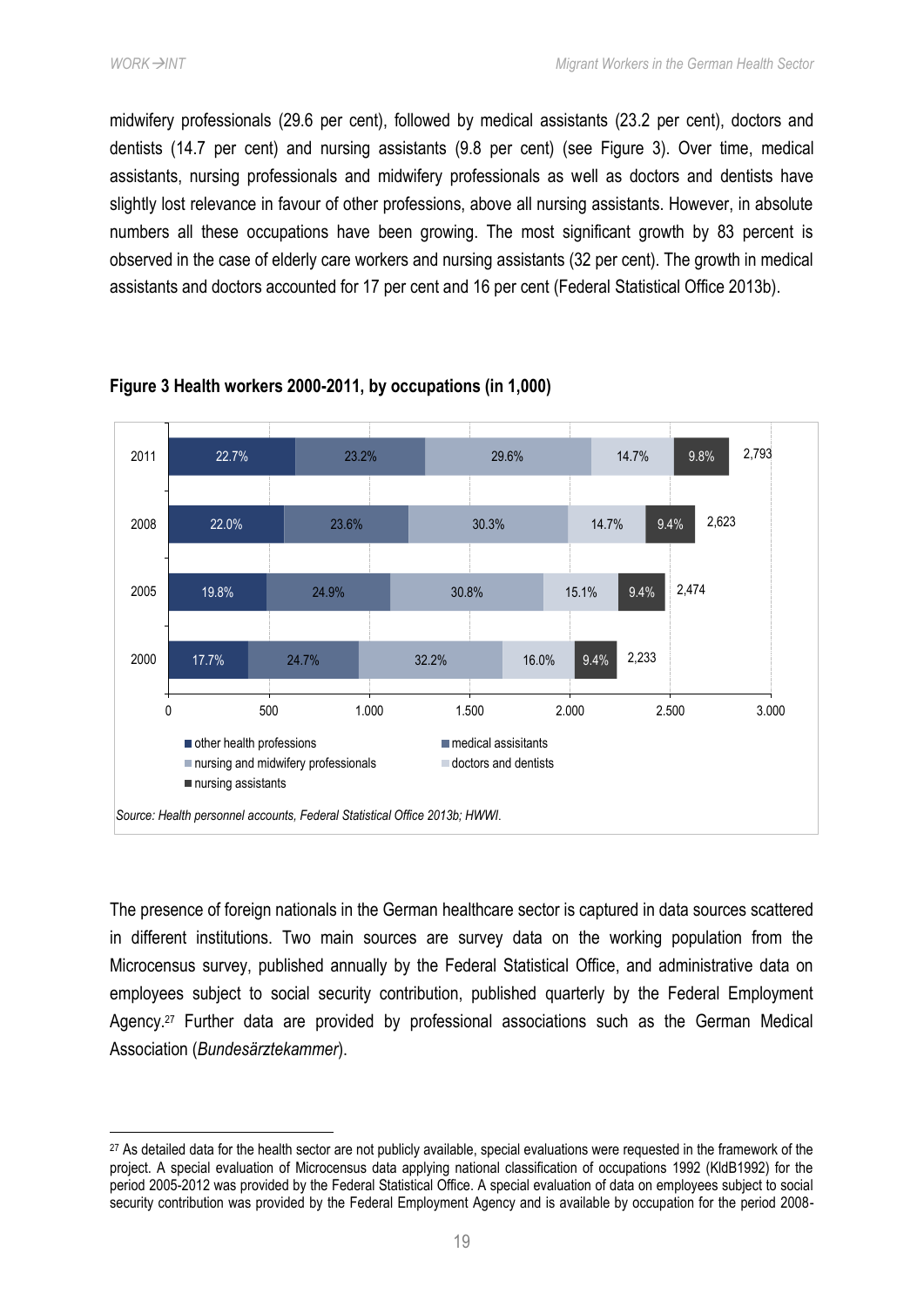The Microcensus is an annual household survey covering 1 per cent of the German population. It contains data on working population by occupation and since 2005 data on citizenship and migration.<sup>28</sup> According to Microcensus data, the number of workers in the healthcare sector in Germany increased from 2,430,000 in 2005 to 2,771,000 in 2012 and the share of workers in the healthcare sector accounted for 6.9 per cent of the total working population in 2012 compared to 6.6 per cent in 2005 (see [Table 1\)](#page-24-0). In line with the general employment trend, the share of foreign nationals increased from 4.7 per cent to 5.4 per cent in the same period. However, it is important to keep in mind that part of the foreign nationals are persons who obtained their secondary education in Germany (so-called *Bildungsinländer*) who are born in Germany or moved to the country in a child age. In spite of the growth in absolute terms, in relation to their share in the total population in Germany of 9.3 per cent, foreign nationals are underrepresented in the healthcare sector. Among 150,000 foreign nationals in 2011 third country nationals dominated with 54 per cent over EU nationals that accounted for 46 per cent.

Data on employees subject to social security contributions reveal similar trends of increasing relevance of the sector for the German economy and underrepresentation of foreign nationals despite their growing number and share in the total number of health workers. There were almost 2,197,000 employees in the healthcare sector in June 2011. The share of foreign nationals increased from 3.8 per cent to 4.2 per cent in the period 2008-2011 but still remains below the average of 7.3 per cent in the economy as a whole (Federal Statistical Office 2014).

|      | <b>Total</b><br>employed<br>persons in<br><b>HCS</b> | % of total<br>working<br>population | German<br>nationals | Foreign<br>nationals | % of total<br>employed<br>persons<br>in HCS | <b>EU27</b> | % of total<br>employed<br>persons<br>in HCS | Non-<br>EU | % of total<br>employed<br>persons<br>in HCS |
|------|------------------------------------------------------|-------------------------------------|---------------------|----------------------|---------------------------------------------|-------------|---------------------------------------------|------------|---------------------------------------------|
| 2012 | 2,771                                                | 6.9%                                | 2,620               | 150                  | 5.4%                                        | 69          | 2.5%                                        | 81         | 2.9%                                        |
| 2011 | 2,717                                                | 6.8%                                | 2,576               | 142                  | 5.2%                                        | 68          | 2.5%                                        | 73         | 2.7%                                        |
| 2010 | 2,647                                                | 6.8%                                | 2,506               | 142                  | 5.4%                                        | 66          | 2.5%                                        | 74         | 2.8%                                        |
| 2009 | 2,608                                                | 6.7%                                | 2,475               | 133                  | 5.1%                                        | 62          | 2.4%                                        | 71         | 2.7%                                        |
| 2008 | 2,529                                                | 6.5%                                | 2,406               | 123                  | 4.9%                                        | 56          | 2.2%                                        | 65         | 2.6%                                        |
| 2007 | 2,484                                                | 6.5%                                | 2,367               | 117                  | 4.7%                                        | 54          | 2.2%                                        | 62         | 2.5%                                        |
| 2006 | 2,446                                                | 6.5%                                | 2,334               | 113                  | 4.6%                                        | 51          | 2.1%                                        | 62         | 2.5%                                        |
| 2005 | 2,430                                                | 6.6%                                | 2,316               | 114                  | 4.7%                                        | 56          | 2.3%                                        | 58         | 2.4%                                        |

# <span id="page-24-0"></span>**Table 1. Working population in the healthcare sector (HCS) in Germany 2005-2012, by nationality, absolute values (000s) and share of**

*Source: Federal Statistical Office 2014, Microcensus, special evaluation; HWWI.* 

 $\overline{a}$ 2011 applying the national classification of occupation KldB1988 (Federal Employment Agency 2014a) and by institution for the period 2008-2013 (Federal Employment Agency 2014b) with the national classification of economic activities 2008. <sup>28</sup> The classification of occupations KldB1992 was replaced in 2011 by a new classification KldB2010. Both are national classifications that are not fully comparable to the International Standard Classification of Occupations ISCO.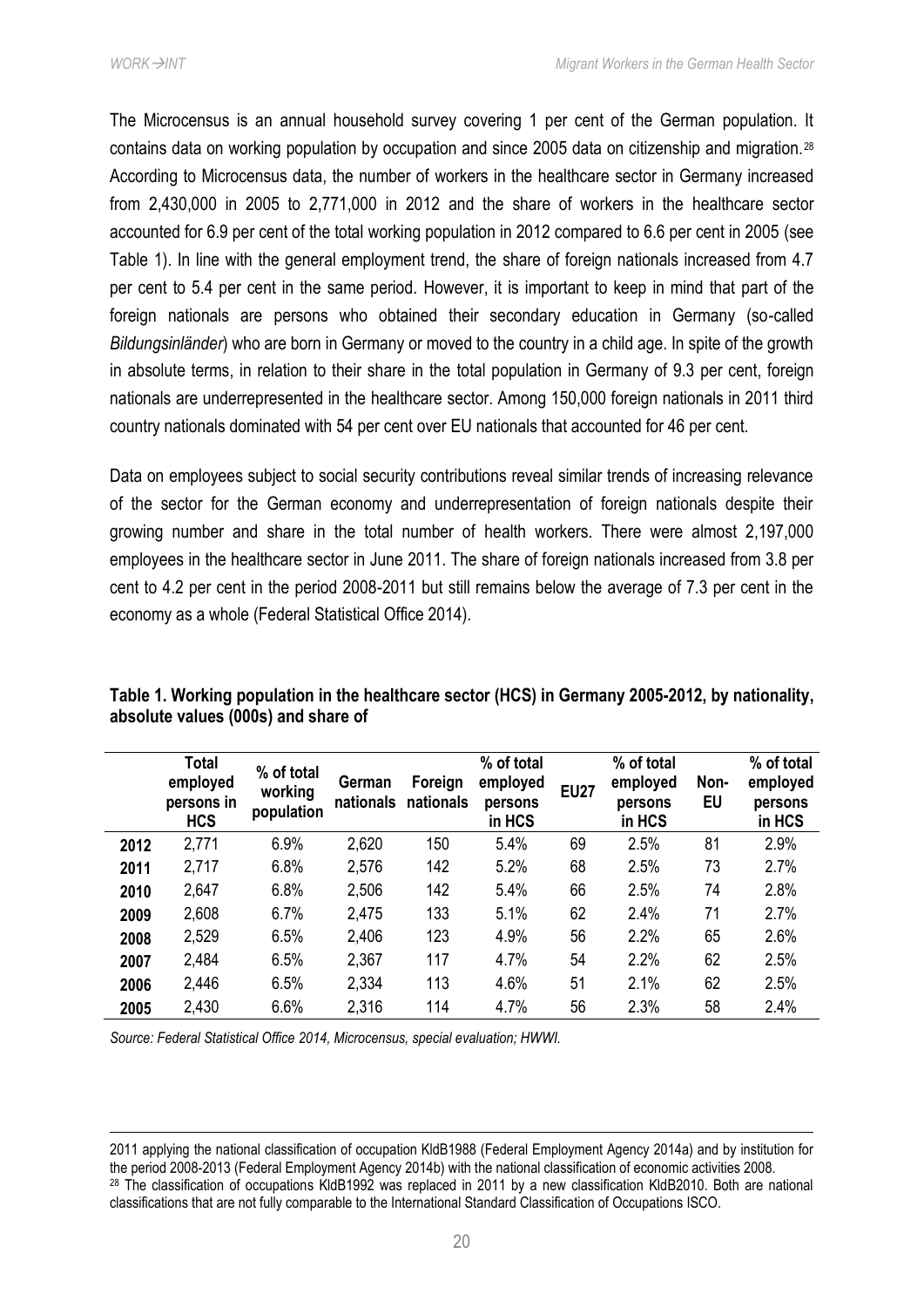According to Microcensus data for Hamburg, the working population in the healthcare sector increased from 52,000 to 67,000 from 2005 to 2012 (see [Table 2\)](#page-25-0). With an increase by 28.8 per cent, the upward trend for the city state of Hamburg exceeded by far the German one of 14 per cent. The share of workers in the healthcare sector in Hamburg is higher than the respective share at the federal level (7.3 per cent vs. 6.9 per cent), thus pointing to a greater relevance of the sector for the city state. Remarkably, despite the job growth in the healthcare sector for Hamburg, the share of foreign nationals declined considerably from 7.7 per cent in 2005 to 4.5 per cent in 2012. Correspondingly, the total number of foreign nationals dropped from 4,000 to 3,000 in the same period.

|      | <b>Total employed</b><br>persons in HCS | In % of total<br>working<br>population | German<br>nationals | Foreign<br>nationals* | In % of total<br>employed<br>persons in HCS |
|------|-----------------------------------------|----------------------------------------|---------------------|-----------------------|---------------------------------------------|
| 2012 | 67,000                                  | 7.3%                                   | 64,000              | 3,000                 | 4.5%                                        |
| 2011 | 68,000                                  | 7.5%                                   | 65,000              | 3,000                 | 4.4%                                        |
| 2010 | 68,000                                  | 7.7%                                   | 63,000              | 5,000                 | 7.4%                                        |
| 2009 | 60,000                                  | 6.8%                                   | 56,000              | 4,000                 | 6.7%                                        |
| 2008 | 54,000                                  | 6.3%                                   | 50,000              | 4,000                 | 7.4%                                        |
| 2007 | 49,000                                  | 5.8%                                   | 46,000              | 3,000                 | 6.1%                                        |
| 2006 | 47,000                                  | 5.7%                                   | 44,000              | 3,000                 | 6.4%                                        |
| 2005 | 52,000                                  | 6.5%                                   | 48,000              | 4,000                 | 7.7%                                        |

#### <span id="page-25-0"></span>**Table 2 Working population in the healthcare sector (HCS) in Hamburg 2005-2012, by nationality**

*\*Own calculation.*

*\*\* No data is available for EU and non-EU nationals due to low numbers in the statistics.*

*Source: Federal Statistical Office 2014, Microcensus, special evaluation; HWWI*.

According to data on employees subject to social security contributions, 57,000 or 6.9 per cent of about 835,000 employees subject to social security contribution in Hamburg were working in the healthcare sector in 2011 (Federal Statistical Office 2014). In contrast to the declining share of foreign nationals in the working population, the share in employees subject to social security contribution in Hamburg remained at a stable level of 4.9 per cent (Federal Statistical Office 2014). The different trends may be attributed to the fact that not all employed persons are subject to social security contributions. Most of the foreign nationals in Hamburg come from non-EU countries in contrast to the federal level where the number of EU and non-EU nationals is almost equal. More interestingly, within the individual sending regions, relatively more EU nationals are employed in the healthcare sector (4.4 per cent of all EU nationals subject to social security contribution) than third-country nationals (3.6 per cent of all thirdcountry nationals subject to social security contribution).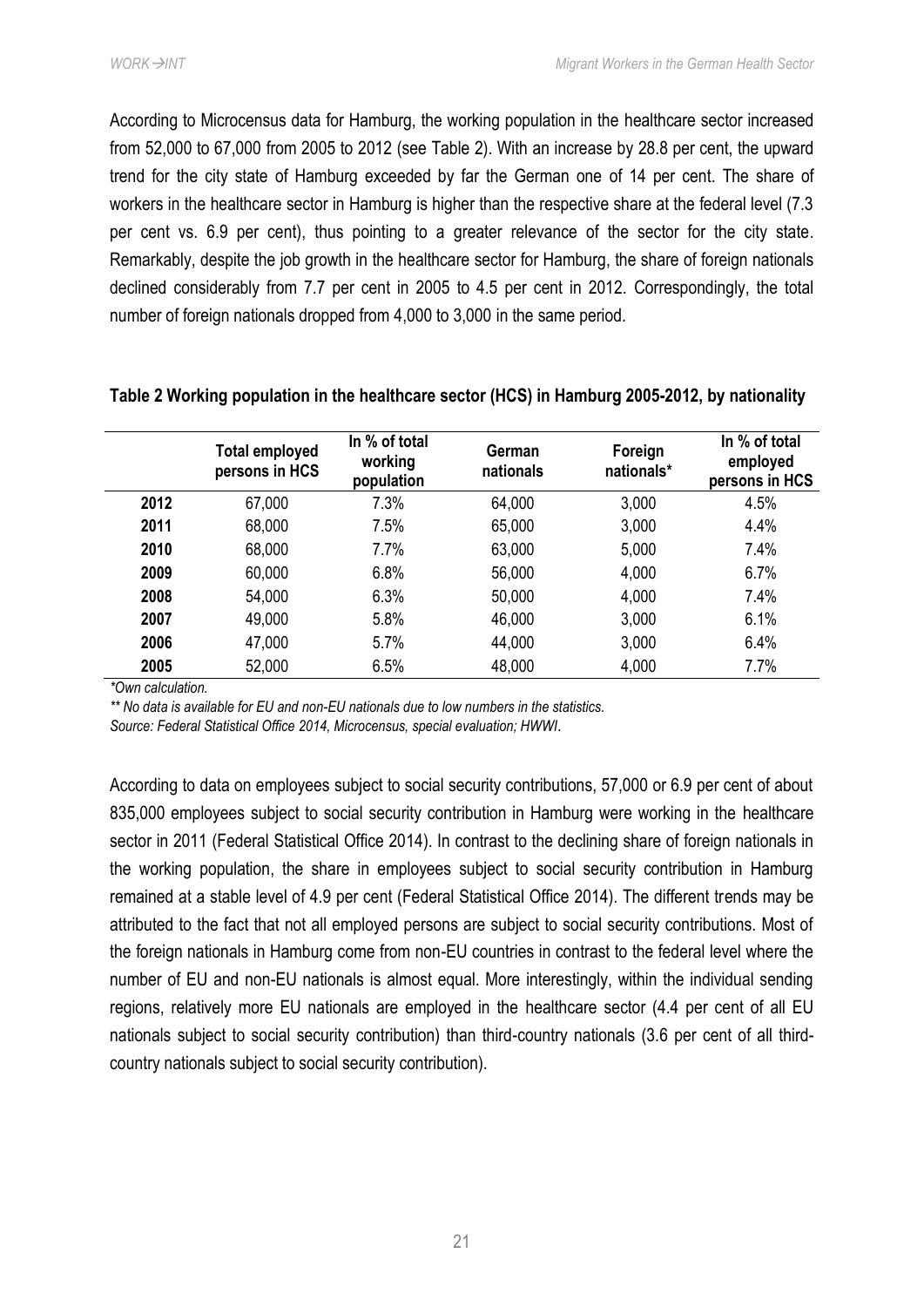# <span id="page-26-0"></span>**3.2 Migrant workers by occupation and facility**

Data on employees subject to social security contribution give insight into the presence of foreign nationals in individual occupations. The biggest occupational groups in 2011 were nursing professionals and midwives (35 per cent) and medical receptionists (26 per cent), followed by nursing assistants (13 per cent) and doctors (9 per cent). The number of workers in all those occupations increased from 2008 to 2011. As [Figure 4](#page-26-1) shows, the growth rates for foreign nationals were higher than for German nationals. In the period 2008-2011, the number of employees increased by 22.8 per cent for EU nationals and by 19.4 per cent for non-EU nationals, as opposed to only 7.7 per cent for German nationals. Interestingly, the greatest increase is observed in the case of doctors particularly for EU nationals that more than doubled (58.4 per cent) and non-EU nationals that increased by more than a third (36.6 per cent).

# <span id="page-26-1"></span>**Figure 4 Development of employees subject to social security contribution in Germany 2008- 2011 (growth rates), by occupation and nationality**



Data on employees subject to social security contribution for Hamburg reveal similar trends of an increased number of workers in health occupations in the period 2008-2011 and higher growth rates for foreign nationals from the EU than for German nationals (see [Figure 5\)](#page-27-0). In terms of occupations, the highest growth rate is observed in the case of doctors and particularly for EU nationals (47.5 per cent). With only three per cent, the growth rate for non-EU doctors is remarkably small. A difference between federal and Hamburg level exists in the development between EU and non-EU nationals. Whereas the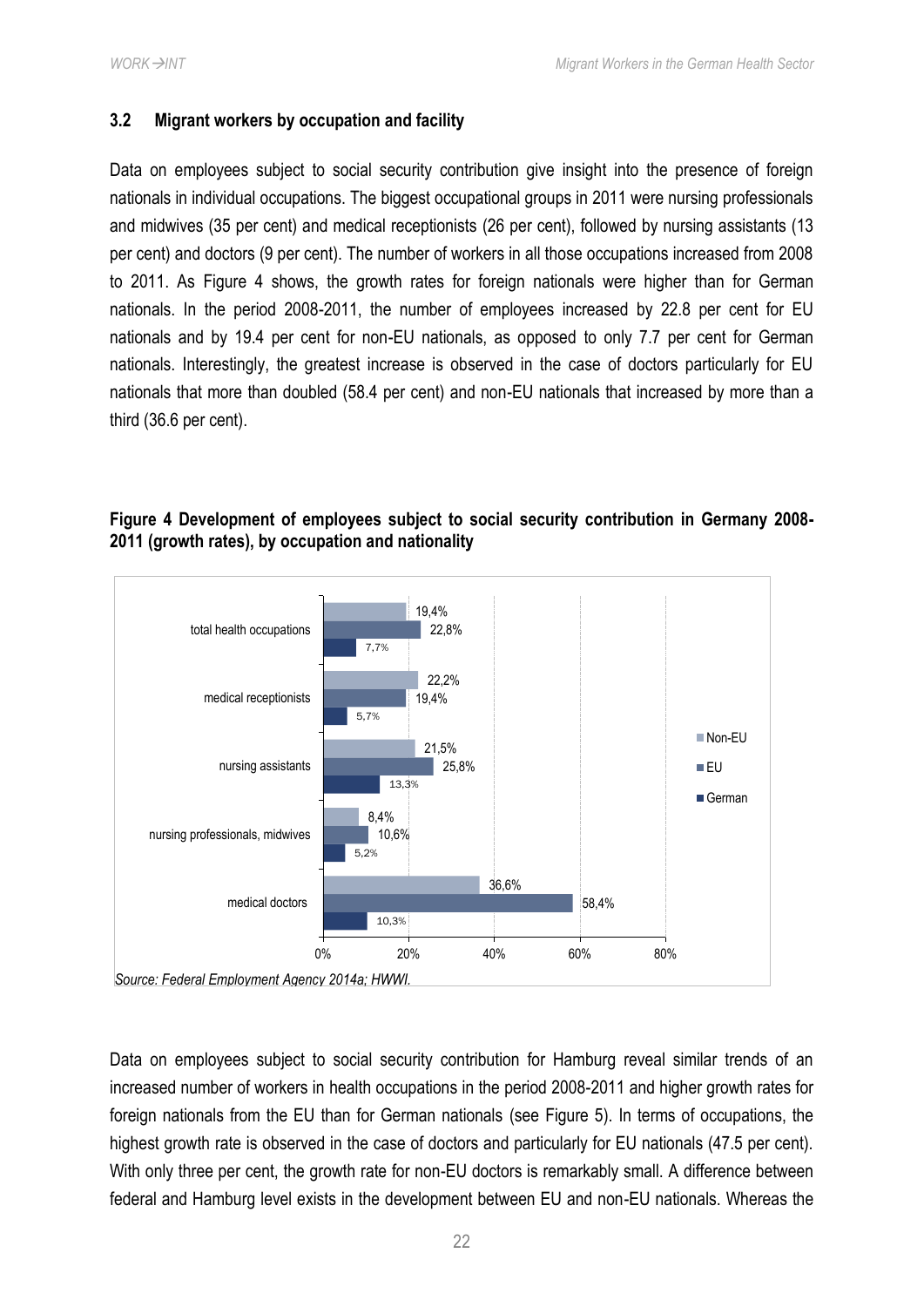lowest growth rates in Germany are observed for German nationals, in Hamburg this is the case for third country nationals. EU nationals have the highest growth rates at both federal and Hamburg level.

# <span id="page-27-0"></span>**Figure 5 Development of employees subject to social security contribution in Hamburg 2008- 2011 (growth rates), by occupation and nationality**



With regard to the presence of foreign nationals by facilities, there were about 3,092,000 employees subject to social security contribution in the German healthcare sector in June 2013. The biggest facilities in terms of workers in 2013 are hospitals with 42 per cent of all employees, followed by offices of doctors and dentists (20 per cent), long-term care homes (16 per cent) and elderly care homes (10 per cent). From 2008 to 2013, the number of EU nationals increased faster than that of non-EU and German nationals (see [Figure 6\)](#page-28-0). The number of workers from EU countries grew particularly strongly in elderly care homes (55.6 per cent) and medical practices (53.8 per cent). Likewise, the number of non-EU nationals in those two institutions increased by 45.3 per cent and 42.6 per cent, respectively. The increase among German nationals was comparatively high in elderly care homes (21.6 per cent).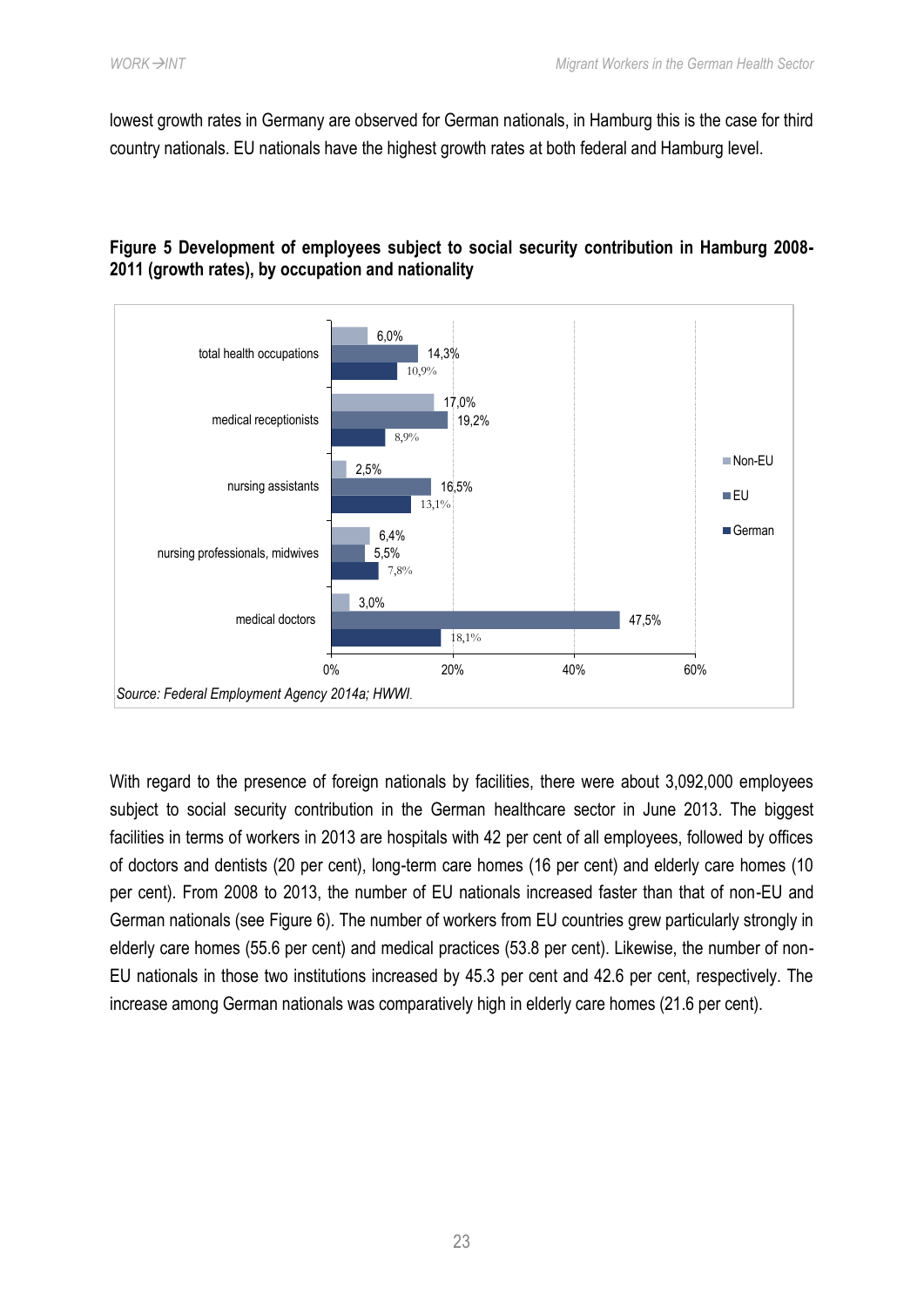

# <span id="page-28-0"></span>**Figure 6 Development of employees subject to social security contribution in Germany 2008- 2013 (growth rates), by facility and nationality**

The highest growth rate took place in elderly care homes at both federal and state level. However, in Hamburg the number of workers in hospitals grew slower than at federal level. The number of non-EU workers in elderly care homes increased substantially by 62.6 per cent (see [Figure 7\)](#page-28-1).

# <span id="page-28-1"></span>**Figure 7 Development of employees subject to social security contribution in Hamburg 2008- 2013 (growth rates), by facility and nationality**

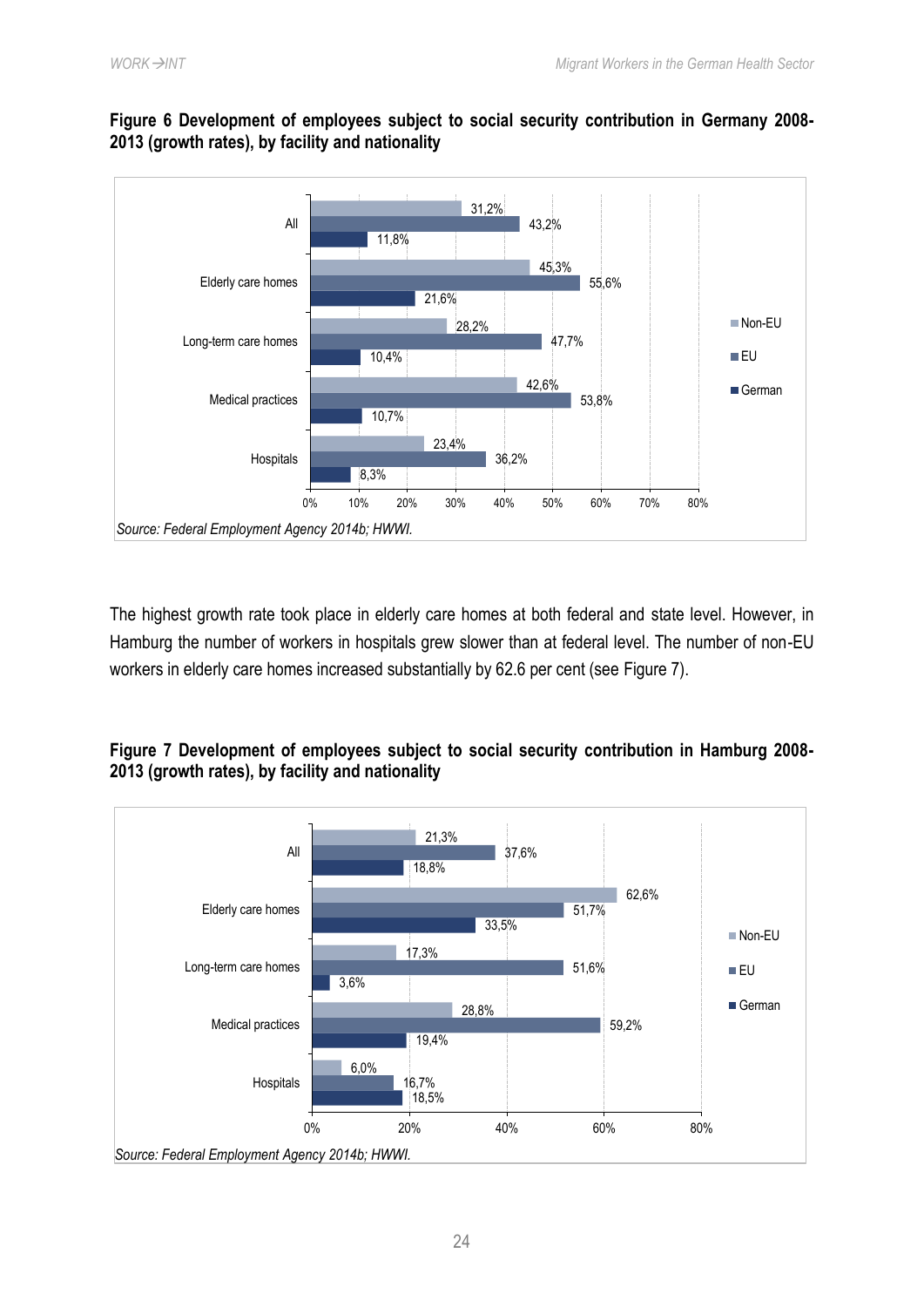#### <span id="page-29-0"></span>**3.3 Foreign doctors**

Besides Microcensus and labour statistics, data on doctors by nationality is available. Doctors in Germany have to register with the respective State Chambers of Physicians and these administrative data are published annually by the German Medical Association. It is more inclusive compared to data of the Federal Employment Agency as it encompasses not only persons subject to social security contributions but also self-employed persons and civil servants. Data by nationality are available but it is not possible to differentiate between foreign nationals with foreign training and with training in Germany. Indications about inflow of foreign doctors are given by data on new registrations of doctors from EU member states although registration is probably not occurring in the year of migration. The number of EU doctors who accessed the German healthcare sector for the first time increased from 226 in 2000 to 2,225 in 2012 with a particular growth since the EU enlargements in 2004 and 2007 (German Medical Association 2014c). Main nationalities in 2012 were Romania, Greece, Hungary, Austria and Bulgaria.

Since 2000, the number of registered doctors with a foreign nationality has been steadily increasing and rose by 75 per cent from 14,600 in 2000 to almost 32,600 in 2012 (German Medical Association 2014a). The vast majority of foreign doctors were registered in the former Western states. In 2012 two-thirds of the foreign doctors were registered in four states: North Rhine-Westphalia, Bavaria, Baden-Württemberg and Lower Saxony. Hamburg as a city state made up only 2 per cent of all foreign doctors. More than half of the foreign doctors in Germany come from an EU member state, followed by Asia (18 per cent) and other European countries (17 per cent). Main nationalities in 2012 were Romania, Greece, Austria, Russia and Poland. Main third countries were Russia, Iran, Syria, Turkey and Ukraine. Over time, the relevance of EU as a sending region increased from 41 per cent in 2005 to 56 per cent in 2012 whereas the rest of Europe displayed a decline from 29 per cent to 17 per cent (German Medical Association 2014a).

Data collected by the State Chamber of Physicians in Hamburg showed that the number of foreign doctors registered in Hamburg rose from 429 to 659 in the period 2005-2013 (State Chamber of Physicians Hamburg 2014). This is in line with the increasing number of doctors in Hamburg. However, compared to the federal level, the growth of registered foreign doctors in Hamburg is less considerable. Both the number of EU and non-EU doctors increased but the growth of registrations by EU nationals is more pronounced (111 per cent) than those by non-EU nationals (22 per cent). The increased relevance of doctors from EU countries could be explained by the EU enlargements and the transition of important sending countries from third countries to EU member states. The share of EU nationals increased from 35 per cent to 48 per cent, resulting in rather balanced shares of EU and non-EU regions in 2013. Foreign doctors came mainly from Austria, Greece, Iran, Turkey, Poland and Russia.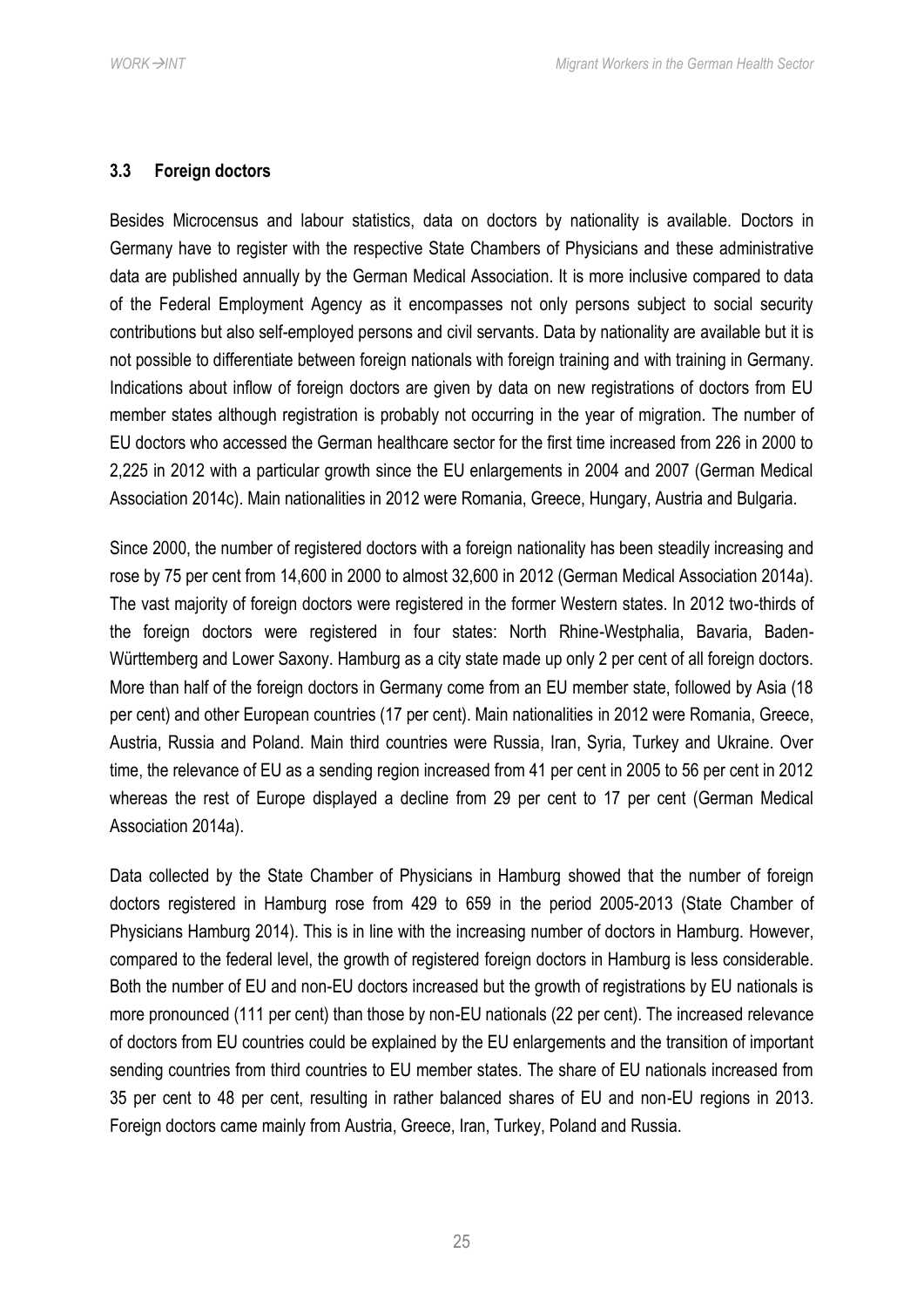Not all registered foreign doctors are actually pursuing their profession. In the period 2000-2012, the share of those without medical activity declined from 20 per cent to 13 per cent (see [Figure 8\)](#page-30-0). Looking at the main fields of activity, increasing relevance of inpatient care and decreasing relevance of medical practices can be observed. In the period 2000-2012, the share of doctors in medical practices dropped from 23 per cent to 11 per cent whereas the share of doctors in inpatient care rose considerably from 45 per cent to 69 per cent. A decline took place in the share of doctors in other fields such as public authorities. As a result of this development, in 2012 more than two-thirds of all foreign doctors worked in inpatient institutions and only one out of ten in an own practice.



# <span id="page-30-0"></span>**Figure 8 Foreign doctors in Germany 2000-2012, by field of activity**

In Hamburg, there has not been a similar trend in the distribution by field of activity of doctors (see [Figure 9\)](#page-31-1). The share of doctors in medical practices, in inpatient care and in other fields remained almost stable in the period 2000-2012. In 2012, almost half of the doctors worked in inpatient institutions and one out of five has an own practice. Compared to the federal level, medical practices and other fields of activity such as public administration have a higher relevance in Hamburg. The share of those without medical activities is higher than at the federal level.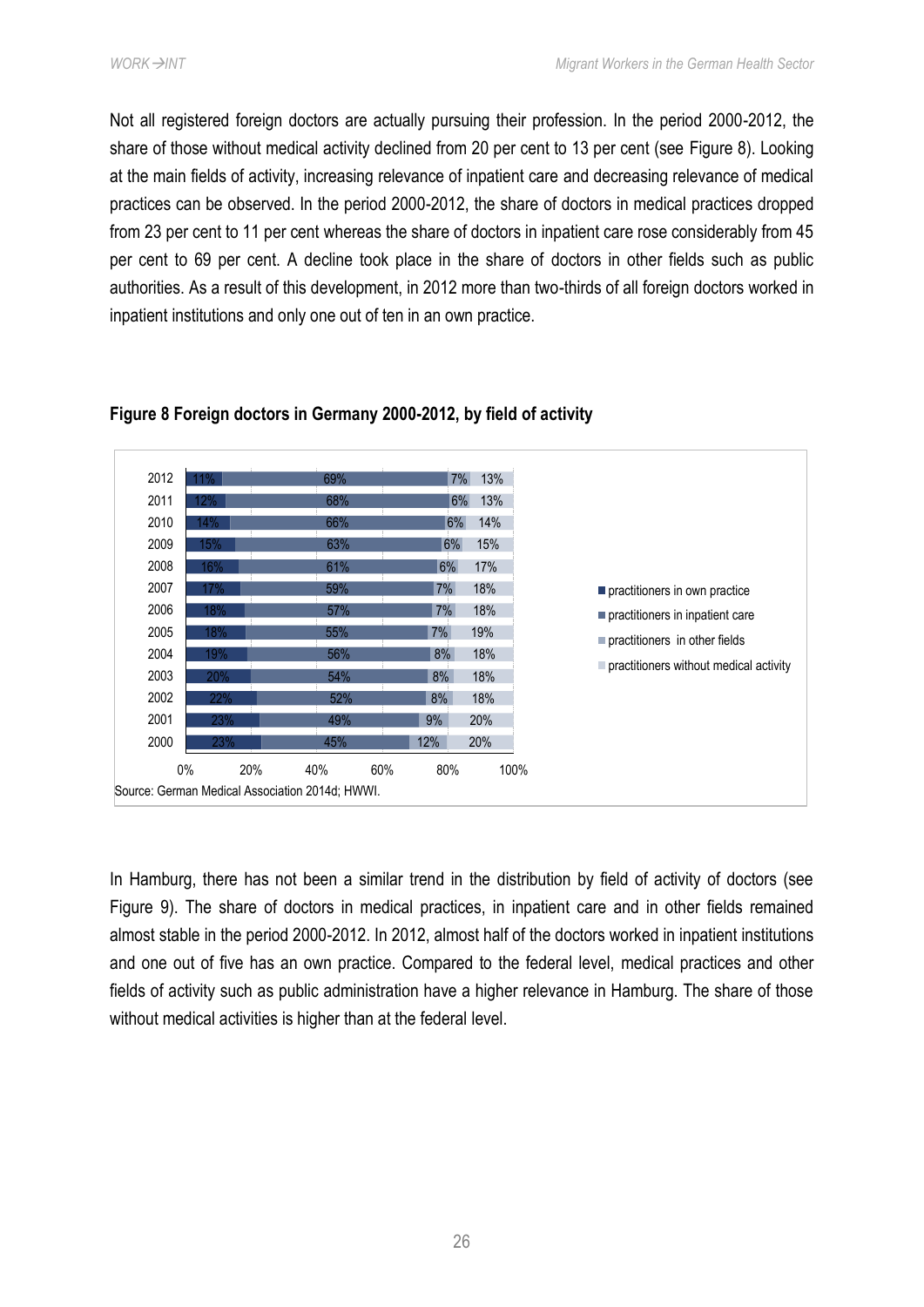

#### <span id="page-31-1"></span>**Figure 9 Foreign doctors in Hamburg 2000-2012, by field of activity**

# <span id="page-31-0"></span>**4 Concluding remarks**

The German healthcare sector is already missing health workers and migrant workers can help filling these gaps. General migration policies have been already revised as a reaction to the issue of labour shortages in the economy and opened up improved migration opportunities for health professionals such as doctors and nurses. Access to jobs in the healthcare sector has also been improved, particularly by easing the recognition procedure of foreign qualifications that has been substantially used by migrant health workers. Differences between EU and non-EU citizens have become less pronounced over time but still EU nationals enjoy easier access to the healthcare sector both in terms of migration opportunities and recognition conditions.

In line with these legal developments, the number of foreign nationals working in the healthcare sector in Germany has been on the rise, thus showing the sector's absorption capacity for migrant workers. However, despite the increasing relevance in absolute and relative terms, migrant workers are still underrepresented in the healthcare sector in relation to their share on the total working population. Over time, the sector seems to attract more EU nationals than non-EU national that could be partly explained by the much more favourable regulatory framework for EU migrants. The healthcare sector in Hamburg has also gained in importance for the local economy and shows even a faster job growth than the federal level. Remarkably, in contrast to the federal level, the share of foreign nationals in the healthcare sector in Hamburg stagnated or declined over time. The lower absorption capacity for migrant workers in Hamburg could be to a large extent related to the specific characteristics of the locality such as attractiveness and labour shortages. Furthermore, it could be associated with the integration capacities of the workplace in terms of adaptation and retention. The process of workplace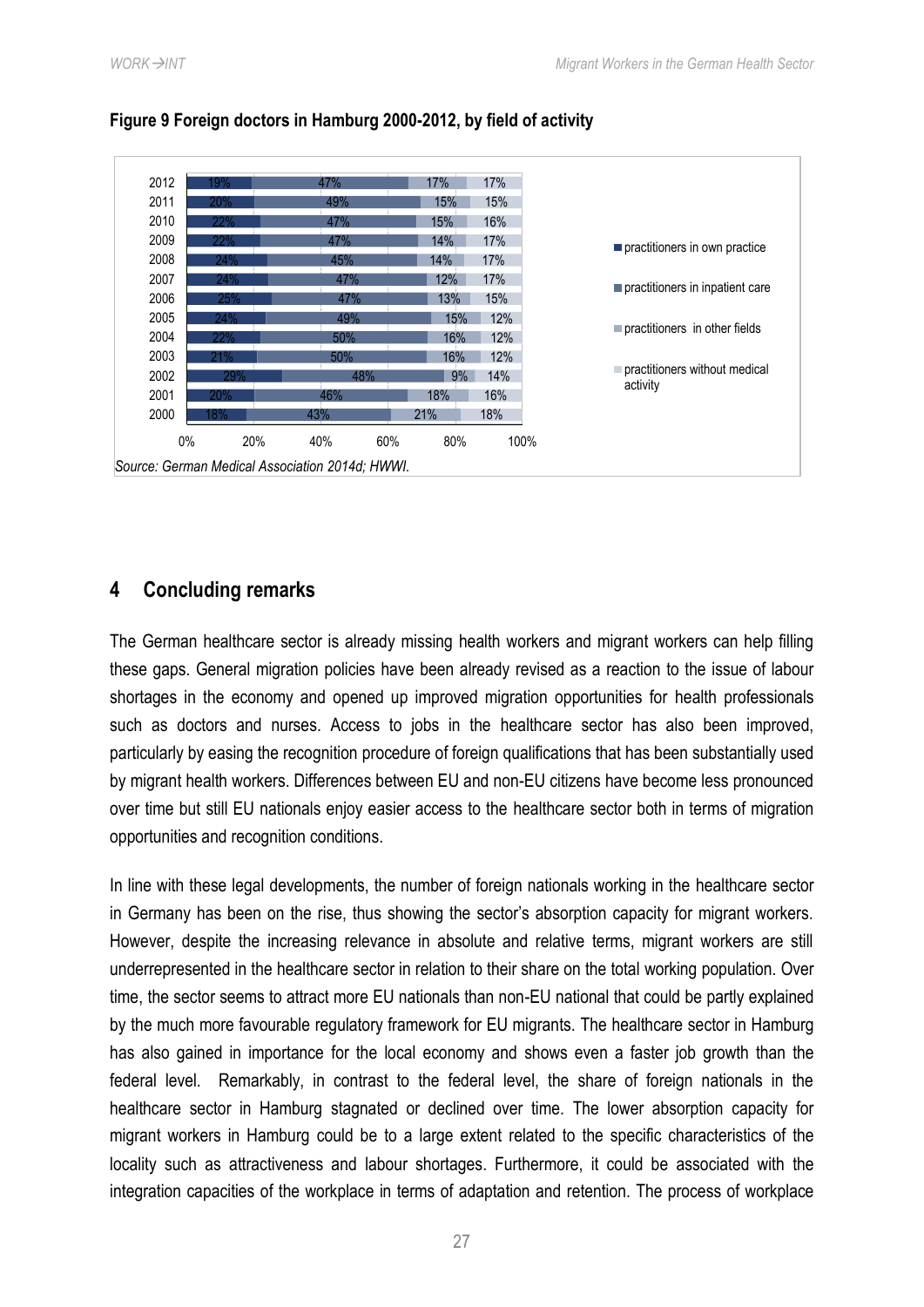integration of migrant health workers has gained little importance in the research and is a promising avenue of research.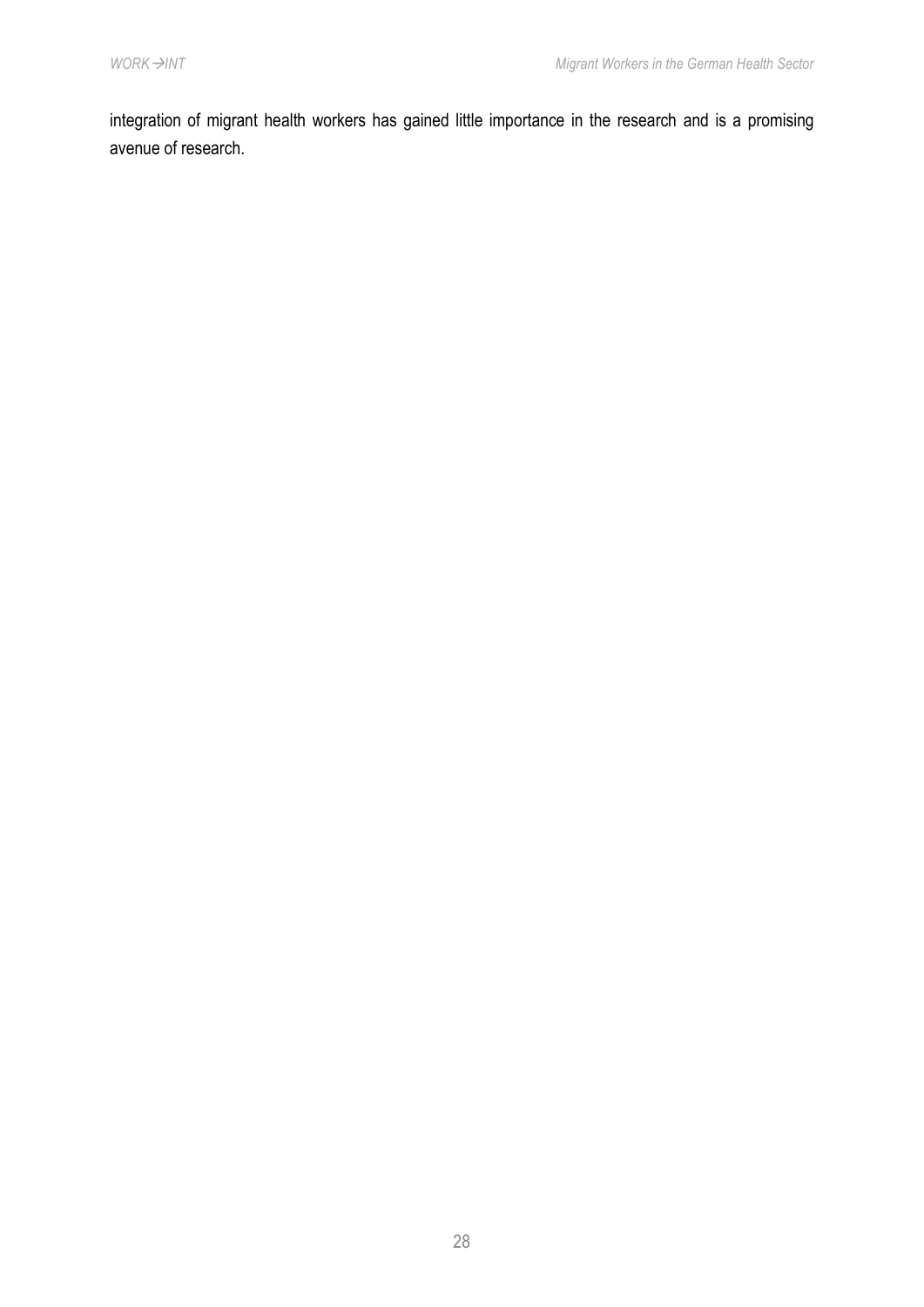# <span id="page-33-0"></span>**5 List of References**

- Afentakis, A. Böhm, K. (2009) Beschäftigte im Gesundheitswesen. Edited by Robert-Koch-Institut. Berlin (Gesundheitsberichterstattung des Bundes, 46).
- Afentakis, A. Maier, T. (2010) Projektionen des Personalbedarfs und -angebots in Pflegeberufen bis 2025. In *Wirtschaft und Statistik* (11), pp. 990–1002.
- Angenendt, S.; Clemens, M.; Merda, M. (2014) Der WHO-Verhaltenskodex. Eine gute Grundlage für die Rekrutierung von Gesundheitsfachkräften? Edited by Stiftung Wissenschaft und Politik (SWP-Aktuell, 25).
- Ärzteblatt (2013) Anerkennungsgesetz. Bereits 20.000 Anträge in den Gesundheitsberufen. In *Ärzteblatt*, 4/3/2013. Available online at [http://www.aerzteblatt.de,](http://www.aerzteblatt.de/) checked on 4/22/2014.
- BAMF (Federal Office for Migration and Refugees) (2011) Anerkennung und Berufszugang für Ärzte und Fachärzte mit ausländischen Qualifikationen in Deutschland. Informationsbroschüre für Zugewanderte und Beratungsstellen. Nuremberg.
- BAMF (Federal Office for Migration and Refugees) (2014) The EU Blue Card. Information on the new residence title pursuant to Section 19a of the German Residence Act. Nuremberg.
- BASFI (Office for Employment, Social, Family and Integration Affairs) (2013) Hamburger Strategie zur Sicherung des Fachkräftebedarfs. Hamburg.
- BDI (Federation of German Industries) (2013) Die Gesundheitswirtschaft ein stabiler Wachstumsfaktor für Deutschlands Zukunft. Berlin.
- Bertelsmann Stiftung (11/19/2012) Versorgungslücke in der Pflege sorgt für Handlungsdruck bei den Kommunen. Pressemitteilung. Gütersloh.
- Bidgood, E. (2013) Health systems. Germany. Based on the 2001 Civitas Report by David Green and Benedict Irvine, Updated by Emily Clarke (2012) and Elliot Bidgood (January 2013), Civitas.
- Bils, B. (2010) Deutschland. Anerkennung von ausländischen Berufsabschlüssen. In Migration und Bevölkerung (1), pp. 3–4.
- BMAS (Federal Ministry of Labour and Social Affairs) (2011) Fachkräftesicherung. Ziele und Maßnahmen der Bundesregierung. Berlin.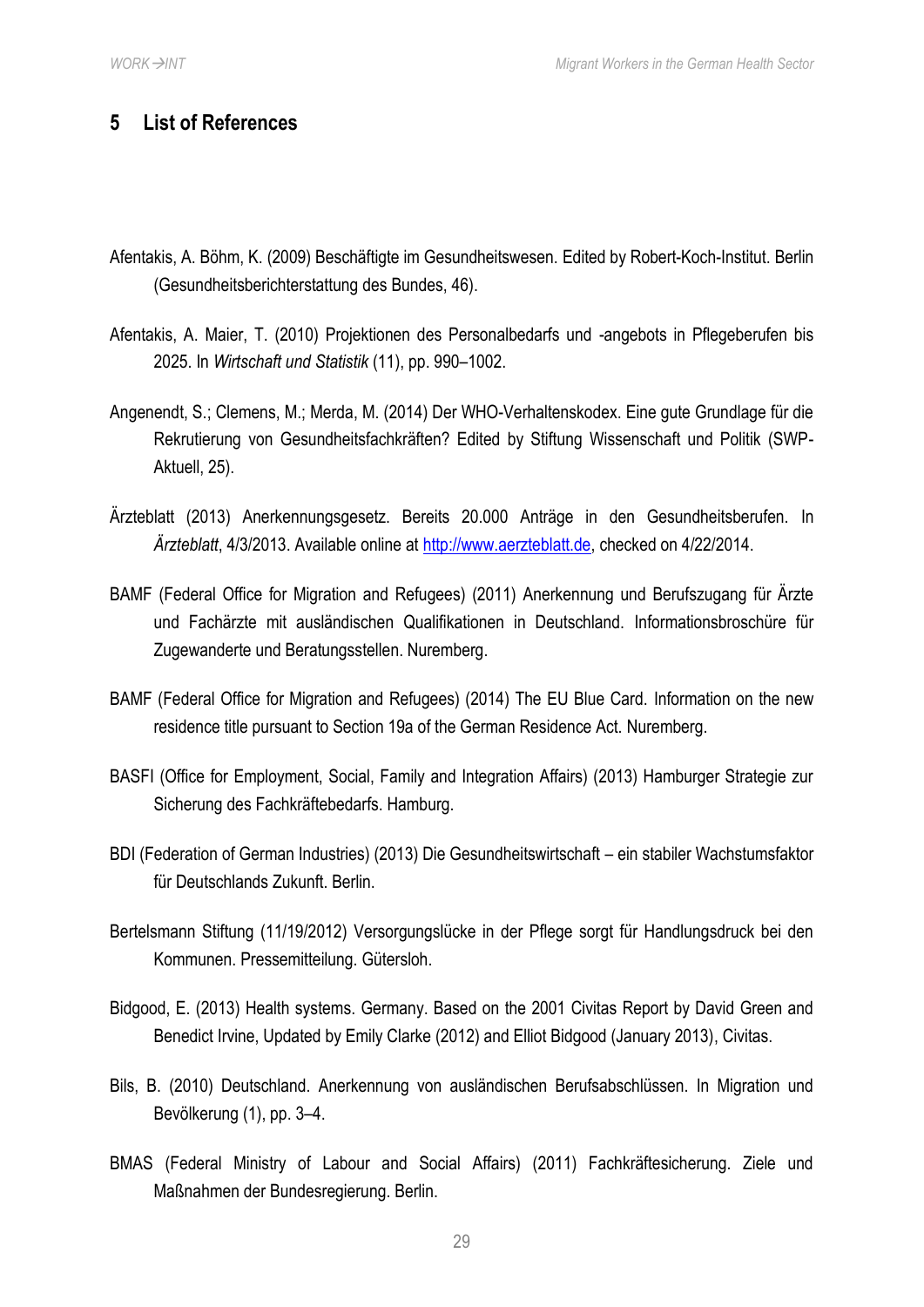- Boll, C.; Faltermeier, J.; Stiller, S.; Tolciu, A. (2010) Wachstumsmarkt in Not? Human Resources in der Hamburger Gesundheitswirtschaft Haspa Mittelstandsbarometer 2010. Edited by Hamburger Sparkasse AG. Hamburgisches WeltWirtschaftsInstitut (HWWI). Hamburg.
- Boll, C.; Hensel-Börner, S.; Hoffmann, M.; Reich, N. (2013) Wachsender Pflegebedarf in Hamburg Situation erwerbstätiger Pflegender und Herausforderungen für Hamburger Unternehmen. Hamburg (HWWI Policy Paper, 78).
- Boll, C.; Erlwein, M.; Koller, C.; Nitt-Drießelmann, D.; Quitzau, J.; Wilke, C.B. (2014a) Demografie. Edited by Hamburgisches WeltWirtschaftsInstitut (HWWI), Berenberg. Hamburg (Strategie 2030 - Vermögen und Leben in der nächsten Generation, 17).
- Boll, C.; Leppin, J.S.; Schömann, K. (2014b) Who is overeducated and why? Probit and dynamic mixed multinomial logit analyses of vertical mismatch in East and West Germany. Hamburg (HWWI Research Paper, 149).
- Bölt, U.; Graf, T. (2012) 20 Jahre Krankenhausstatistik. In *Wirtschaft und Statistik* (2), pp. 112–138.
- Braun, D. (2011) Berufliche Anerkennung von ausländischen Qualifikationen: Anerkennungsverfahren und ihre Wahrnehmung am Beispiel von Ärzten in Hamburg. Unveröffentlichte Diplomarbeit am Wirtschafts- und Sozialgeographischen Institut der Universität zu Köln.
- Braun, D. (2012) More Uniform, Transparent, Effective? Procedures for the Assessment of Qualifications Acquired Abroad in Transition, *Focus Migration*, policy brief 18, August 2012.
- Bräutigam, C.; Dahlbeck, E.; Enste, P.; Evans, M.; Hilbert, J. (2010) Flexibilisierung und Leiharbeit in der Pflege. Edited by Hans-Böckler-Stiftung. Düsseldorf (Arbeit und Soziales, 215).
- Brown, M. (2013) Pilotprojekt. 100 Pflegekräfte aus Vietnam lernen in Deutschland. In *Ärzte Zeitung*, 9/5/2013. Available online at [http://www.aerztezeitung.de,](http://www.aerztezeitung.de/) checked on 4/14/2014.
- Bundesregierung (2011) Gemeinsame Erklärung zur Sicherung der Fachkräftebasis. Vom 21.06.2011 mit BDA; DIHK; ZDH; DGB; IGBCE; IG Metall; verd.di; BMAS unter Beteiligung BK. Meseberg.
- Bundesregierung (2013) Abwerbung von Fachkräften aus den Ländern des Südens im Pflege- und Gesundheitsbereich. Deutscher Bundestag Drucksache 17/14716 17. Wahlperiode. Berlin.
- Bundesregierung (2014) Migrationsbericht des Bundesamtes für Migration und Flüchtlinge im Auftrag der Bundesregierung. Migrationsbericht 2012. Nuremberg.
- Busse, R.; Riesberg, A. (2004) Health Care Systems in Transition. Germany. WHO Regional Office for Europe on behalf of the European Observatory on Health Systems and Policies. Copenhagen.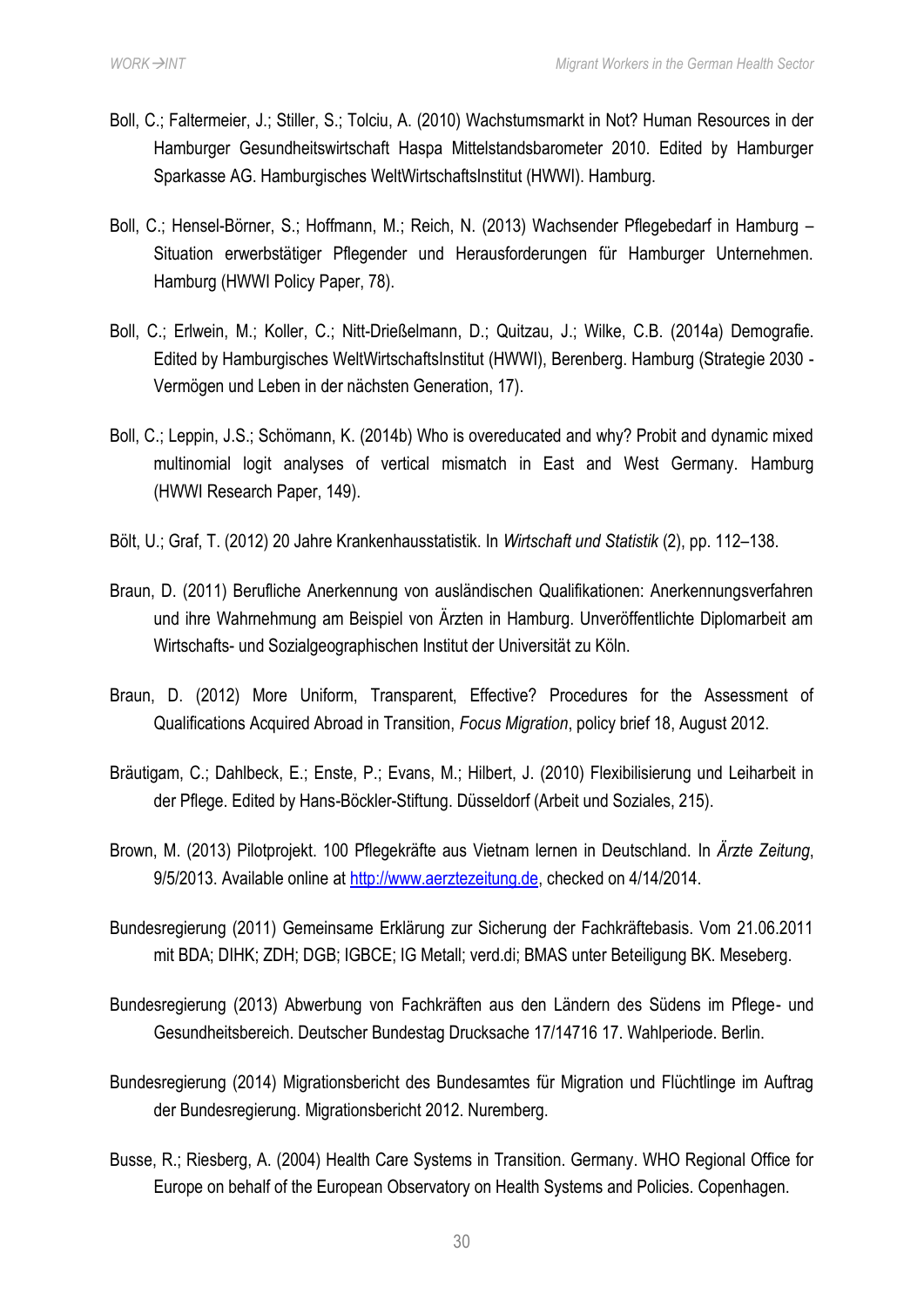- Cyrus, N.; Kovacheva, V. (2009) Undocumented Migration in Germany, in: Triandafyllidou, A. (Ed.), *Irregular Migration in Europe. Myths and Realities*, Ashgate, 125-144.
- DBfK (2014) Generalisierte Ausbildung in der Pflege, Deutscher Berufsverband für Pflegeberufe (DBfK), Berlin.
- Demary, V.; Koppel, O. (2013) Der Arbeitsmarkt für Humanmediziner und Ärzte in Deutschland. Zuwanderung verhindert Engpässe. In IW-Trends 40 (3).
- Derst, P.; Heß, B.; Loeffelholz, H. D. von (2007) Labour Market Participation of Non-Germans in the Health Sector in Germany. Study within the European Migration Network. Edited by Bundesamt für Migration und Flüchtlinge. Nuremberg.
- Dhillon, I.S.; Clark, M.E.; Kapp, R.H. (2010) Innovations in Cooperation. A guidebook on bilateral agreements to address health worker migration. Aspen Institute. Washington.
- Dingeldey, I. (2013) Löhne im Gesundheitssektor. Viel Verdienst, wenig Verdienst! Universtität Bremen Institut Arbeit und Wirtschaft. Available online at [http://www.arbeitnehmerkammer.de](http://www.arbeitnehmerkammer.de/politikthemen/arbeit-soziales/arbeitsmarkt/20131001_bam_7_13_loehne-im-gesundheitssektor.html,%20checked%20on%205/7/2014.)
- Eckert, J. (2011a) National profile of migration of health professionals Germany. Wiad Scientific Institute of the Medical Association of German Doctors. Bonn.
- Eckert, J. (2011b) Germany Mobility of Health Professionals. Wiad Scientific Institute of the Medical Association of German Doctors. Bonn.
- Engelmann, B. (2009) Recognition procedures for foreign trained doctors in Germany. Presentation held at the International Workshop on Practises for Recognising Qualifications of Migrant Health Professionals at the HWWI, Hamburg 19th and 20th of February, 2009. Available online at [http://ec.europa.eu](http://ec.europa.eu/health/archive/ph_systems/docs/turantur_en.pdf,%20checked%20on%204/23/2014.) checked on 4/23/2014.
- European Parliament (1998) Health care systems in the EU. A comparative study, Working paper, European Parliament.
- Federal Employment Agency (2011a) Arbeitsmarktberichterstattung. Gesundheits- und Pflegeberufe in Deutschland. Nuremberg.
- Federal Employment Agency (2011b) Hintergrundinformation Aktuelle Fachkräfteengpässe. April 2011. Nuremberg.
- Federal Employment Agency (2013) Whitelist Immigration into Training Professions. Nuremberg. Available online at [http://www.arbeitsagentur.de,](http://www.arbeitsagentur.de/Dienststellen/besondere-Dst/ZAV/downloads/AMZ/amz-positivliste) checked on 4/23/2014.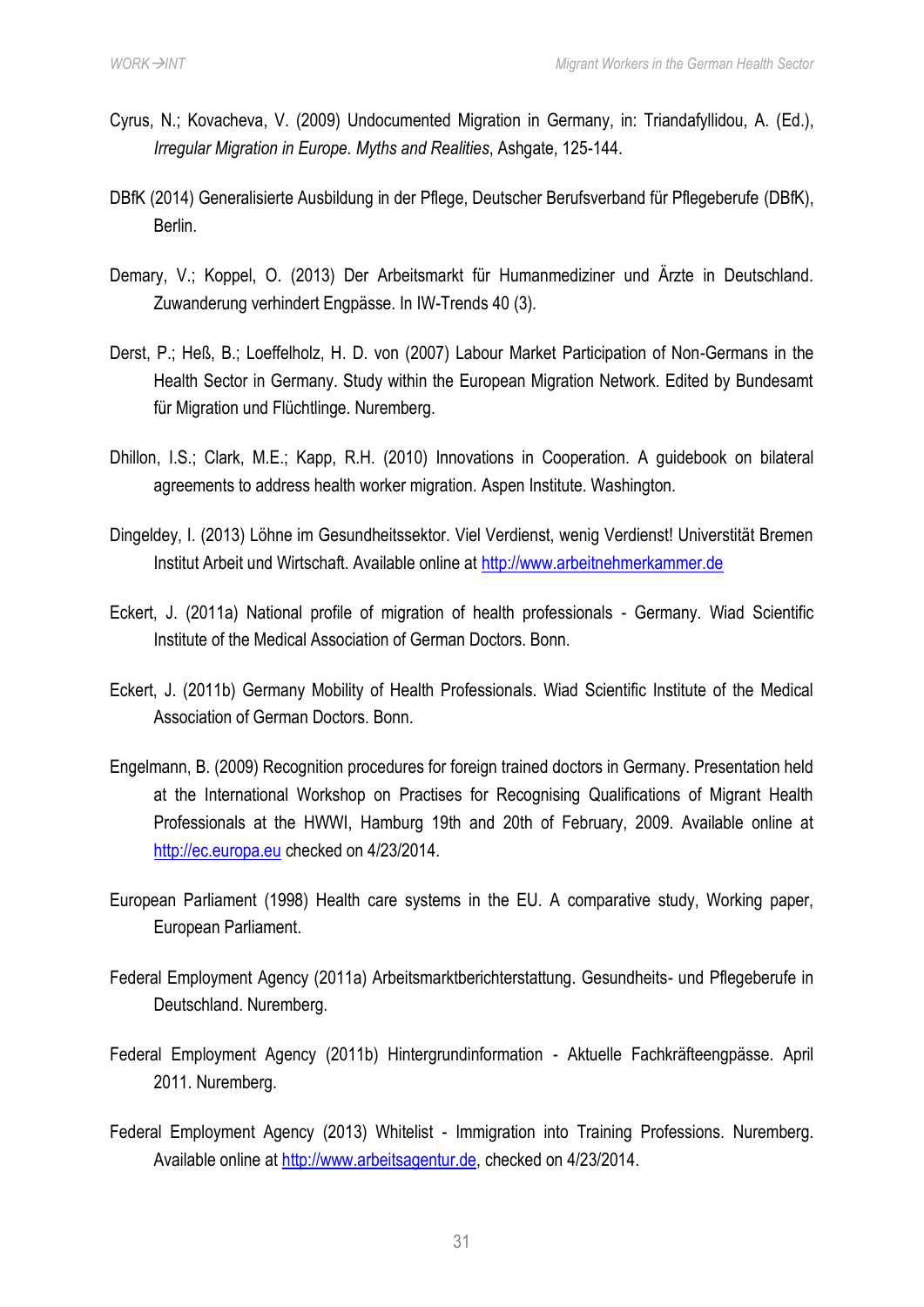- Federal Employment Agency (2014a) Special evaluation. Employees subject to social security contribution by occupations 2008-2011, received on 3/17/2014.
- Federal Employment Agency (2014b) Special evaluation. Employees subject to social security contribution by institutions 2008-2013, received on 3/17/2014.
- Federal Employment Agency (2014c) Arbeitsmarktberichterstattung. Der Arbeitsmarkt in Deutschland Fachkräfteengpassanalyse. Juni 2014. Nuremberg.
- Federal Statistical Office (2012) Bildung und Kultur, Berufliche Schulen, Fachserie 11 Reihe 2,. Wiesbaden.
- Federal Statistical Office (2013a) Bildung und Kultur, Studierende an Hochschulen, Fachserie 11 Reihe 4.1. Wiesbaden.
- Federal Statistical Office (2013b) Gesundheit, Personal 2012, Fachserie 12, Reihe 7.3. Wiesbaden.
- Federal Statistical Office (2013c) Gesundheit, Grunddaten der Krankenhäuser 2012, Fachserie 12, Reihe 6.1. Wiesbaden.
- Federal Statistical Office (10/15/2013) Fast 7 500 ausländische Berufsqualifikationen im Jahr 2012 anerkannt. Pressemitteilung 347/13. Wiesbaden. Available online at [https://www.destatis.de,](https://www.destatis.de/DE/PresseService/Presse/Pressemitteilungen/2013/10/PD13_347_212.html) checked on 4/23/2014.
- Federal Statistical Office (2014) Special evaluation. Microcensus. Economically active population in the health sector 2005-2012, received on 3/11/2014.
- Federal Statistical Office (3/5/2014) 5,2 Millionen Beschäftigte im Gesundheitswesen im Jahr 2012. Pressemitteilung 75/14. Wiesbaden. Available online at [https://www.destatis.de,](https://www.destatis.de/DE/PresseService/Presse/Pressemitteilungen/2014/03/PD14_075_23621pdf.pdf?__blob=publicationFile) checked on 4/23/2014.
- Fischer, Pauline Sophie (2014): Erfahrungen mit Arbeitsmigration von koreanischen, philippinischen und indischen Krankenschwestern in den 60er und 70er Jahren. Available online at [http://www.diakonie.de](http://www.diakonie.de/erfahrungen-mit-arbeitsmigration-in-den-60er-70er-jahren-15396.html) checked on 07/02/2015.
- Finotelli, C. (2014) The international recruitment of physicians and it and engineering specialists in Germany and Spain: actors, processes and challenges. Torino (FIERI Working Papers). Available online at [http://www.labmiggov.eu](http://www.labmiggov.eu/wp-content/uploads/2012/05/CFinotelli-High-Skilled-Migration-in-Germany-and-Spain-REV-FPchecked-CF-1_edited-17-02-2014.pdf)
- Friebe, J. (2006) Migrantinnen und Migranten in der Altenpflege. Bestandsaufnahme, Personalgewinnung und Qualifizierungen in Nordrhein-Westfalen. Eine Handreichung für Bildung und Praxis in der Altenpflege. Edited by Deutsches Institut für Erwachsenenbildung. Bonn.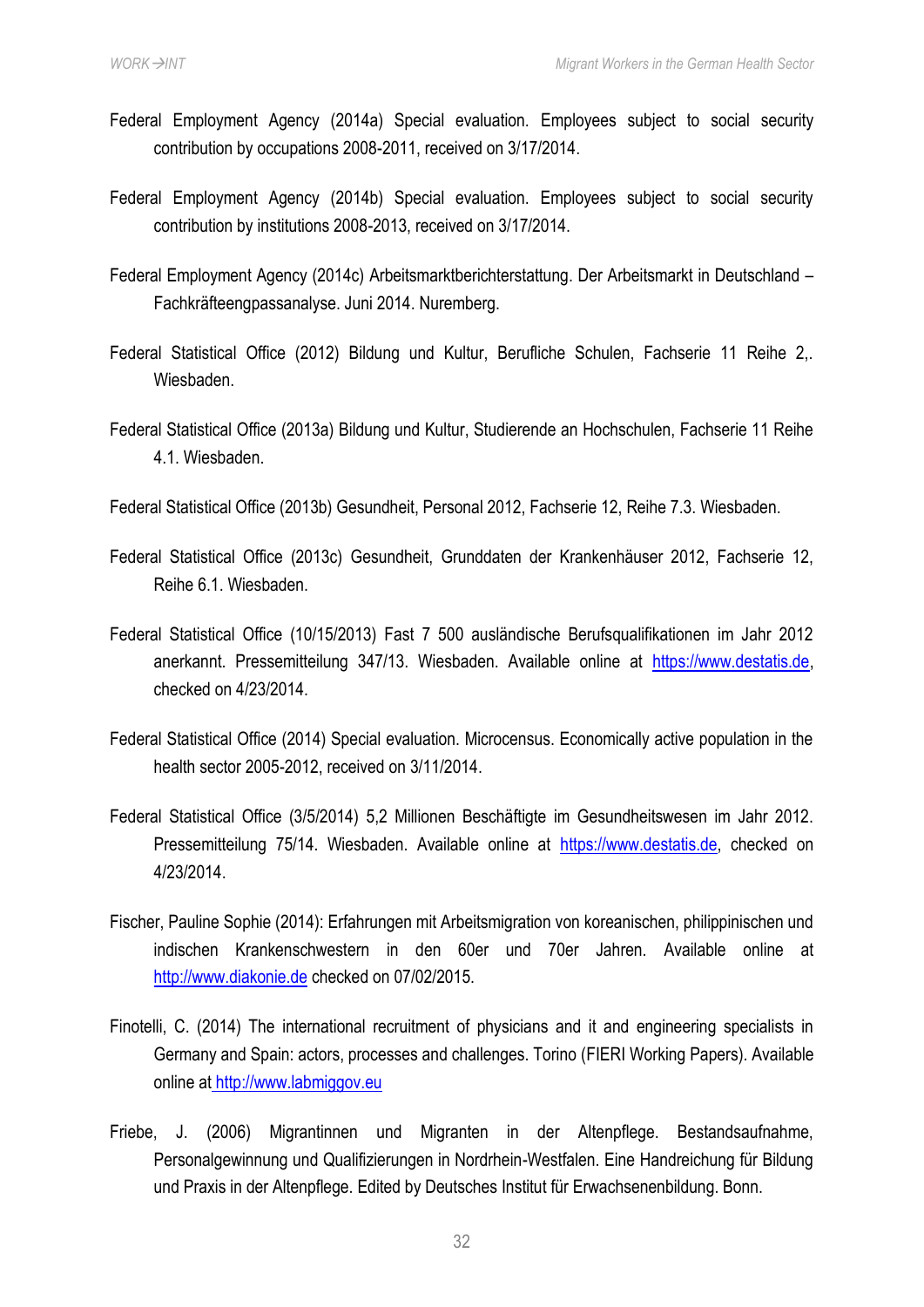- German Medical Association (2013) Ärztestatistik. Struktur der Ärzteschaft 2012. Available online at [http://www.bundesaerztekammer.de,](http://www.bundesaerztekammer.de/page.asp?his=3.71.11855.12030.12031) checked on 4/14/2014.
- German Medical Association (2014a) Ärztestatistik. Bei den Ärztekammern registrierte ausländische Ärztinnen und Ärzte. Available online at [http://www.gbe-bund.de,](http://www.gbe-bund.de/) checked on 2/12/2014.
- German Medical Association (2014b) Ärztestatistik. Abwanderung von Ärztinnen und Ärzten. Available online at [http://www.gbe-bund.de,](http://www.gbe-bund.de/) checked on 3/7/2014.
- German Medical Association (2014c) Ärztestatistik. Erstzugang von Ärztinnen und Ärzten aus Ländern der Europäischen Union. Available online at [http://www.gbe-bund.de.](http://www.gbe-bund.de/), checked on 3/7/2014.
- German Medical Association (2014d) Ärztestatistik. Bei den Ärztekammern registrierte ausländische Ärztinnen und Ärzte. Available online at [http://www.gbe-bund.de,](http://www.gbe-bund.de/) checked on 3/7/2014.
- German Medical Association (4/14/2014) Ärztestatistik 2013. Ärzteschaft in der Generationenfalle. Pressemitteilung. Available online at [http://www.bundesaerztekammer.de,](http://www.bundesaerztekammer.de/page.asp?his=3.71.11855.12030.12031) checked on 4/16/2014.
- Grignon, M.; Owusu, Y.; Sweetman; A. (2013) The international migration of health professionals. In Constant, A.F. and K.F. Zimmermann (Eds.) International handbook on the economics of migration. Cheltenham: Edward Elgar publishing Limited, pp. 75–97.
- Hoesch, K. (2008) Assessing interdependencies between sector structures and labour migration. A comparative study of the British and the German health sectors. In Holger Kolb, Henrik Egbert (Eds.): Migrants and markets: perspectives from economics and other social sciences. Amsterdam: Amsterdam Univ. Press, pp. 168–188.
- Hoesch, K. (2012) Migrant Britain, sustainable Germany. Explaining differences in the international migration of health professionals. Centre on Migration, Policy and Society. Oxford (Working Paper, 99).
- IFB (Institute on Liberal Professions) (2013) Zahlenmäßige Struktur der Selbstständigen in Freien Berufen in Deutschland zum 01.01.2013. Available online at [http://www.ifb.uni-erlangen.de,](http://www.ifb.uni-erlangen.de/fileadmin/ifb/pic/statistiken/2009/selbst-fb-brd-STRUK2011_akt_28_6_2011.pdf) checked on 4/23/2014.
- Kassenärztliche Bundesvereinigung (2013) Bundesarztregister. An der vertragsärztlichen Versorgung teilnehmende Ärztinnen und Ärzte. Available online at [http://www.gbe-bund.de,](http://www.gbe-bund.de/) checked on 5/27/2014.
- Kolodziej, D. (2012) Fachkräftemangel in Deutschland Statistiken, Studien und Strategien. Wissenschaftliche Dienste. Infobrief WD 6-3010-189/11. Edited by Deutscher Bundestag. Berlin.